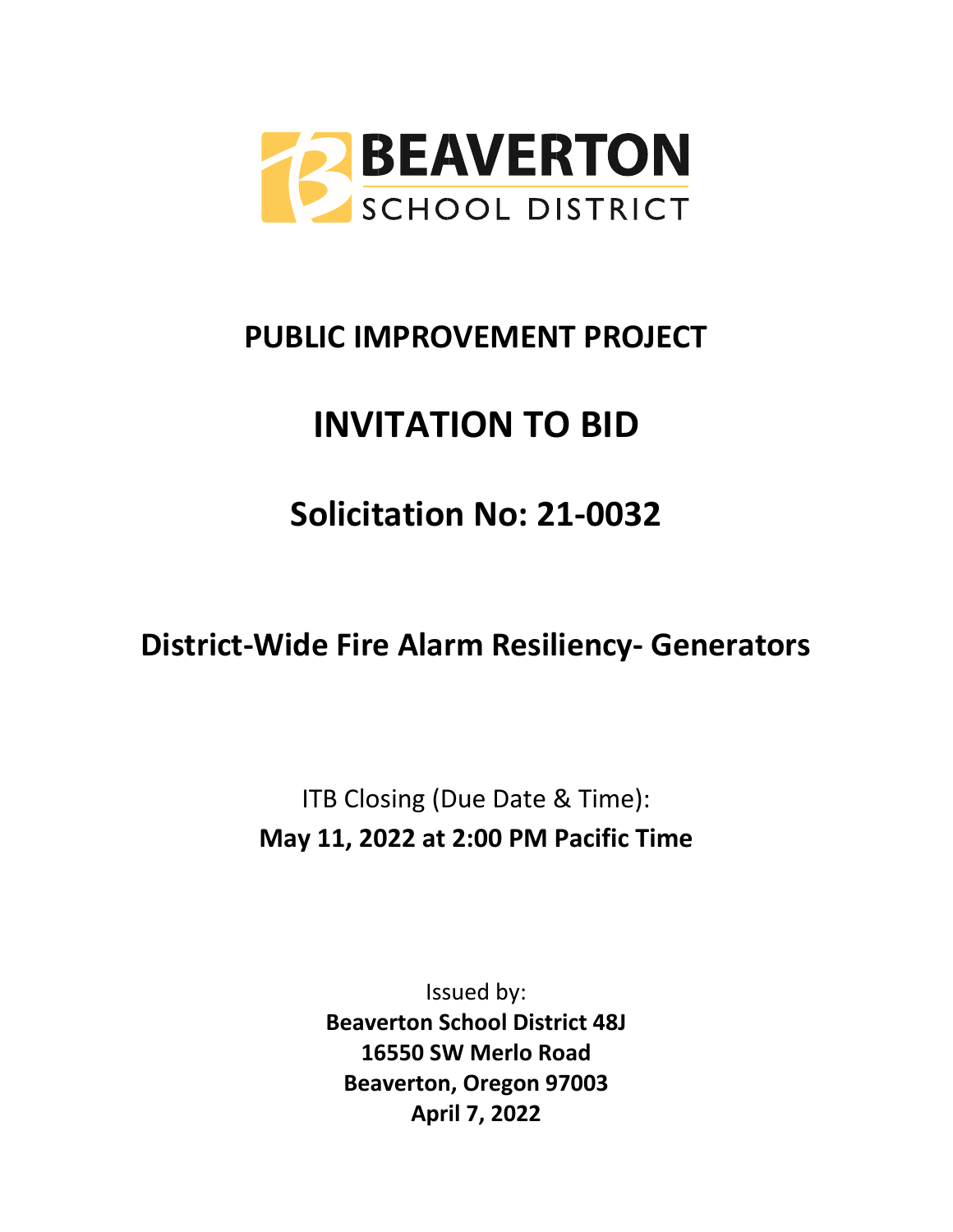

# **PUBLIC IMPROVEMENT INVITATION TO BID**

Solicitation No: ITB 21-0032

## **Summary**

This solicitation is for retaining a General Contractor (GC) / Electrical Contractor (EC) to furnish, install, manage, and coordinate all work as shown in the attached documents on behalf of the Beaverton School District.

This is a public works project subject to ORS 279C.800 to 279C.870.

**A NON-MANDATORY pre-Bid conference will be held on April 14, 2022, 2:00 PM, at Errol Hassell Elementary School, 18100 SW Bany Road, Aloha, OR 97007.**

Bidders must submit their Bid pursuant to the provisions of this Solicitation to [contracts@beaverton.k12.or.us,](mailto:contracts@beaverton.k12.or.us) **PRIOR** to the Closing date and time listed below:

# **SOLICITATION CLOSING: May 11, 2022 at 2:00 PM Pacific Time LATE BIDS WILL NOT BE ACCEPTED**

Timely submitted Bids will be opened in public and read aloud immediately after Closing at the below conference line:

## **+1(503)356.4400 Participant code: 41605148**

Bidders must submit a **First-Tier Subcontractor Disclosure Form** \*EITHER\* with the emailed Bid submission \*OR\* by email to contracts@beaverton.k12.or.us no later than:

# **DISCLOSURE DEADLINE: May 11, 2022 at 4:00 PM Pacific Time**

Prospective Bidders must register with Oregon Buys<https://oregonbuys.gov/> to obtain the Solicitation documents and plan sets. Bidders must familiarize themselves with the entire Solicitation.

> **All questions and comments about this solicitation must be directed ONLY IN WRITING to: [contracts@beaverton.k12.or.us](mailto:contracts@beaverton.k12.or.us)**

**THE DISTRICT MAY REJECT ANY BID NOT IN COMPLIANCE WITH ALL PRESCRIBED REQUIREMENTS**.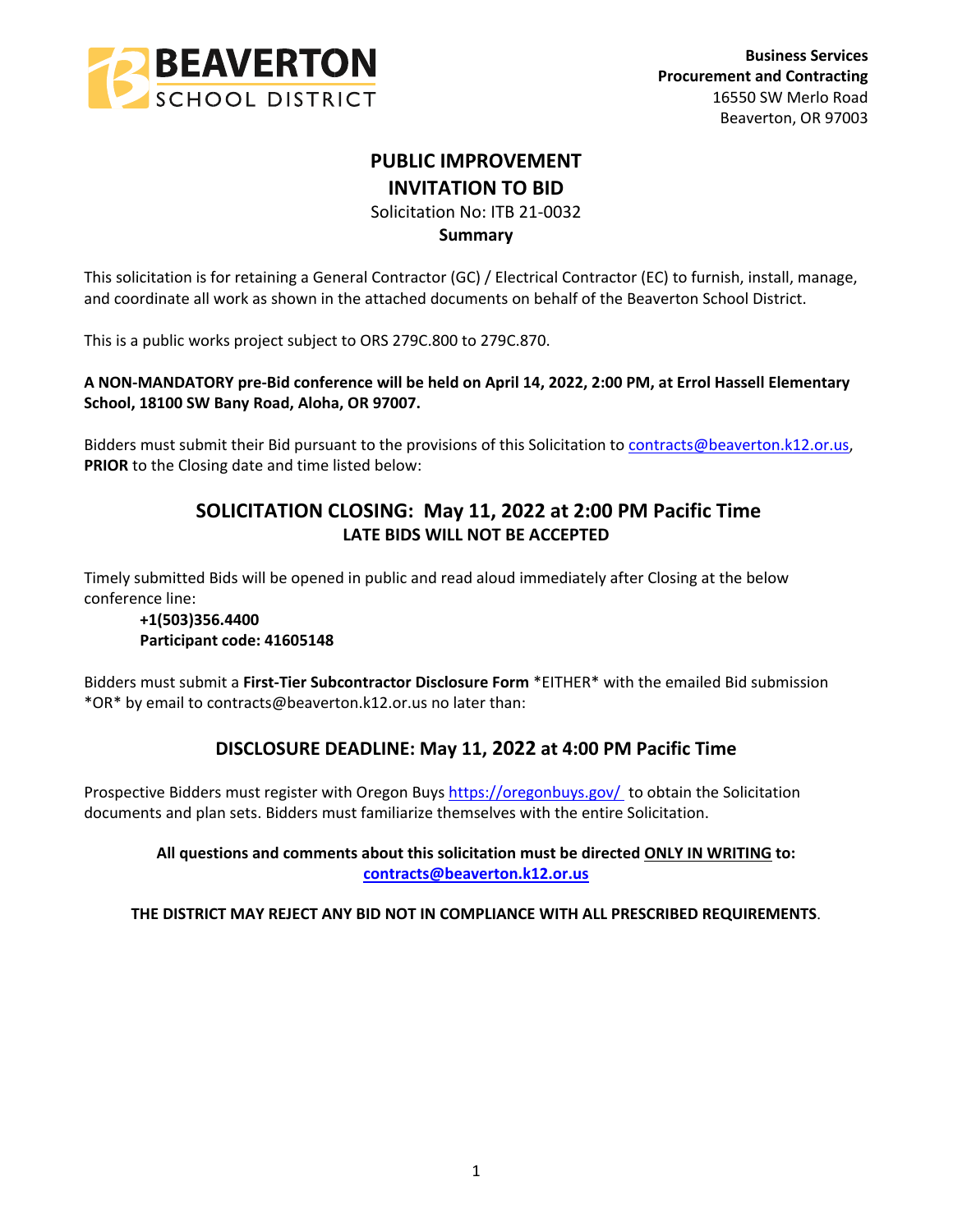## SECTION I - INTRODUCTION Solicitation No: ITB 21-0032

## **1. INTRODUCTION:**

This Solicitation is issued pursuant to ORS 279A, ORS 279C and the Oregon Attorney General Model Rules Divisions 46 and 49. Pursuant to ORS 279C.375(5), the District may award a single Contract, or multiple Contracts under this Solicitation. This solicitation is for retaining a General Contractor (GC) / Electrical Contractor (EC) to furnish, install, manage, and coordinate all work as shown in the attached documents on behalf of the Beaverton School District.

#### **2. DEFINITIONS:**

The term "District" or "Owner" throughout this document means the Beaverton School District. The term "Bidder" means the person or firm that submits a Bid in response to this Solicitation. The term "Bid" or "Offer" means a written response to provide services in response to this Solicitation. The term "Contractor" or "Supplier" means the Bidder(s) awarded a contract as a result of this Solicitation.

#### **3. SOLICITATION REVIEW:**

Bidders must carefully review the Solicitation documents and are responsible for knowing and understanding all terms and conditions. Unless defects, ambiguities, omissions, or errors are brought to the District's attention by protest pursuant to REQUEST FOR CLARIFICATION OR CHANGE; SOLICITATION PROTESTS (Section III, Paragraph 5), protests or appeals based on such defects, ambiguities, omissions or errors received after issuance of the Notice of Intent to Award may not be favorably considered.

## **4. BACKGROUND:**

- a. The Beaverton School District encompasses approximately 57 square miles in northwestern Oregon in Washington County. The District, located in the Portland, Oregon metro area, is the third largest School District in Oregon.
- b. The Beaverton School District has approximately 4,700 employees. The District is responsible for educating approximately 40,870 students in kindergarten through grade 12 at thirty-four (34) Elementary Schools, eight (8) Middle Schools, six (6) High Schools, five (5) Options Schools, and nineteen (19) Options Programs.

## **5. SCOPE OF WORK:**

The Scope of work is to upgrade the items noted below which are currently served by the existing generators at Cooper Mountain and Errol Hassell Elementary Schools as further detailed in the Statement of Work and the attached Drawings and Specifications.

#### **6. CONTRACT:**

The successful Bidder(s), selected by the District, will receive an AIA A101 Owner Contractor Agreement with AIA A201 General Conditions. A sample is enclosed herein (see Attachments). The provisions of the sample AIA A101 Owner Contractor Agreement and AIA A201 General Conditions are in addition to the requirements set forth in this Solicitation.

- a. Bidders are advised to thoroughly review and familiarize themselves with the standard contract. Certain contract terms reflect state statute or District policies and may not be altered.
- b. The Contractor will be expected to promptly sign a contract including all standard terms and conditions contained in the sample contract.
- c. Personnel or subcontractor substitution if the contractor must substitute personnel or subcontractor(s) included in the original bid they must obtain written District approval of substituted personnel, prior to substitution.

#### **7. AMENDMENTS:**

The District may amend a Contract without additional competition pursuant to OAR 137-049-0910.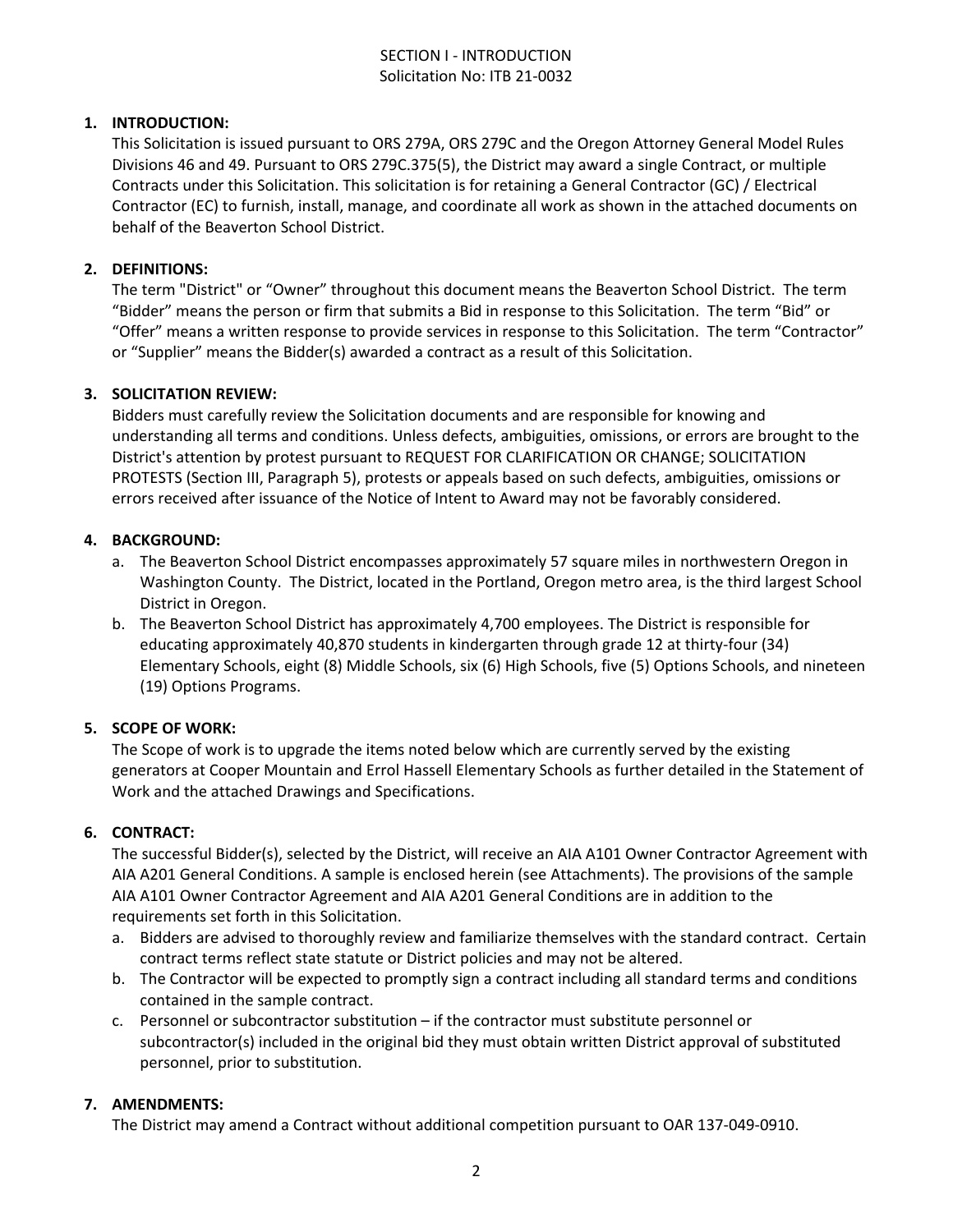#### **8. DISTRICT REPRESENTATIVE:**

The District Representative for the project is Mike Lamberty, Project Manager.

#### **9. SOLICITATION SCHEDULE:**

The milestones for the selection process are set forth below. The dates are specific and will be followed to the extent reasonably possible. The purpose of this schedule is for Bidder information only. Required dates for Contract period milestones, submittals and any other activities are provided elsewhere in this Solicitation. The District reserves the right to deviate from this schedule.

Solicitation Milestone **Date** 

| Pre-Bid conference            | April 14, 2022 (Non- Mandatory) 2:00 PM PST |
|-------------------------------|---------------------------------------------|
| <b>Deadline for Questions</b> | April 22, 2022 by 4:00 PM                   |
| Final Addendum (if Required)  | May 6, 2022                                 |
| <b>Bids Due</b>               | May 11, 2022 by 2:00 PM                     |
| Notice of Intent to Award     | on or about May 20, 2022                    |
| <b>Board Approval</b>         | May 23, 2022                                |
| <b>Contract Award</b>         | May 24, 2022                                |
|                               |                                             |

## **10. CONTACT DURING SOLICITATION:**

**Questions must be submitted in writing via email to [contracts@beaverton.k12.or.us](mailto:contracts@beaverton.k12.or.us) as indicated on the Summary page of this Solicitation. No other contact regarding this solicitation during the solicitation process is permitted.** Unauthorized contact regarding this solicitation may subject the offender's Bid to rejection.

**11.** Additional information regarding this solicitation and certain forms for download are available on Oregon Buys <https://oregonbuys.gov/> .

#### **12. COMMERCIAL ACTIVITIES TAX (CAT):**

The Beaverton School District is a governmental entity and thus specifically excluded from being a subject taxpayer per the rules. This exemption is currently under review by the Oregon Department of Revenue (DOR). Please separate all claimed CAT costs believed to be chargeable to the District as individual lines on any invoice. The District will not pay CAT costs in the normal course of payments made unless/until the DOR provides guidance indicating school district projects are subject to the Corporate Activities Tax.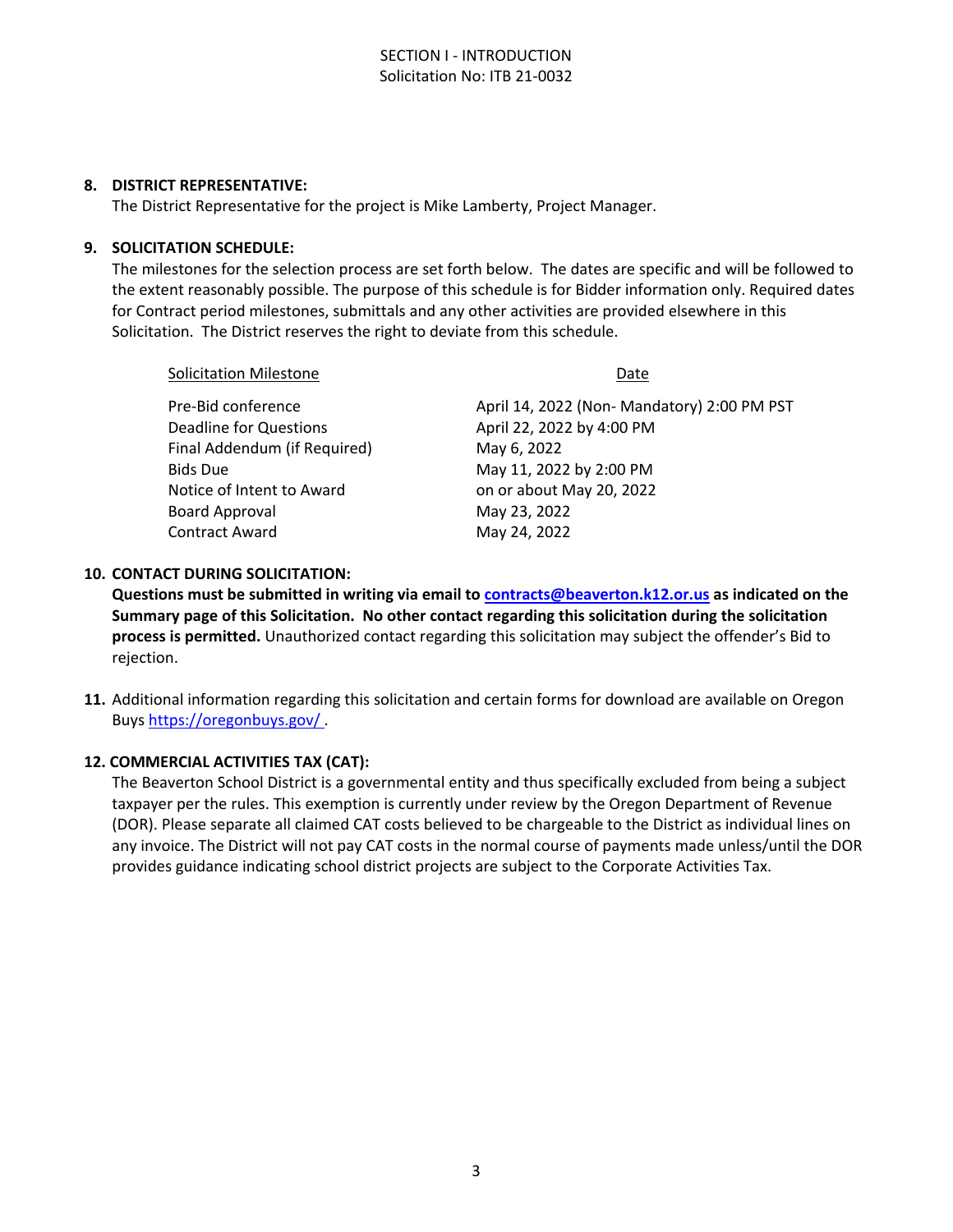## SECTION II – STATEMENT OF WORK Solicitation No: ITB 21-0032

## **1. PURPOSE AND INTRODUCTION:**

This solicitation is for retaining a General Contractor (GC) / Electrical Contractor (EC) to furnish, install, manage, and coordinate all work as shown in the attached documents on behalf of the Beaverton School District. The goal is to upgrade the items noted below which are currently served by the existing generators at Cooper Mountain and Errol Hassell Elementary Schools. This project may include asbestos abatement, selective demolition, remodeling to the existing buildings, and site improvements. All work is to be completed over the 2022 Summer break. The Project is described in summary terms below and in the attached documents.

#### **2. BACKGROUND AND SCHOOL DESCRIPTION:**

This project is going to take place at Cooper Mountain and Erroll Hassell Elementary Schools. Cooper Mountain at 7670 SW 170th Ave Beaverton OR 97008 was originally constructed in 1912 and has had several improvements over time. The school is currently comprised of 54,821 square feet of building. Errol Hassell ES is located at 18100 SW Bany Rd Aloha OR 97007, was originally constructed in 1979 and has had several improvements over time. The school is currently comprised of 60,345 square feet of building.

#### **3. OPERATIONAL ATTRIBUTES:**

The District requires the project to be completed over the duration of the Summer vacation beginning June 27, 2022. See project milestones below for further information. Coordination with summer maintenance activities will be required.

#### **4. GENERAL SCOPE OF WORK:**

Please refer to attached plans and specifications. It is intended that the General Contractor (GC)/ Electrical Contractor (EC) will provide a complete project and coordinate all work with the District, any other Contractors or Consultants hired by the District, and all applicable Agencies Having Jurisdiction (AHJ).

- 1) The standard will have generator capacity that will provide power continuously for 24 hours or intermittently for a total time of 24 hours, and serve the following:
	- **•** Emergency use outlets, to be located by site.
	- Egress/Security lighting
	- Exit lights
	- Fire Alarm systems
	- Security systems
	- MDF/Office IDF/phone systems
	- Elevator on selective switch on manual transfer
	- Emergency Voice/alarm communications
	- Main reception area
	- Restrooms
	- Gymnasium
- 2) Work includes supplying, storing, and handling of all required materials.
- 3) Work includes protection of neighboring finishes and replacement/repair of any damaged surfaces including but not limited to ceiling tiles, wall board, paint, insulation, concrete block, etc.
- 4) Contractor shall provide all labor, materials, equipment, transportation, and other facilities and services as necessary and/or required to execute all of the Work.
- 5) All work areas shall be cleaned of any construction debris on a daily basis. General / Electrical Contractor is responsible for material removal and disposal. Provide dust control and HVAC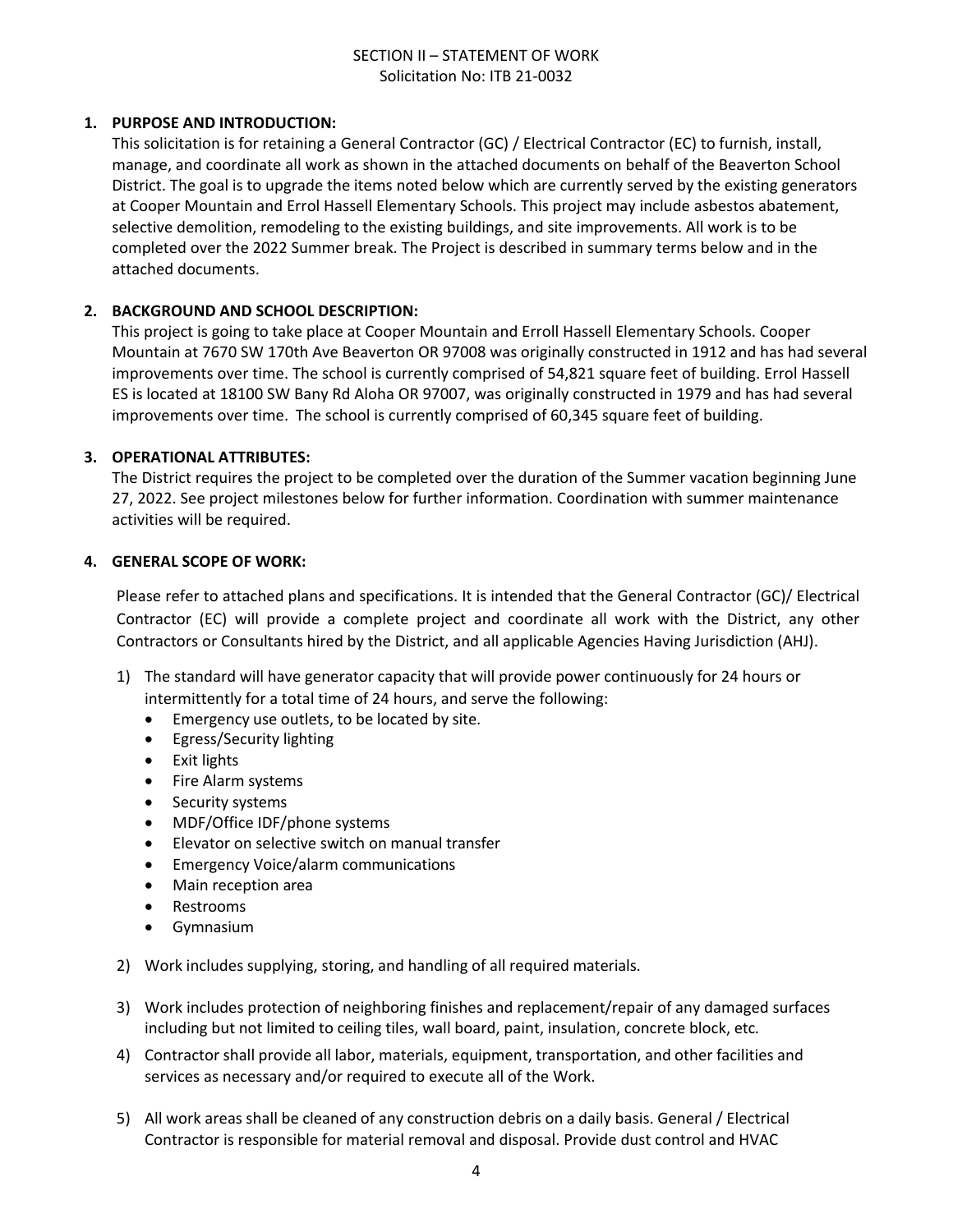protection as required to protect the rest of the school from construction debris. Upon completion of the project, the General / Electrical Contractor is to provide final cleaning of all work installed, replaced, or repaired including jobsite office.

## **5. PROJECT SCHEDULE:**

The project milestones are set forth below. The dates are approximate but will be followed to the extent reasonably possible. The purpose of this schedule is for information only.

| <b>Project Milestones</b>     | <b>Dates</b>       |
|-------------------------------|--------------------|
| <b>Substantial Completion</b> | August 26, 2022    |
| <b>Final Completion</b>       | September 23, 2022 |

## **6. BONDS AND INSURANCE:**

The Contractor awarded this solicitation must, within Five (5) calendar days after receipt of the Contract for signature:

- a. Provide the required Performance Bond and Payment Bond;
- b. Provide proof that the Statutory Public Works Bond has been filed with the CCB;
- c. Provide Insurance Certificate(s) (summary-level insurance requirements are listed below; Exhibit E of the Sample Contract includes all requirements) and any guarantees and/or other required item(s).
- d. Sign the Contract issued by the District Purchasing Department.
- e. If these items are not received as specified then the Contract may not be executed, a Bid bond claim may be filed, and the Contract may be awarded to the next lowest Bidder for the respective Project(s).

#### **Summary-Level Insurance Requirements\*** (See Exhibit E to the Attached Sample Contract for all Requirements)

| Insurance Coverage Type              | Occurrence/Loss         | Aggregate               | District as<br>Additional<br>Insured | Subrogation<br>Waived | Required<br>for Sub-<br>Contractors<br>$***$ |
|--------------------------------------|-------------------------|-------------------------|--------------------------------------|-----------------------|----------------------------------------------|
| Employer's Liability                 |                         | \$500,000               |                                      | X                     |                                              |
| Worker's Comp                        | <b>Statutory Limits</b> | <b>Statutory Limits</b> |                                      | X                     | x                                            |
| <b>Commercial General Liability</b>  | \$1,000,000             | \$2,000,000             | X                                    |                       | X                                            |
| <b>Business Automobile Liability</b> |                         | \$1,000,000             | X                                    |                       | X                                            |
| Professional Liability**             | \$1,000,000             | \$2,000,000             |                                      |                       | Χ                                            |
| Pollution Liability Insurance        | \$1,000,000             | \$1,000,000             |                                      |                       |                                              |
| Asbestos/hazardous                   |                         |                         |                                      |                       | x                                            |
| materials Abatement**                |                         |                         |                                      |                       |                                              |
| True Umbrella Policy                 |                         | \$5,000,000             |                                      |                       |                                              |
| Builder's Risk                       | Contract Amt.           | Contract Amt.           |                                      |                       |                                              |

**\***The Summary-Level Insurance Requirements are only intended to draw Bidders' attention to the Insurance Requirements for this Solicitation. Bidders must carefully review Exhibit E Insurance Requirements to the Sample Contract for exact and full Insurance Requirements. I If there are any discrepancies between the Summary-Level Insurance Requirements and those listed under Exhibit E Insurance Requirements to the Sample Contract, Exhibit E Insurance Requirements to the Sample Contract shall govern.

**\*\***Only required if such services are included in the Contract/Sub-Contracts resulting from this Solicitation.

**\*\*\***The District may require GC to provide certificates of Sub-Contractor's insurance at any time.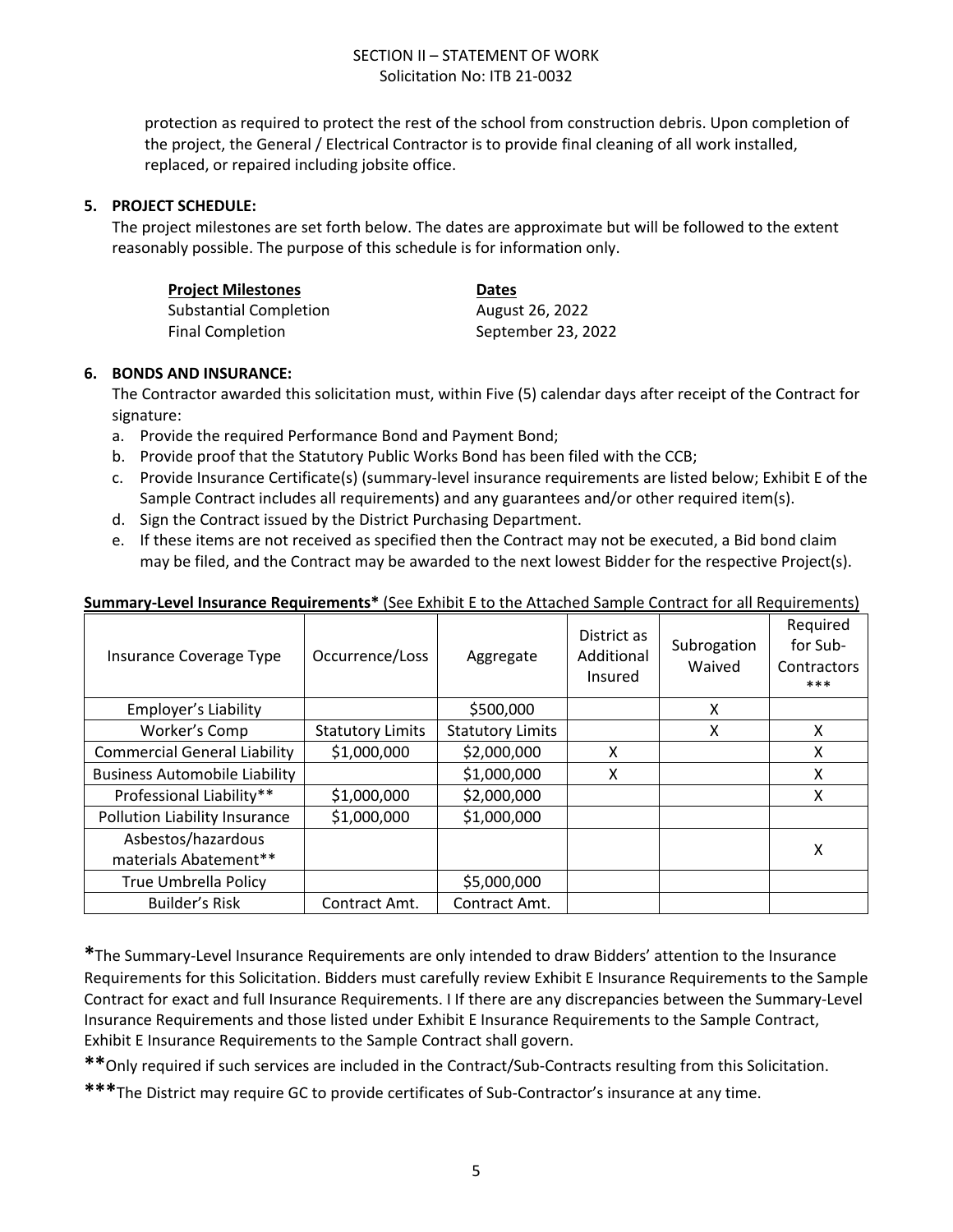## SECTION II – STATEMENT OF WORK Solicitation No: ITB 21-0032

## **Insurance Waiver Requests: Any Insurance Waiver Requests must be submitted in writing to [contracts@beaverton.k12.or.us,](mailto:contracts@beaverton.k12.or.us) prior to the Deadline for Questions/Change Requests/Solicitation Protests.**

## **7. NOTICE TO PROCEED:**

- a. The GC /EC must not begin work until a Notice to Proceed is issued by the District Representative.
- b. The District reserves the right to cancel the Contract at no penalty if it is in the best interest of the public to do so, or:
	- i. A protest was received that overturns the award of this Contract for a Project, or
	- ii. Funding for the Project is not available.

## **8. ADDITIONAL REQUIREMENTS:**

a. **LIQUIDATED DAMAGES:** If the Work is not Substantially Complete by the applicable required Substantial Completion date, the Contractor shall pay to the Owner liquidated damages in the amount of **\$500.00 (USD)** for each and every day of delay in achieving Substantial Completion.

## **10. BUSINESS EQUITY:**

The Bidder understands that the District maintains a goal of engaging minority, women, emerging, servicedisabled veteran and socially or economically disadvantaged businesses (DMWESBSDVBE) as service providers in delivering services necessary to implement our bond program, which includes this project. The District aspires to a goal of ten (10) percent DMWESBSDVBE content, by contract value, in completing our capital bond work, and the Contractor shall expend reasonable efforts to reach this content in the total value of their contracts with the District.

## **11. NO WAIVER OF CONDITIONS**:

Failure of the Owner to insist on strict performance of any one provision will not constitute a waiver of any of the provisions of this Contract or waiver of any other default of the Contractor.

#### **12. SAFE, INCLUSIVE, AND RESPECTFUL WORKSITE.**

a. Each of the Awarded Contractor's employees, subcontractors' employees and principals / owners involved in the Work shall be required to act in a safe, respectful, inclusive, and professional manner while performing the Work. This includes but is not limited to the Contractor taking whatever means and manner of action Contractor deems necessary to prevent, control, and enforce, any acts in violation of the forgoing standards ("Incidents"). Incidents include, but are not limited to: 1)excessive, offensive, or disruptive noise, including music; 2) the use of offensive language; 3) smoking or drinking of alcoholic beverages, or use of illegal substances on the Site; 4) physical violence; 5) riding in the passenger elevators; 6) thievery; 7) the transportation of articles or materials deemed hazardous; and 8) symbols, language, and other acts of hate, racism, sexism, discrimination, harassment, and bullying.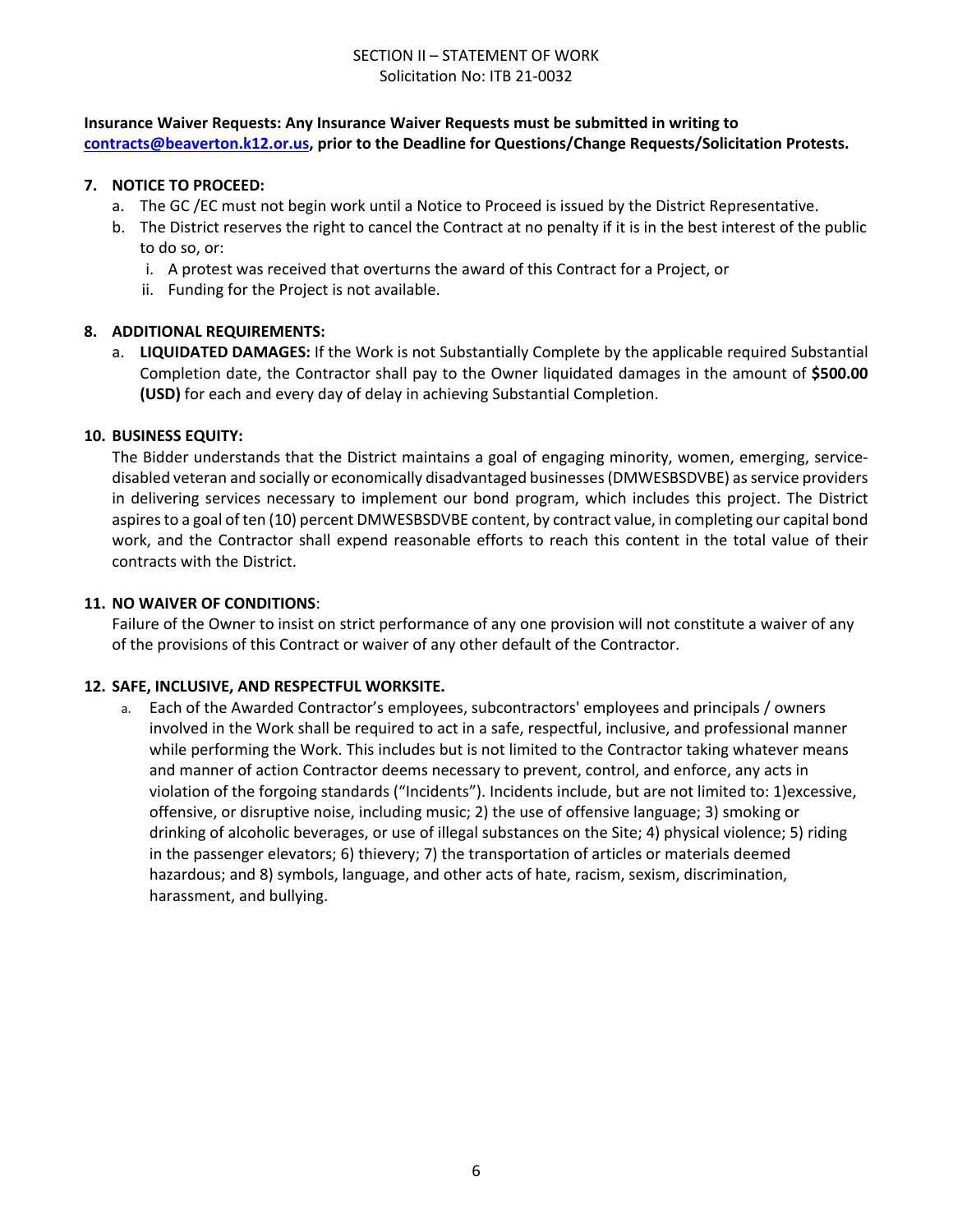## **1. FORMAL SELECTION PROCEDURE**

The District will solicit Bids for Public Improvement Contracts by Invitation to Bid ("ITB"), except as otherwise allowed or required pursuant to ORS 279C.335 and 279A.030.

## **2. ELIGIBILITY TO BID**

- a. **Construction Contracts.** The District will not consider a Person's Offer to do Work as a Contractor, as defined in ORS 701.005(2), unless the Person has a current, valid license to perform the anticipated work issued by the Construction Contractor's Board at the time the Offer is made.
- b. **Landscape Contracts.** The District will not consider a Person's Offer to do Work as a landscape Contractor as defined in ORS 671.520(2), unless the Person has a current, valid Landscape Contractor's license issued pursuant to ORS 671.560 by the State Landscape Contractors Board at the time the Offer is made.
- c. **Non-complying Entities.** The District will deem a Bid received from a Person that fails to comply with this rule nonresponsive and will reject the Bid as stated in ORS 279C.365(1)(k), unless contrary to federal law or subject to different timing requirements set by federal funding agencies.
- d. **Asbestos Abatement Work.** The Contractor or a subcontractor under the Contract must be licensed under ORS 468A.720 for work regarding asbestos abatement projects.

#### **3. PRE-BID CONFERENCE**

- a. **Purpose.** The District may hold pre-Bid conferences with prospective Bidders prior to Closing, to explain the procurement requirements, obtain information, and/or to conduct site inspections.
- b. **Required Attendance.** The District may require attendance at the pre-Bid conference as a condition for submission of a Bid. A mandatory attendance requirement is considered to have been met if, at any time during the mandatory meeting, a representative of an offering firm is present and signs the District's sign-in sheet.
- c. **Notice.** The Summary page of this solicitation indicates the pre-Bid conference scheduled date and time, and whether the pre-Bid conference is mandatory or non-mandatory.
- d. **Statements Not Binding.** Statements made by the District's representatives at the pre-Bid conference do not change the Solicitation unless the District confirms such statements by Written Addendum.

## **4. ADDENDA**

- a. **Issuance; Receipt.** The District may change this Solicitation only by Written Addenda. A Bidder must provide written acknowledgement of receipt of all issued Addenda with their Bid on the Bidder Certification.
- b. **Notice and Distribution.** The District will publish notice of all Addenda on the Oregon Buys Website. Addenda may be downloaded from the Oregon Buys website. It is the Bidders' responsibility to inquire about Addenda. Bidders should frequently check the Oregon Buys website until Closing about any Addenda issued, i.e., at least once weekly until the week of Closing and at least once daily the week of the Closing.
- c. **Timelines; Extensions.** The District will issue Addenda within a reasonable time to allow prospective Bidders to consider the Addenda in preparing their Bid. The District may extend the Closing if the District determines prospective Bidders need additional time to review and respond to Addenda. Except to the extent required by public interest, the District will not issue Addenda less than 72 hours before the Closing unless the Addendum also extends the Closing.
- d. **Request for Change or Protest.** Unless a different deadline is set forth in the Addendum, a Bidder may submit a Written request for change or protest to the Addendum, as provided in OAR 137-049-0260, by the close of the District's next business day after issuance of the Addendum, or up to the last day allowed to submit a request for change or protest under OAR 137-049-0260, whichever date is later. The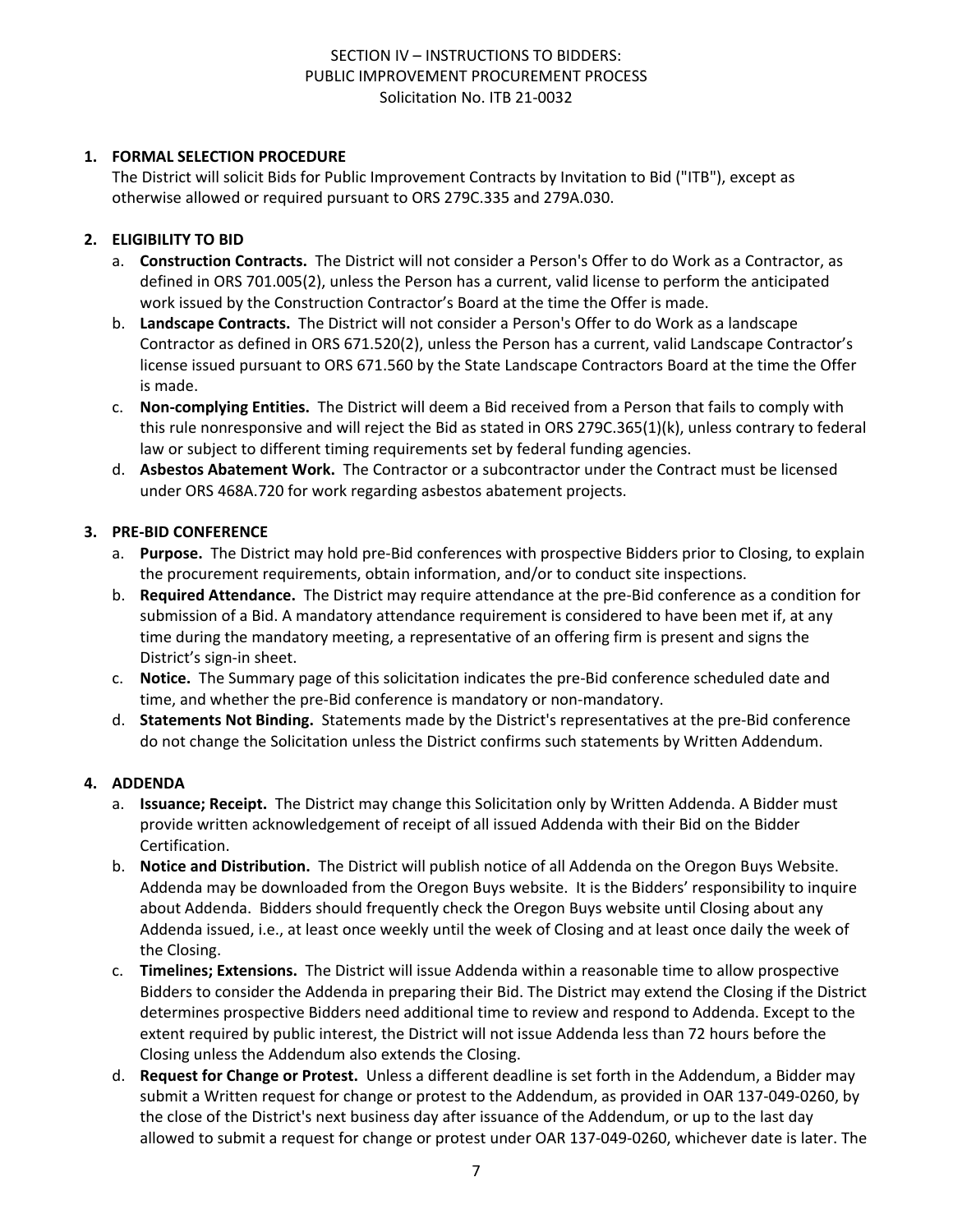District will consider only a Bidder's request for change or protest to the Addendum; the District will not consider a request for change or protest to matters not added or modified by the Addendum, unless the Bidder submits the request for change or protest before the deadline for the District's receipt of request for change or protests as set forth in OAR 137-049-0260(2) and (3).

## **5. REQUESTS FOR CLARIFICATION CHANGE, SUBSTITUTION REQUEST, OR SOLICITATION PROTEST**

a. **Clarification.** No later than the deadline for submitting a written request for clarification, change, substitution, or solicitation protest a Bidder may request that the District clarify any provision of the Solicitation. Such requests must be received prior to the stated deadline in email at [contracts@beaverton.k12.or.us.](mailto:contracts@beaverton.k12.or.us) The District's clarification to a Bidder, whether orally or in Writing, does not change the Solicitation and is not binding on the District unless the District amends the Solicitation by denoting "CHANGES" on a written Addendum. Any such request shall indicate the Project or Projects to which it pertains.

## b. **Request for Change.**

i. **Delivery.** No later than the deadline for submitting a written request for clarification, change, substitution, or solicitation protest, a Bidder may request in writing a change to the Solicitation Documents. A Bidder must deliver the Written request for change to the District prior to the stated deadline to [contracts@beaverton.k12.or.us.](mailto:contracts@beaverton.k12.or.us) (Bidder is responsible for ensuring receipt by the District.)

## ii. **Content of Request for Written Change:**

- A. A Bidder's Written request for change must include a statement of the requested change(s) to the Contract terms and conditions, including any Specifications, together with the reason for the requested change. Any such request shall also indicate the Project or Projects to which it pertains.
- B. A Bidder must include the following identifying information it its request for change as follows:
	- I. "Request for Change"; and
	- II. Solicitation number.

## c. **Substitution Requests.**

- i. **During Solicitation.** No later than the deadline for submitting a written request for clarification, change, substitution, or solicitation protest, a Bidder may request in writing a substitution to any specified products (e.g., requests for approved equal decisions, etc.). Such requests must be submitted prior to the stated deadline to [contracts@beaverton.k12.or.us](mailto:contracts@beaverton.k12.or.us). (Bidder is responsible for ensuring receipt by the District.) Requests must be submitted using the Substitution Request Form if one is attached to this Solicitation. Any such request shall indicate the Project or Projects to which it pertains.
- ii. **During Contract.** Any Substitution Requests submitted after a Contract has been executed shall be governed by the terms and conditions of said Contract.

#### d. **Protest.**

i. **Delivery.** No later than the deadline for submitting a written request for clarification, change, substitution, or solicitation protest, a Bidder may protest Specifications or Contract terms and conditions. A Bidder must deliver a written protest on those matters to [contracts@beaverton.k12.or.us](mailto:contracts@beaverton.k12.or.us) attention: Purchasing Manager by the stated deadline.

#### ii. **Content of Protest.**

- A. A Bidder's Written protest must include:
	- (i) A detailed statement of the legal and factual grounds for the protest;
	- (ii) A description of the resulting prejudice to the Bidder; and
	- (iii) A statement of the desired changes to the Contract terms and conditions, including any Specifications.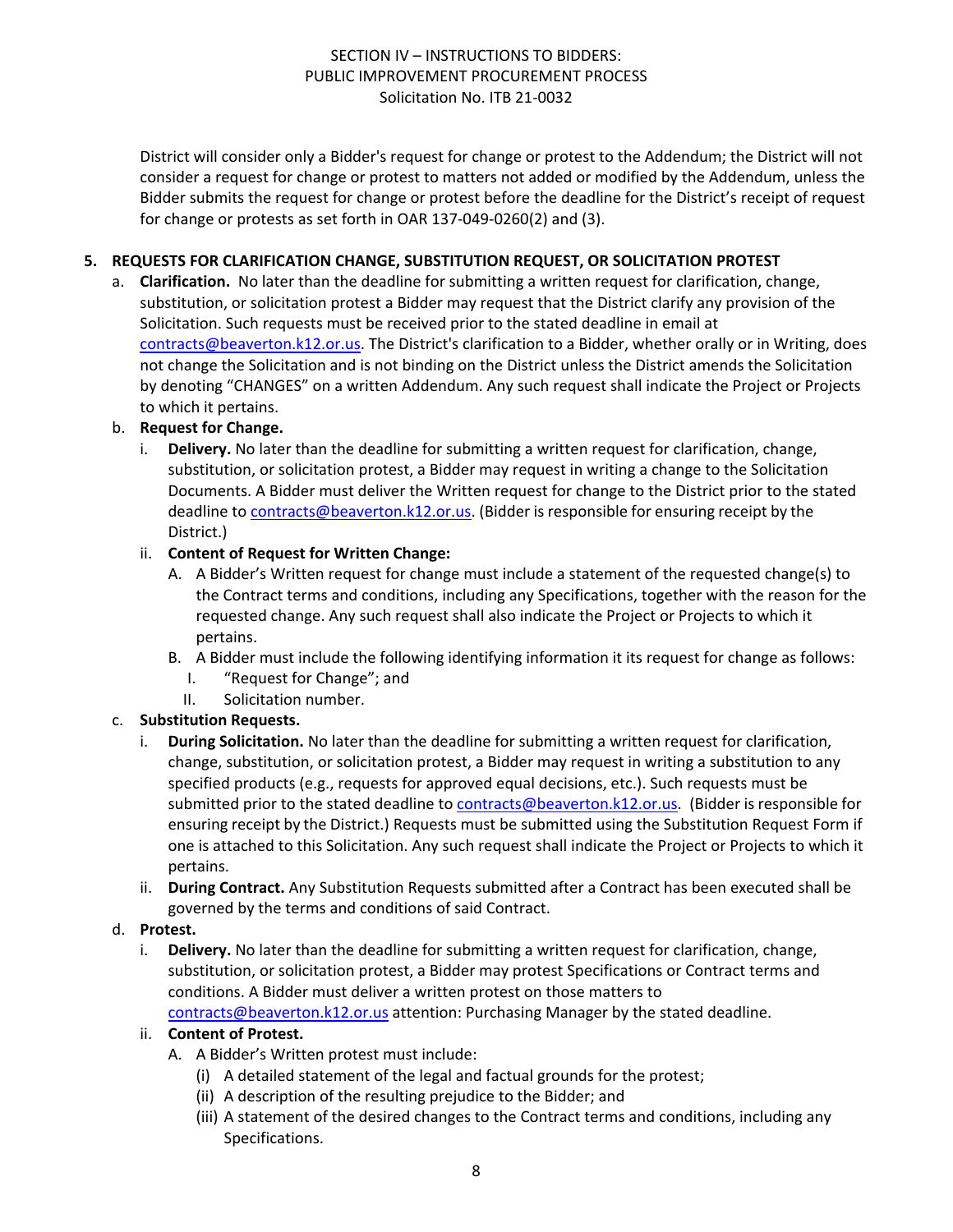- (iv) Identification of the Project(s) under this Solicitation to which their Protest pertains.
- B. A Bidder must mark its protest as follows:
	- (i) "Contract Provision Protest"; and
		- (ii) Solicitation number.
- c. **District Response.** The District is not required to consider a Bidder's request for change or protest after the deadline established for submitting such request or protest. The District will provide notice to the applicable Person if it entirely rejects a protest. If the District agrees with the Person's request or protest, in whole or in part, the District will either issue an Addendum reflecting its determination under OAR 137-49-0260 or cancel the Solicitation under OAR 137-49-0270.
- e. **Extension of Closing.** If the District receives a written request for change or protest from a Bidder in accordance with this Rule, the District may extend Closing if the District determines an extension is necessary to consider the request or protest and issue an Addendum, if any, to the Solicitation.

## **6. CANCELLATION OF SOLICITATION**

**Cancellation in the Public Interest.** The District may cancel a Solicitation for good cause if the District finds that cancellation is in the public interest. The District's reasons for cancellation will be made part of the Solicitation file. Subject to the foregoing, the District may cancel this Solicitation for a specific Project or Projects without cancelling the Solicitation for all Projects listed herein.

#### **7. BID SUBMISSIONS**

- a. **Offer and Acceptance.** The submitted Bid is the Bidder's offer to enter into a Contract. The Offer is always a "Firm Offer," i.e., the Bid must be held open by the Bidder for the District's acceptance for sixty (60) days. The District may elect to accept the Bid at any time during the specified period, and the District's Award of the Contract to a Bidder constitutes acceptance of the Offer and binds the Bidder to the Contract.
- b. **Responsive Bid.** The District may award a Contract only to a Responsible Bidder with a Responsive Bid.
- c. **Contingent Bids.** A Bidder must not make a Bid contingent upon the District's acceptance of any terms or conditions (including Specifications) other than those contained in this Solicitation.
- d. **Bidders Acknowledgement.** By signing and submitting a Bid, the Bidder acknowledges they have read and understand the terms and conditions contained in the Solicitation and that they accept and agree to be bound by the terms and conditions of the Solicitation.
- e. **Instructions.** A Bidder must submit and sign their Bid. A Bidder must initial any corrections or erasures to their Bid.
- f. **Forms.** Bidders must submit their Bid on the form(s) provided.
- g. **Documents.** Bidders must provide the District with all documents and descriptive literature requested.
- h. **Facsimile Submissions.** The District will not accept facsimile or hand-delivered Bids.
- i. **Product Samples and Descriptive Literature.** The District may require product samples or descriptive literature if it is necessary or desirable to evaluate the quality, features or characteristics of the offered items. The District will dispose of product samples or return or make available for return product samples to the Bidder.
- j. **Identification of Bids.**
	- i. To ensure proper identification and handling, the Bids must be submitted to [contracts@beaverton.k12.or.us](mailto:contracts@beaverton.k12.or.us) and the email subject line/body text/file names should include the Bidder's name and the Solicitation number, and/or other clearly identifying information.
	- ii. The District is not responsible for Bids submitted in any manner, format or to any delivery point other than as required in the Solicitation.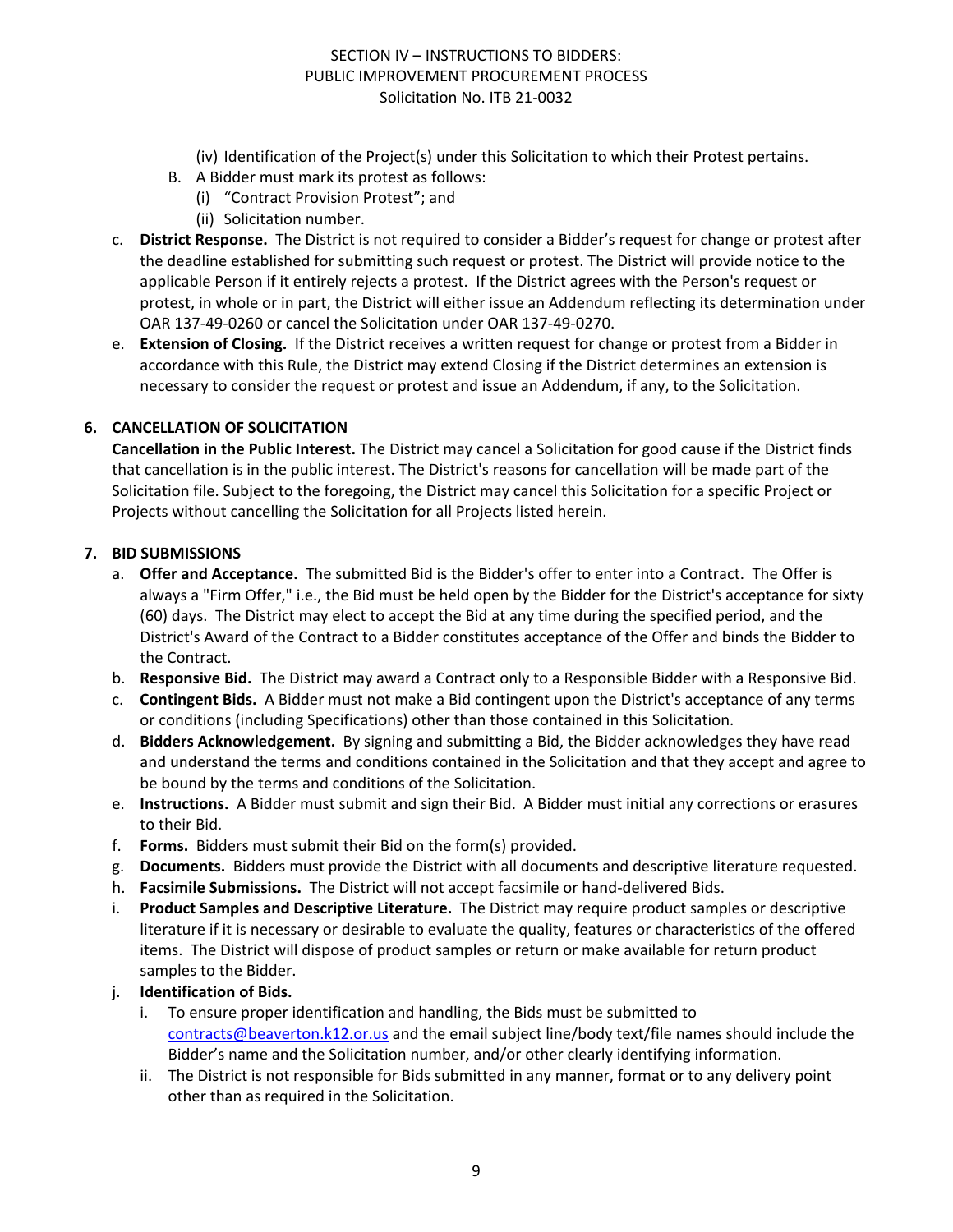- k. **Receipt of Bids.** Bidders are responsible for ensuring that the District receives their Bid at the required delivery point prior to the closing due date and time. Bids must be emailed to [contracts@beaverton.k12.or.us](mailto:contracts@beaverton.k12.or.us) and received prior to the closing due date and time.
- l. Failure to submit Bids in accordance with the provisions of this Section will be grounds to declare the Bid nonresponsive.
- m. **Certification.** Bidders must (on the Bidder Certification enclosed):
	- i. Identify whether the Bidder is or is not a "resident Bidder," as defined in ORS 279A.120(1);
	- ii. Indicate that the Bidder will comply with Prevailing Wage Laws ORS 279C.800 through ORS 279C.870 or 40 U.S.C. 3141 et seq;
	- iii. Provide certification of nondiscrimination in obtaining any required subcontractors in accordance with ORS 279A.110(4); and
	- iv. Provide written acknowledgment of receipt of all Addenda.

## **8. BID SECURITY**

- a. **Security Amount.** The District requires Bid security of 5% of the Bidder's Bid, consisting of the sum of the base Bids for all Projects included in a Bid together with all additive alternates. The Bidder must forfeit Bid security after Award if the Bidder fails to execute the Contract and promptly return it with any required Performance Bond and Payment Bond and with any required proof of insurance (see enclosed sample contract for amount requirements).
- b. **Form of Bid Security.** The District may accept only the following forms of Bid security:
	- i. A surety bond from a surety company authorized to do business in the State of Oregon;
	- ii. An irrevocable letter of credit issued by an insured institution as defined in ORS 706.008; or
	- iii. A cashier's check or Bidders certified check.
- c. **Return of Security.** The District will return or release the Bid security of all unsuccessful Bidders after a Contract has been fully executed and all required bonds and insurance have been provided, or after all Bids have been rejected.

## **9. PRE-CLOSING MODIFICATION OR WITHDRAWAL**

- a. **Modifications.** A Bidder may modify their Bid in writing prior to the Closing. A Bidder must prepare and submit any modification to their Bid to the District in accordance with OAR 137-49-0280. Any modification must include the Bidder's statement that the modification amends and supersedes the prior Bid. The Bidder must email its modification to [contracts@beaverton.k12.or.us](mailto:contracts@beaverton.k12.or.us) and mark the email subject line as follows:
	- i. "Bid Modification"; and
	- ii. Solicitation Number.
- b. **Withdrawals.**
	- i. A Bidder may withdraw its Bid by Written notice submitted by email to [contracts@beaverton.k12.or.us](mailto:contracts@beaverton.k12.or.us) on the Bidder's letterhead, signed by an authorized representative of the Bidder. The notice must be received by the District prior to the Closing. The Bidder or authorized representative of the Bidder may also withdraw its Bid in Person prior to the Closing, upon presentation of appropriate identification and satisfactory evidence of authority;
	- ii. The District may release an unopened, withdrawn Bid to the Bidder or its authorized representative, after voiding any date and time stamp mark, if applicable;
	- iii. The Bidder must mark the Written request to withdraw a Bid as follows:
		- A. Bid Withdrawal; and
		- B. Solicitation Number.
- c. **Documentation.** The District will include all documents relating to the modification or withdrawal of Bids in the Solicitation file.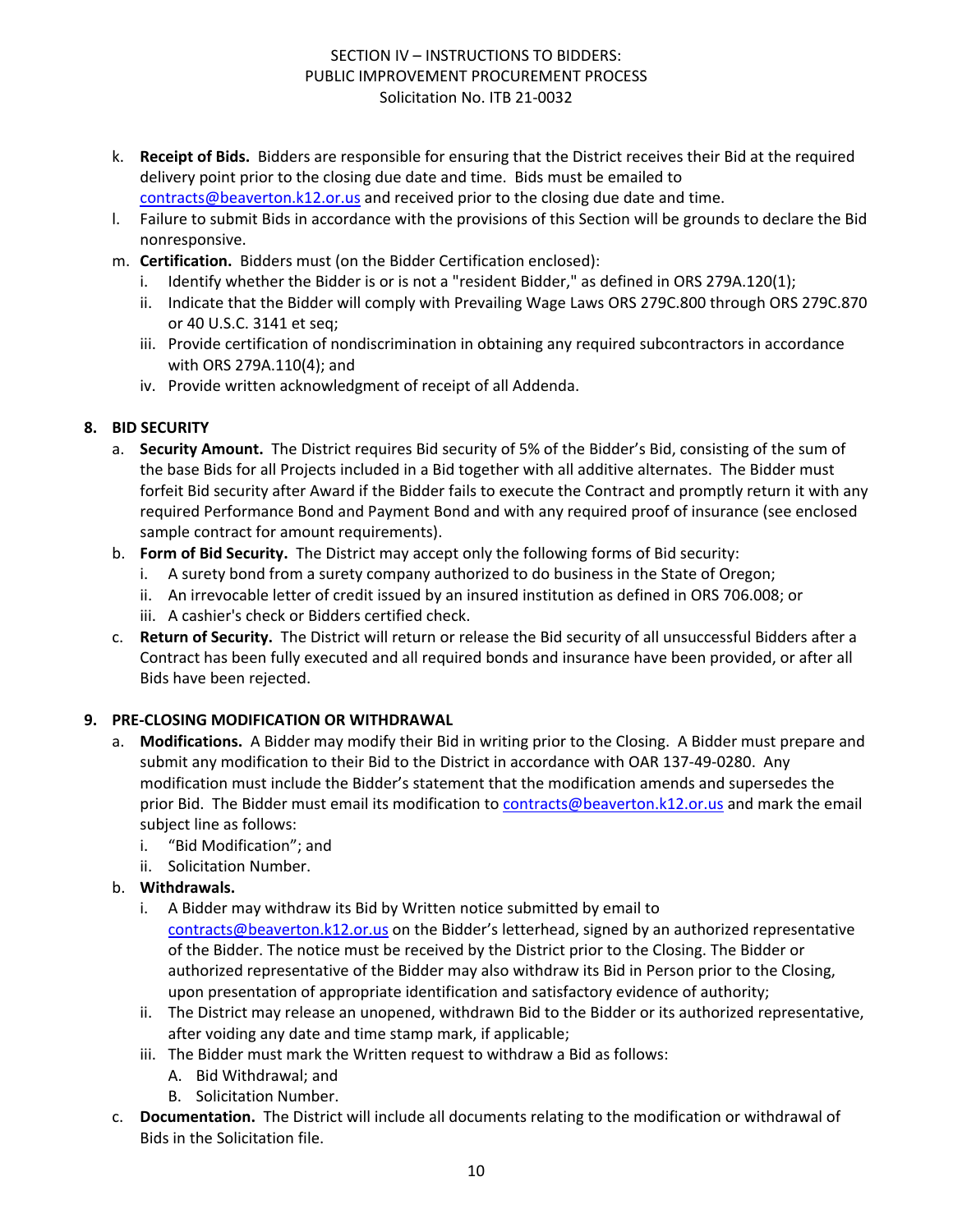## **10. RECEIPT, OPENING, AND RECORDING OF BIDS; CONFIDENTIALITY OF BIDS**

- a. **Receipt.** The Bidder is responsible for ensuring that the District receives its Bid at the required delivery point prior to the Closing, and delivered only by email to [contracts@beaverton.k12.or.us](mailto:contracts@beaverton.k12.or.us) .
- b. **Opening and Recording.** The District will publicly open Bids including any modifications made to the Bid pursuant to OAR 137-49-0320. In the case of Invitations to Bid, to the extent practicable, the District will read aloud the name of each Bidder, the Bid price(s), and such other information, as the District considers appropriate. The District will open and publicly read bids over the following conference line: **+1(503)356.4400**

#### **Participant code: 41605148**

c. **Availability.** After Opening, the District will make Bids available for public inspection. The District may withhold from disclosure those portions of a Bid that the Bidder designates as trade secrets or as confidential proprietary data in accordance with applicable law. See ORS 192.501(2); ORS 646.461 to 646.475. To the extent the District determines such designation is not in accordance with applicable law, the District will make those portions available for public inspection. The Bidder must separate information designated as confidential from other non-confidential information at the time of submitting its Bid. Prices, makes, model or catalog numbers of items offered, scheduled delivery dates, and terms of payment are not confidential, and will be publicly available regardless of a Bidder's designation to the contrary.

## **11. LATE BIDS, WITHDRAWALS AND MODIFICATIONS**

Any Bid received after the Closing date and time is late. A Bidder's request for withdrawal or modification of a Bid received after Closing is late. The District will not consider late Bids, withdrawals or modifications except as permitted in OAR 137-049-0350 or OAR 137-049-0390.

#### **12. MISTAKES**

- a. **Generally.** To protect the integrity of the competitive Procurement process and to assure fair treatment of Bidders, the District will carefully consider whether to permit waiver, correction or withdrawal of Bids for certain mistakes.
- b. **District Treatment of Mistakes.** The District will not allow a Bidder to correct or withdraw an Offer for an error in judgment. If the District discovers certain mistakes in a Bid after Opening, but before Award of the Contract, the District may take the following action:
	- i. The District may waive, or permit a Bidder to correct, a minor informality. A minor informality is a matter of form rather than substance that is evident on the face of the Bid, or an insignificant mistake that can be waived or corrected without prejudice to other Bidders. Examples of minor informalities include a Bidder's failure to:
		- A. Return the correct number of signed Bids or the correct number of other documents required by the Solicitation;
		- B. Sign the Bid in the designated block, provided a Signature appears elsewhere in the Bid, evidencing an intent to be bound; and
		- C. Acknowledge receipt of an Addendum to the Solicitation, provided that it is clear on the face of the Bid that the Bidder received the Addendum and intended to be bound by its terms; or the Addendum involved did not affect price, quality or delivery.
	- ii. The District may correct a clerical error if the error is evident on the face of the Bid or other documents submitted with the Bid, and the Bidder confirms the District's correction in Writing. A clerical error is a Bidder's error in transcribing its Bid. Examples include typographical mistakes, errors in extending unit prices, transposition errors, arithmetical errors, instances in which the intended correct unit or amount is evident by simple arithmetic calculations (for example a missing unit price may be established by dividing the total price for the units by the quantity of units for that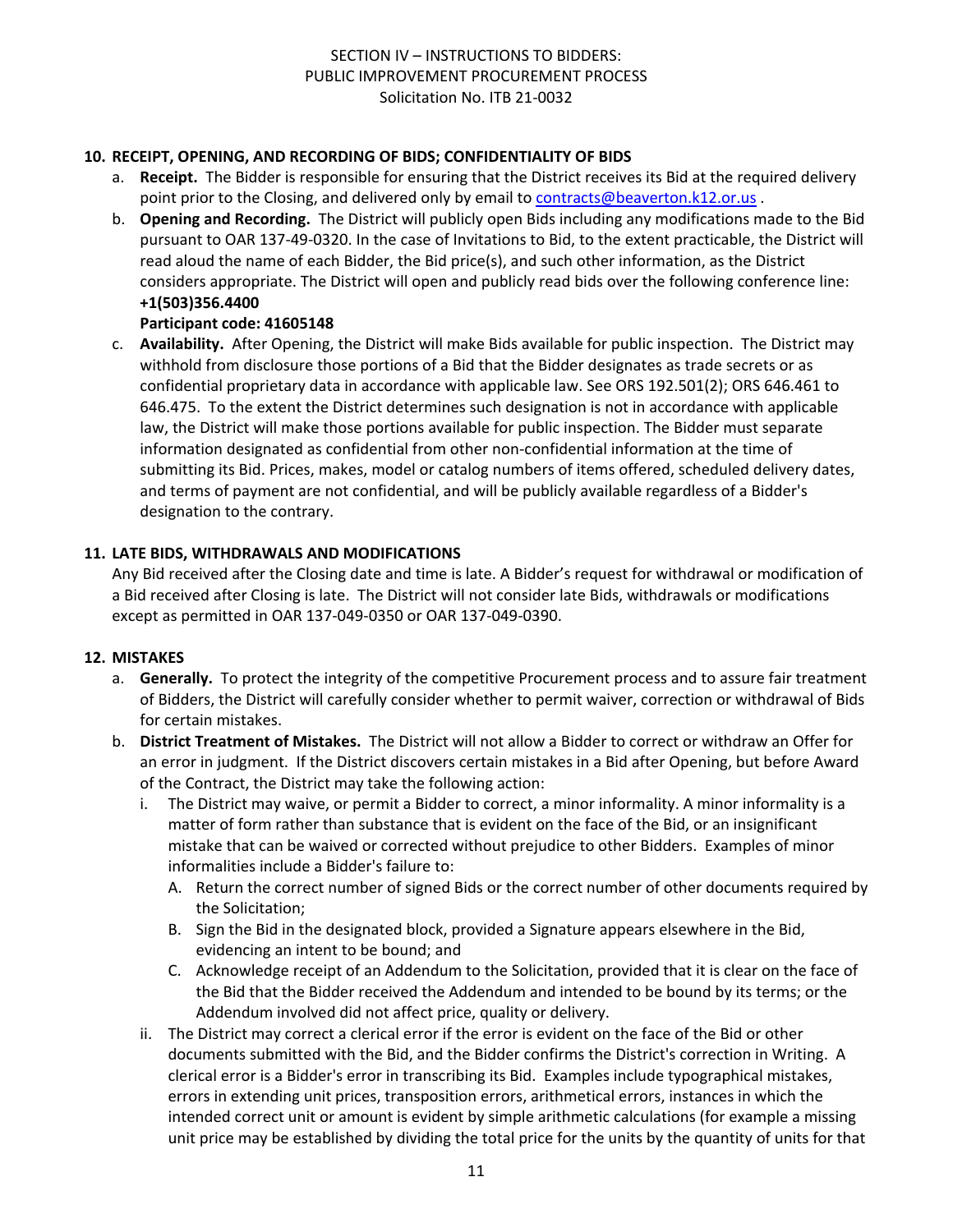item or a missing, or incorrect total price for an item may be established by multiplying the unit price by the quantity when those figures are available in the Bid). In the event of a discrepancy, unit prices will prevail over extended prices.

- iii. The District may permit a Bidder to withdraw an Offer based on one or more clerical errors in the Bid only if the Bidder shows with objective proof and by clear and convincing evidence:
	- A. The nature of the error;
	- B. That the error is not a minor informality under this subsection or an error in judgment;
	- C. That the error cannot be corrected or waived under subsection 12.b.ii above;
	- D. That the Bidder acted in good faith in submitting a Bid that contained the claimed error and in claiming that the alleged error in the Bid exists;
	- E. That the Bidder acted without gross negligence in submitting a Bid that contained a claimed error;
	- F. That the Bidder will suffer substantial detriment if the District does not grant the Bidder permission to withdraw the Offer;
	- G. That the District's or the public's status has not changed so significantly that relief from the forfeiture will work a substantial hardship on the District or the public it represents; and
	- H. That the Bidder promptly gave notice of the claimed error to the District.
- iv. The criteria in subsection 12.b.iii above will determine whether the District will permit a Bidder to withdraw its Bid after Closing. These criteria also will apply to the question of whether the District will permit a Bidder to withdraw its Bid without forfeiture of its Bid bond (or other Bid security), or without liability to the District based on the difference between the amount of the Bidder's Bid and the amount of the Contract actually awarded by the District, whether by Award to the next lowest Responsive and Responsible Bidder, or by resort to a new solicitation.
- c. **Rejection for Mistakes.** The District will reject any Bid in which a mistake is evident on the face of the Bid and the intended correct Bid is not evident or cannot be substantiated from documents submitted with the Bid.
- d. **Identification of Mistakes after Award.** The procedures and criteria set forth above are Bidder's only opportunity to correct mistakes or withdraw Bids because of a mistake. Following Award, a Bidder is bound by its Bid, and may withdraw its Bid or rescind a Contract entered into pursuant to OAR 137 Division 49 only to the extent permitted by applicable law.

#### **13. FIRST-TIER SUBCONTRACTORS; DISCLOSURE AND SUBSTITUTION**

- a. **Required Disclosure.** Within two working hours after the Bid Closing, Bidders must submit the First-Tier Subcontractor Disclosure Form identifying any first-tier subcontractors (those Entities that would be contracting directly with the prime contractor) that will be furnishing labor or labor and materials on the Contract, if Awarded, whose subcontract value would be equal to or greater than:
	- i. Five percent of the total Contract Price, but at least \$15,000; or
	- ii. \$350,000, regardless of the percentage of the total Contract Price.
- b. **Bid Closing, Disclosure Deadline and Bid Opening.** For each ITB to which this rule applies, the District will:
	- i. Set the Bid Closing on a Tuesday, Wednesday or Thursday, and at a time between 2 p.m. and 5 p.m.;
	- ii. Open Bids publicly immediately after the Bid Closing; and
	- iii. Consider for Contract Award only those Bids for which the required disclosure has been submitted by the announced deadline on the form prescribed by the District.
- c. **Submission.** A Bidder must submit the disclosure form required by this rule either in its Bid submission, or within two working hours after Bid Closing in the manner specified by this Solicitation.
- d. **Responsiveness.** Compliance with the disclosure and submittal requirements of ORS 279C.370 and OAR 137-049-0360 is a matter of Responsiveness. Bids that are submitted by Bid Closing, but for which the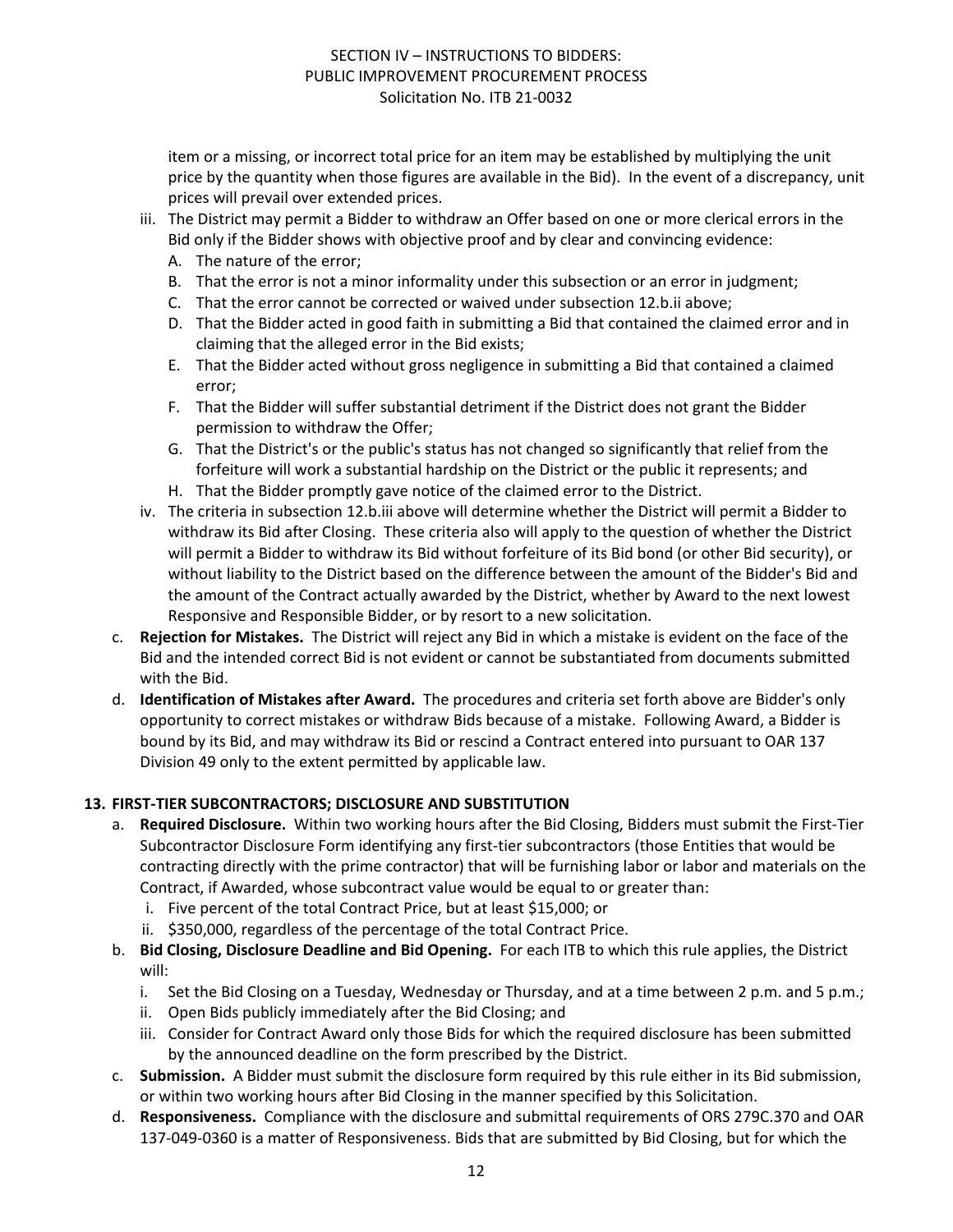disclosure submittal has not been made by the specified deadline, are not Responsive and will not be considered for Contract Award.

- e. **District Role.** The District will obtain, and make available for public inspection, the disclosure forms required by ORS 279C.370 and OAR 137-049-0360. The District will also provide copies of disclosure forms to the Bureau of Labor and Industries as required by ORS 279C.835. The District is not required to determine the accuracy or completeness of the information provided on disclosure forms.
- f. **Substitution.** Substitution of affected first-tier subcontractors must be made only in accordance with ORS 279C.585. The District will accept Written submissions filed under that statute as public records. Aside from issues involving inadvertent clerical error under ORS 279C.585, the District does not have a statutory role or duty to review, approve or resolve disputes concerning such substitutions. See ORS 279C.590 regarding complaints to the Construction Contractors Board on improper substitution.

#### **14. BID EVALUATION CRITERIA**

- a. **General.** A Public Improvement Contract, if awarded, will be awarded to the Responsible Bidder submitting the lowest Responsive Bid. This Solicitation allows Bidders to include multiple Projects in a single Bid. The District will evaluate each Project separately in the manner described in this Section 14. The District may award a Contract for a Bid in whole (i.e., for all projects included in a Bid), or in part (i.e., for one Project or more than one Project included in a Bid, but not all Projects included in that same Bid).
- b. **Bid Evaluation Criteria.** Invitations to Bid may solicit lump-sum Bids, unit-price Bids, or a combination of the two.
	- i. **Lump Sum.** If the ITB requires a lump-sum Bid, without additive or deductive alternates, or if the District elects not to award additive or deductive alternates, Bids will be compared on the basis of lump-sum prices, or lump-sum base Bid prices, as applicable. If the ITB calls for a lump-sum base Bid, plus additive or deductive alternates, the total Bid price will be calculated by adding to or deducting from the base Bid those alternates selected by the District, for the purpose of comparing Bids.
	- ii. **Unit Price.** If the Bid includes unit pricing for estimated quantities, the total Bid price will be calculated by multiplying the estimated quantities by the unit prices submitted by the Bidder and adjusting for any additive or deductive alternates selected by the District, for the purpose of comparing Bids. The District will specify within the Solicitation the estimated quantity of the Procurement to be used for determination of the low Bidder. In the event of mathematical discrepancies between unit price and any extended price calculations submitted by the Bidder, the unit price will govern. See OAR 137-049-0350(2)(b).
- c. The District may reject any Bid not in compliance with all prescribed Public Contracting procedures and requirements, and may reject for good cause all Bids upon the District's finding that it is in the public interest to do so.

## **15. BID EVALUATION AND AWARD; DETERMINATION OF RESPONSIBILITY**

- a. **General.** If Awarded, the District will Award a Contract to the Responsible Bidder(s) submitting the lowest, Responsive Bid for each Project or group of Projects that is most advantageous to the District, provided that such Person or Persons is/are not listed by the Construction Contractors Board as disqualified to hold a Public Improvement Contract. See ORS 279C.375 (3)(a). The District may award by Project, groups of items or the entire Bid provided such Award is consistent with the Solicitation and in the public interest.
- b. **Determination of Responsibility.** Bidders are required to demonstrate their ability to perform satisfactorily under a Contract. Before Awarding a Contract, the District must have information that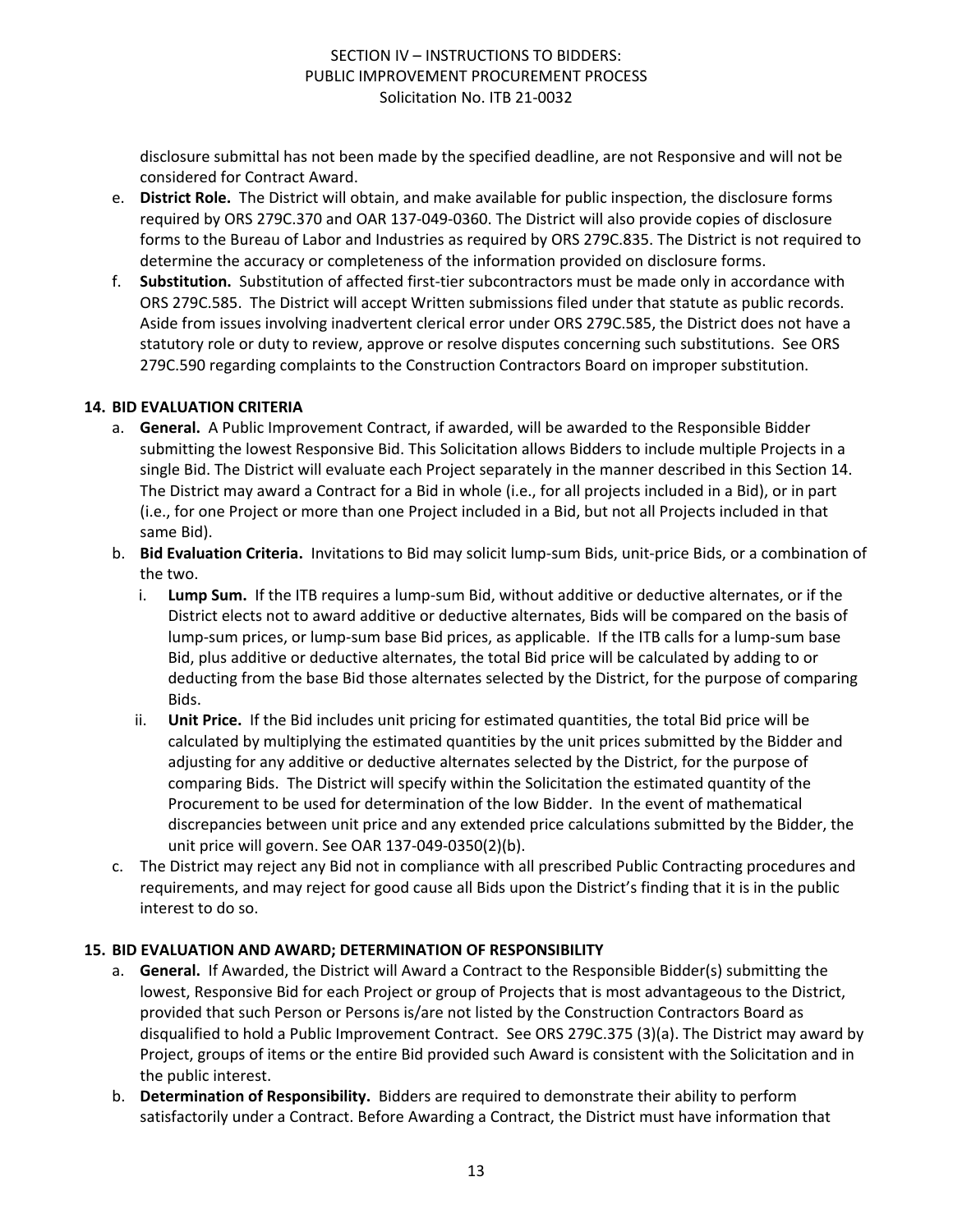indicates that the Bidder meets the standards of responsibility set forth in ORS 279.375(3)(b). To be a Responsible Bidder, the District will determine that the Bidder:

- i. Has available the appropriate financial, material, equipment, facility and Personnel resources and expertise, or ability to obtain the resources and expertise, necessary to meet all contractual responsibilities;
- ii. Has completed previous contracts of a similar nature with a satisfactory record of performance. A satisfactory record of performance means that, to the extent the costs associated with and time available to perform a previous contract were within the Bidder's control, the Bidder stayed within the time and budget allotted for the procurement and otherwise performed the contract in a satisfactory manner. The District should carefully scrutinize a Bidder's record of contract performance if the Bidder is or recently has been materially deficient in contract performance. In reviewing the Bidders performance, the District should determine whether the Bidders deficient performance was expressly excused under the terms of Contract, or whether the Bidder took appropriate corrective action. The District may review the Bidders performance on both private and Public Contracts in determining the Bidders record of contract performance.
- iii. Has a satisfactory record of integrity. A Bidder may lack integrity if the District determines the Bidder demonstrates a lack of business ethics such as violation of state environmental laws or false certifications made to the District. The District may find a Bidder not Responsible based on the lack of integrity of any Person having influence or control over the Bidder (such as a key employee of the Bidder that has the authority to significantly influence the Bidders performance of the Contract or a parent company, predecessor or successor Person). The standards for Conduct Disqualification under OAR 137-49-0370 may be used to determine Bidder's integrity. The District may find a Bidder non-responsible based on previous convictions of offenses related to obtaining or attempting to obtain a contract or subcontract or in connection with the Bidder's performance of a contract or subcontract;
- iv. Is qualified legally to contract with the District; and
- v. Has supplied all necessary information in connection with the inquiry concerning responsibility. If the Bidder fails to promptly supply information requested by the District concerning responsibility, the District will base the determination of responsibility on any available information, or may find the Bidder not Responsible.

The District may make separate Responsibility determinations for each Project included in a Bid. Accordingly, a Bidder may be found Responsible with respect to one Project(s) included in a Bid and not Responsible with respect to another Project(s) included in the same Bid.

c. **District Evaluation.** The District will evaluate a Bid only as set forth in the Solicitation and in accordance with applicable law. The District will not evaluate a Bid using any other requirement or criterion.

## d. **Bidder Submissions.**

- i. The District may require a Bidder to submit Product Samples, Descriptive Literature, technical data, or other material and may also require any of the following prior to award:
	- A. Demonstration, inspection or testing of a product prior to award for characteristics such as compatibility, quality or workmanship;
	- B. Examination of such elements as appearance or finish; or
	- C. Other examinations to determine whether the product conforms to Specifications.
- ii. The District will evaluate product acceptability only in accordance with the criteria disclosed in the Solicitation to determine that a product is acceptable. The District will reject a Bid providing any product that does not meet the Solicitation requirements. The District's rejection of a Bid because it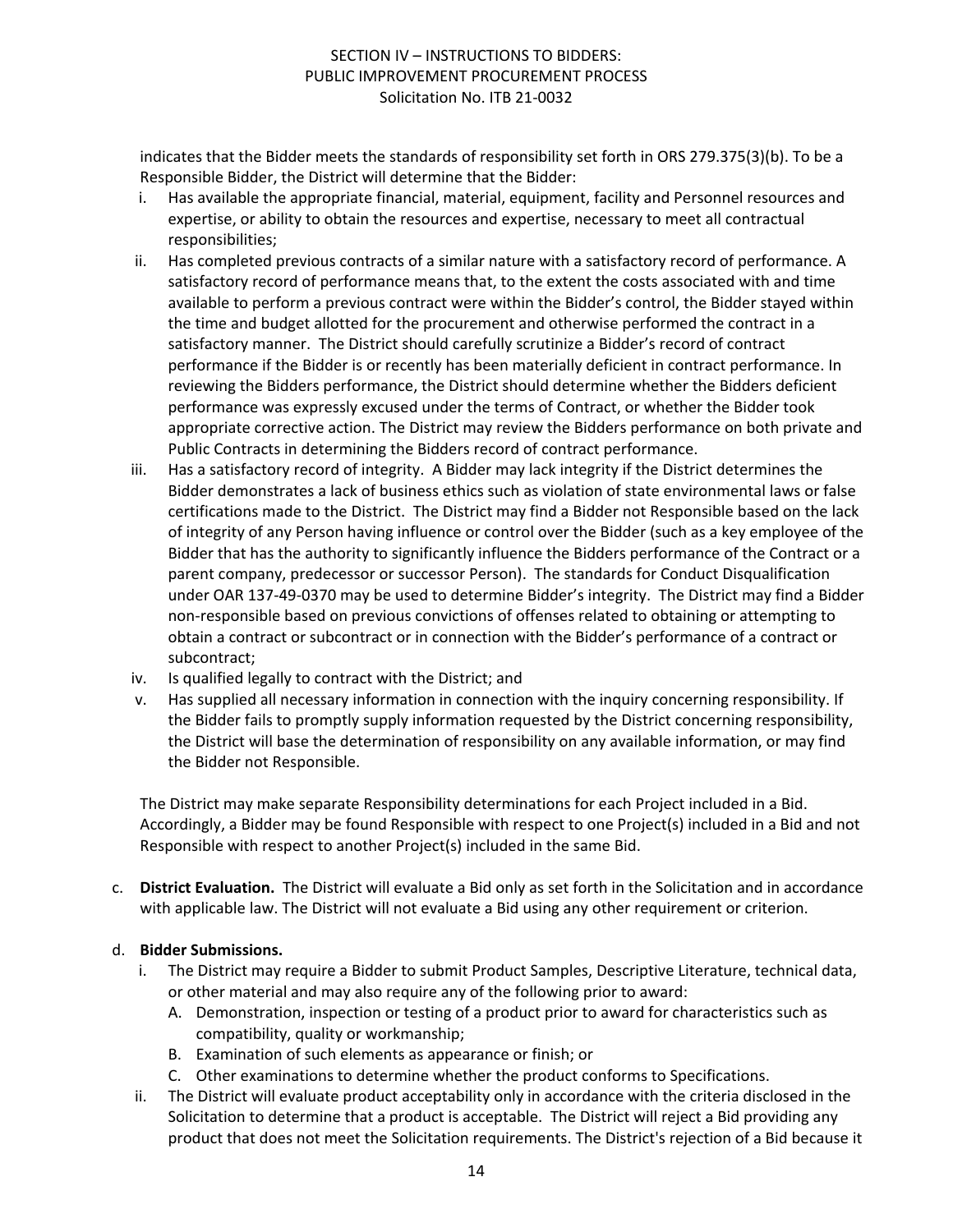offers non-conforming Work or materials is not Disqualification and is not appealable under ORS 279C.445.

- e. **Evaluation of Bids.** The District will use only objective criteria to evaluate Bids as set forth in the Solicitation. The District will evaluate Bids to determine which Responsible Bidder submitted the lowest Responsive Bid.
	- i. **Nonresident Bidders.** In determining the lowest Responsive Bid, the District will, in accordance with OAR 137-046-0310, add a percentage increase to the Bid of a nonresident Bidder equal to the percentage, if any, of the preference given to that Bidder in the state in which the Bidder resides.
	- ii. **Clarifications.** In evaluating Bids, the District may seek information from a Bidder only to clarify the Bidder's Bid. Such clarification must not vary, contradict, or supplement the Bid. A Bidder must submit Written and Signed clarifications and such clarifications will become part of the Bidder's Bid.
	- iii. **Negotiation Prohibited.** The District will not negotiate scope of Work or other terms or conditions under an Invitation to Bid process prior to award.

## **16. NOTICE OF INTENT TO AWARD**

- a. **Notice.** At least seven (7) days before the Award of a Public Improvement Contract, the District will issue a Notice of the District's intent to Award the Contract or Contracts.
- b. **Form and Manner of Posting.** The form and manner of posting notice will conform to customary practices within the District's procurement system and may be made electronically.
- c. **Finalizing Award.** The District's Award will not be final until the later of the following:
	- Seven (7) Days after the date of the notice, unless the Solicitation provided a different period for protest; or
	- ii. The District provides a written response to all timely-filed protests that denies the protest and affirms the Award.
- d. **Prior Notice Impractical.** Posting of notice of intent to award will not be required when the District determines that it is impractical due to unusual time constraints in making prompt Award for its immediate procurement needs, documents the Contract file as to the reasons for that determination, and posts notice of that action as soon as reasonably practical.

## **17. DOCUMENTATION OF AWARD; AVAILABILITY OF AWARD DECISIONS**

- a. **Basis of Award.** After Award, the District will make a record showing the basis for determining the successful Bidder part of the District's Solicitation file.
- b. **Contract Document.** The District will deliver a fully executed copy of the final Contract to the successful Bidder (s).
- c. **Bid Tabulations and Award Summaries.** Upon request of any Person the District will provide tabulations of Awarded Bids.
- d. **Availability of Solicitation Files.** The District will make completed Solicitation files available for public review at the District or electronically.

# **18. NEGOTIATION WITH BIDDERS PROHIBITED**

Except as permitted by ORS 279C.340 and OAR 137-49-0430 when all Bids exceed the cost estimate, the District will not negotiate with any Bidder prior to Contract Award. After Award of the Contract, the District and Contractor may modify the resulting Contract only by change order or Amendment to the Contract in accordance with OAR 137-49-0910. If, pursuant to the evaluation procedures in this Solicitation, multiple Contracts area awarded to a single Contract deductive change orders may be issued after Contract award to realize any additional cost savings attributable to the multiple awards.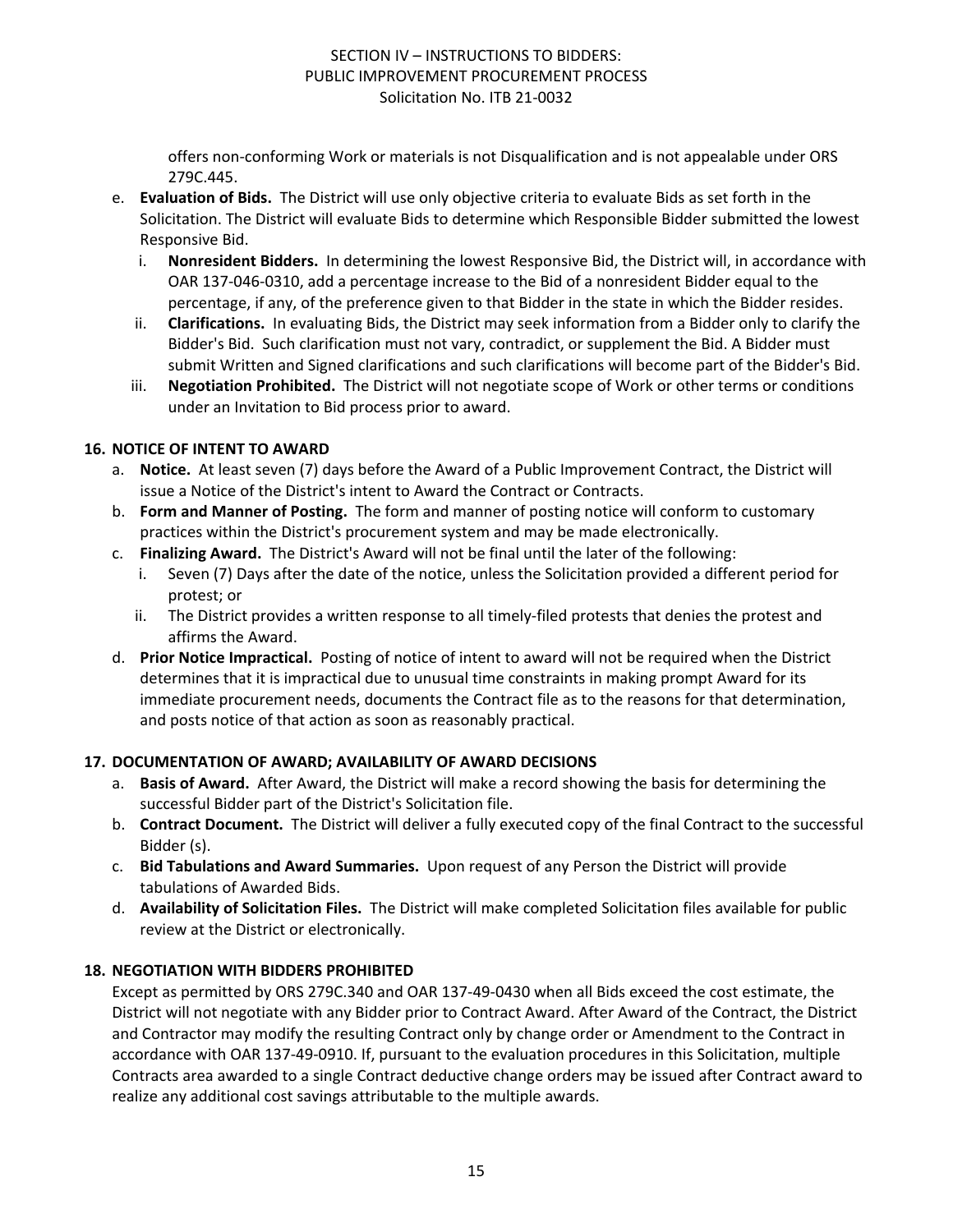## **19. NEGOTIATION WHEN BIDS EXCEED COST ESTIMATE**

- **a. Generally.** In accordance with ORS 279C.340, if all Responsive Bids from Responsible Bidders on a Project included in this Solicitation exceed the District's Project-specific Cost Estimate ("Cost Estimate"), prior to Contract Award the District may negotiate Value Engineering and Other Options with the Responsible Bidder submitting the lowest, Responsive Bid for each Project in an attempt to bring the Project within the District's Cost Estimate.
- **b. Rejection of Bids.** In determining whether all Responsive Bids from Responsible Bidders exceed the Cost Estimate, only those Bids that have been formally rejected, or Bids from Bidders who have been formally disqualified by the District, will be excluded from consideration. The foregoing may apply to a Bid in whole or in part.
- **c. Scope of Negotiations.** The District will not proceed with Contract Award if the scope of the Project is significantly changed from the original Bid. The scope is considered to have been significantly changed if the pool of competition would likely have been affected by the change.
- **d. Discontinuing Negotiations.** The District may discontinue negotiations at any time and will do so if it appears to the District that the apparent low Bidder is not negotiating in good faith or fails to share cost and pricing information upon request. Failure to rebid any portion of the project, or to obtain subcontractor pricing information upon request, will be considered a lack of good faith.
- **e. Limitation.** Negotiations may be undertaken only with the lowest Responsive, Responsible Bidder pursuant to ORS 279C.340. That statute does not provide any additional authority to further negotiate with Bidders next in line for Contract Award.

## **20. REJECTION OF BIDS**

#### **a. Rejection of a Bid.**

- i. The District may reject any Bid upon finding that to accept the Bid may impair the integrity of the Procurement process or that rejecting the Bid is in the public interest. The District may reject a Bid in whole or in part (i.e., specific Projects).
- ii. The District will reject a Bid upon the District's finding that the Bid:
	- A. Is contingent on the District's acceptance of terms and conditions (including Specifications) that differ from the Solicitation;
	- B. Takes exception to terms and conditions (including Specifications);
	- C. Attempts to prevent public disclosure of matters in contravention of the terms and conditions of the Solicitation or in contravention of applicable law;
	- D. Offers Work that fails to meet the Specifications of the Solicitation;
	- E. Is late;
	- F. Is not in substantial compliance with the Solicitation;
	- G. Is not in substantial compliance with all prescribed public Solicitation procedures.
- iii. The District will reject a Bid upon the District's finding that the Bidder:
	- A. Has not been prequalified under ORS 279C.430 and the District required mandatory prequalification;
	- B. Has been Disqualified;
	- C. Has been declared ineligible under ORS 279C.860 by the Commissioner of Bureau of Labor and Industries and the Contract is for a Public Work;
	- D. Is listed as not qualified by the Construction Contractors Board, if the Contract is for a Public Improvement;
	- E. Has not met the requirements of ORS 279A.105 if required by the Solicitation;
	- F. Has not submitted properly executed Bid or Proposal security as required by the Solicitation;
	- G. Has failed to provide the Certification of Non-Discrimination required under OAR 137-049- 0440(3);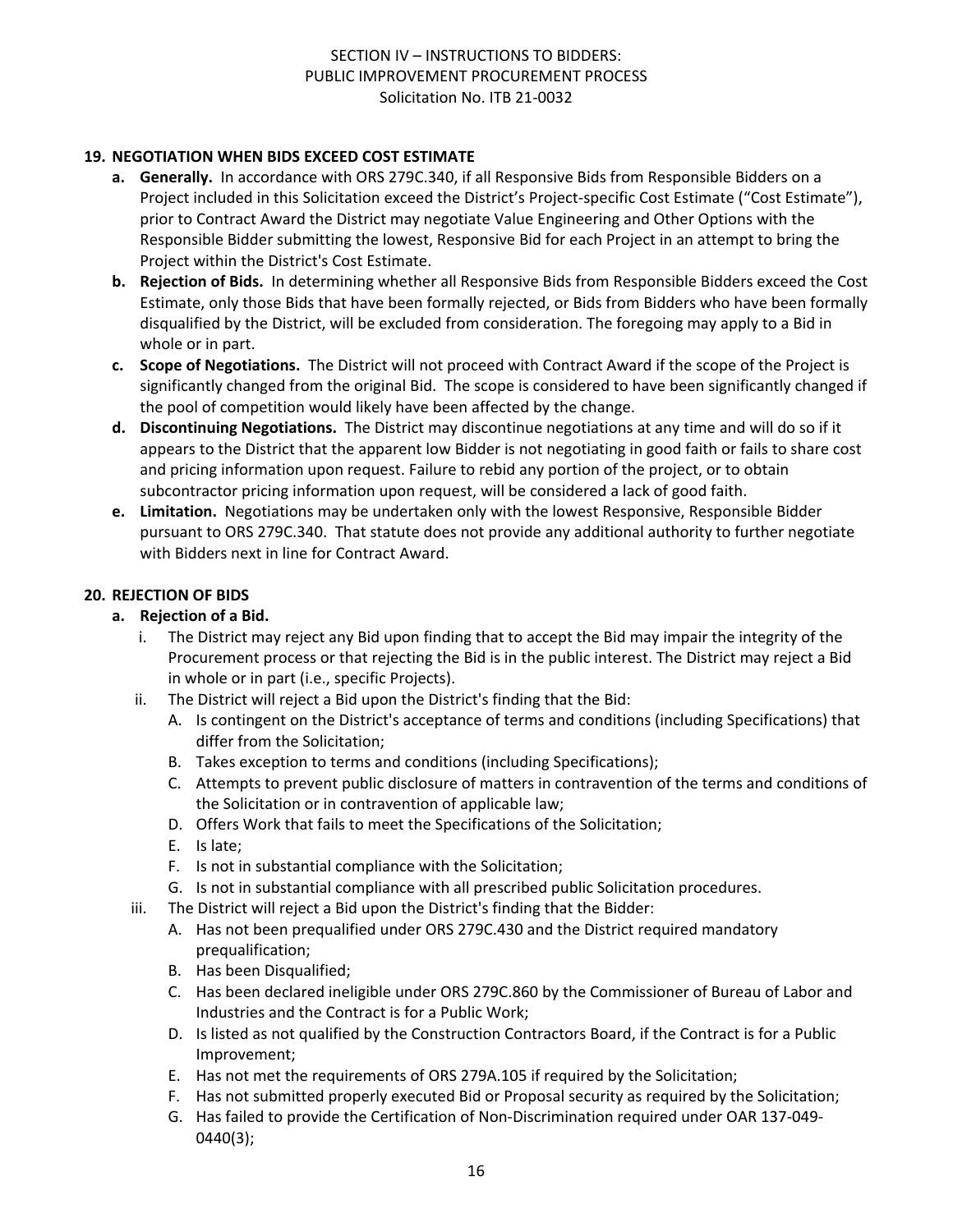- H. Is not Responsible. See OAR 137-049-0390(2) regarding District determination that the Bidder has met statutory standards of responsibility.
- b. **Form of Business.** The District may investigate any Person submitting a Bid. The investigation may include that Person's officers, Directors, Owners, affiliates, or any other Person acquiring ownership of the Person to determine application of this rule or to apply the Disqualification provisions of ORS 279C.440 to 279C.450 and OAR 137-049-0370.
- c. **Certification of Non-Discrimination.** The Bidder must certify and deliver to the District as part of their Bid, written certification (see attached Bidder Certification) that the Bidder has not discriminated and will not discriminate against any disadvantaged business enterprise, minority-owned business, womenowned business, emerging small business, or business that a service-disabled veteran owns, in obtaining any required subcontracts. Failure to do so will be grounds for disqualification.
- d. **Rejection of all Bids.** The District may reject all Bids for good cause upon the District's Written finding it is in the public interest to do so. The District will notify all Bidders of the rejection of all Bids, along with the good cause justification and finding.
- e. **Criteria for Rejection of All Bids.** The District may reject all Bids received or, all Bids for a single Project or group of Projects upon a Written finding (respective to the Project[s] for which all Bids are being rejected) that:
	- i. The content of or an error in the Solicitation, or the Solicitation process unnecessarily restricted competition for the Contract;
	- ii. The price, quality or performance presented by the Bidders is too costly or of insufficient quality to justify acceptance of the Bids;
	- iii. Misconduct, error, or ambiguous or misleading provisions in the Solicitation threaten the fairness and integrity of the competitive process;
	- iv. Causes other than legitimate market forces threaten the integrity of the competitive Procurement process. These causes include, but are not limited to, those that tend to limit competition such as restrictions on competition, collusion, corruption, unlawful anti-competitive conduct and inadvertent or intentional errors in the Solicitation;
	- v. The District cancels the Solicitation in accordance with OAR 137-049-0270; or
	- vi. Any other circumstance indicating that awarding the Contract would not be in the public interest.

# **21. PROTEST OF CONTRACTOR SELECTION, CONTRACT AWARD**

- a. **Purpose.** An adversely affected or aggrieved Bidder must exhaust all avenues of administrative review and relief before seeking judicial review of the District's Contractor selection or Contract Award decision.
- b. **Notice of Intent to Award.** Unless otherwise provided in the Solicitation, the District will provide written notice to all Bidders of the District's intent to award the Contract. Delivery of such notice shall be via posting on Oregon Buys. The District's Award will not be final until the later of the following:
	- i. Seven (7) days after the date of the notice, unless the Solicitation provided a different period for protest; or
	- ii. The District provides a written response to all timely-filed protests that denies the protest and affirms the Award.

## **c. Right to Protest Award.**

- i. An adversely affected or aggrieved Bidder may submit to the District a Written protest of the District's intent to award within seven (7) days after issuance of the notice of intent to award the Contract, unless a different protest period is provided under the Solicitation.
- ii. The Bidders protest must be in Writing and must specify the grounds upon which the protest is based.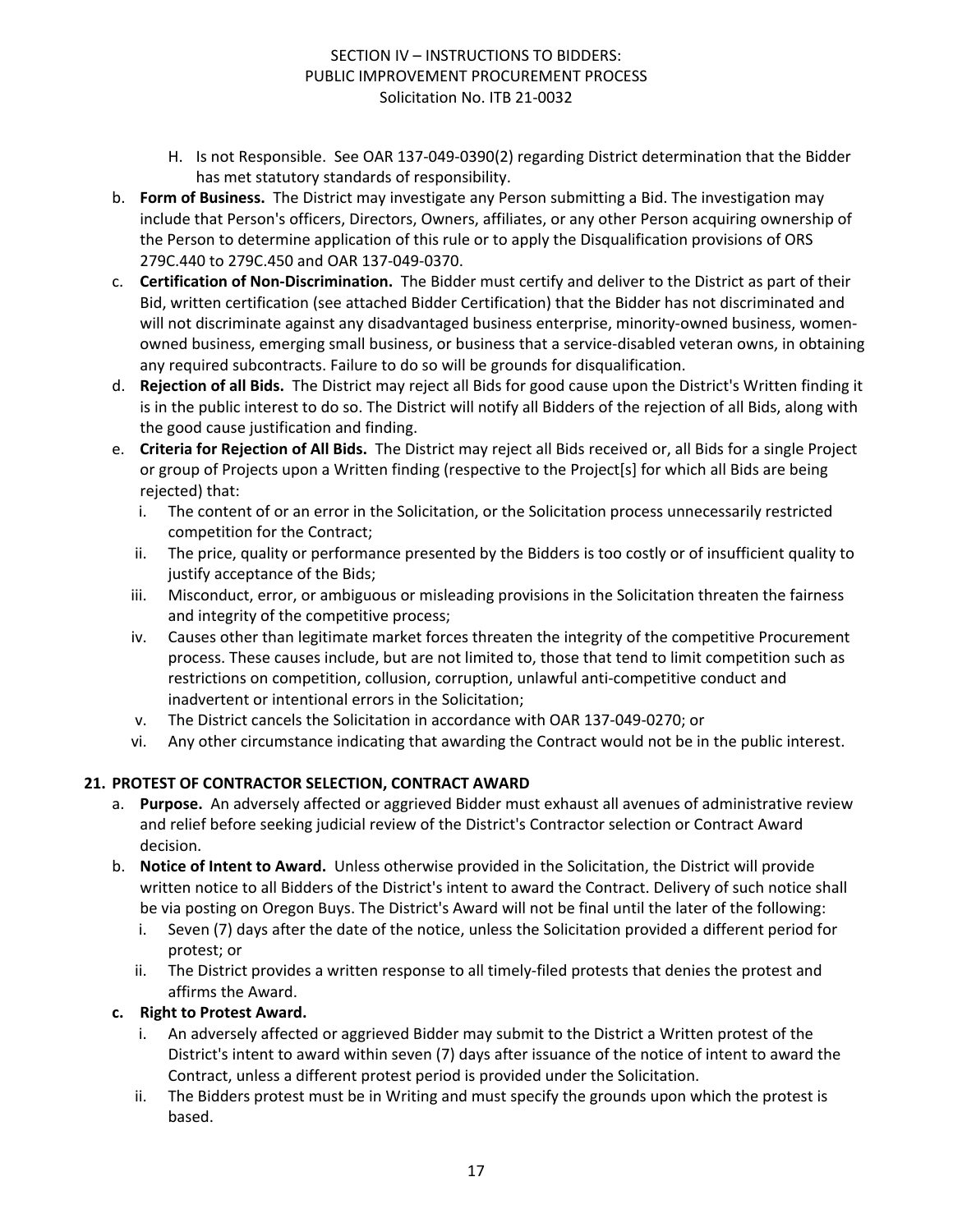- iii. A Bidder is adversely affected or aggrieved only if the Bidder is eligible for Award of the Contract as the Responsible Bidder submitting the lowest Responsive Bid and is next in line for Award, i.e., the protesting Bidder must claim and state specific reasons why all lower Bidders are ineligible for Award:
	- A. Because their Bids were non-responsive; or
	- B. The District committed a substantial violation of a provision in the Solicitation or of an applicable Procurement statute or administrative rule, and the protesting Bidder was unfairly evaluated and would have, but for such substantial violation, been the Responsible Bidder offering the lowest Responsive Bid.
- iv. The District will not consider a protest submitted after the time period established in this Rule or such different period as may be provided in the Solicitation.
- v. Notwithstanding all other applicable laws, rules, and processes that would allow the District to move forward with Contract Award and/or Work under Contracts resulting from this Solicitation, the District may, prior to resolution of any Protests received, award a Contract or Contracts that are not subject to such Protests.
- d. **Authority to Resolve Protests.** The District's Purchasing Manager will settle or resolve a written protest submitted in accordance with the requirements of this Rule.
- e. **Decision.** If a protest is not settled, the Superintendent, or designee, will promptly issue a written decision on the protest. Judicial review of this decision will be available if provided by statute.
- f. **Award.** The successful Bidder must promptly execute the Contract after the Award is final. The District will execute the Contract only after it has obtained all applicable required documents and approvals.

**22. BID COSTS**: The District is not liable for any costs incurred by the Bidder in its Bid preparation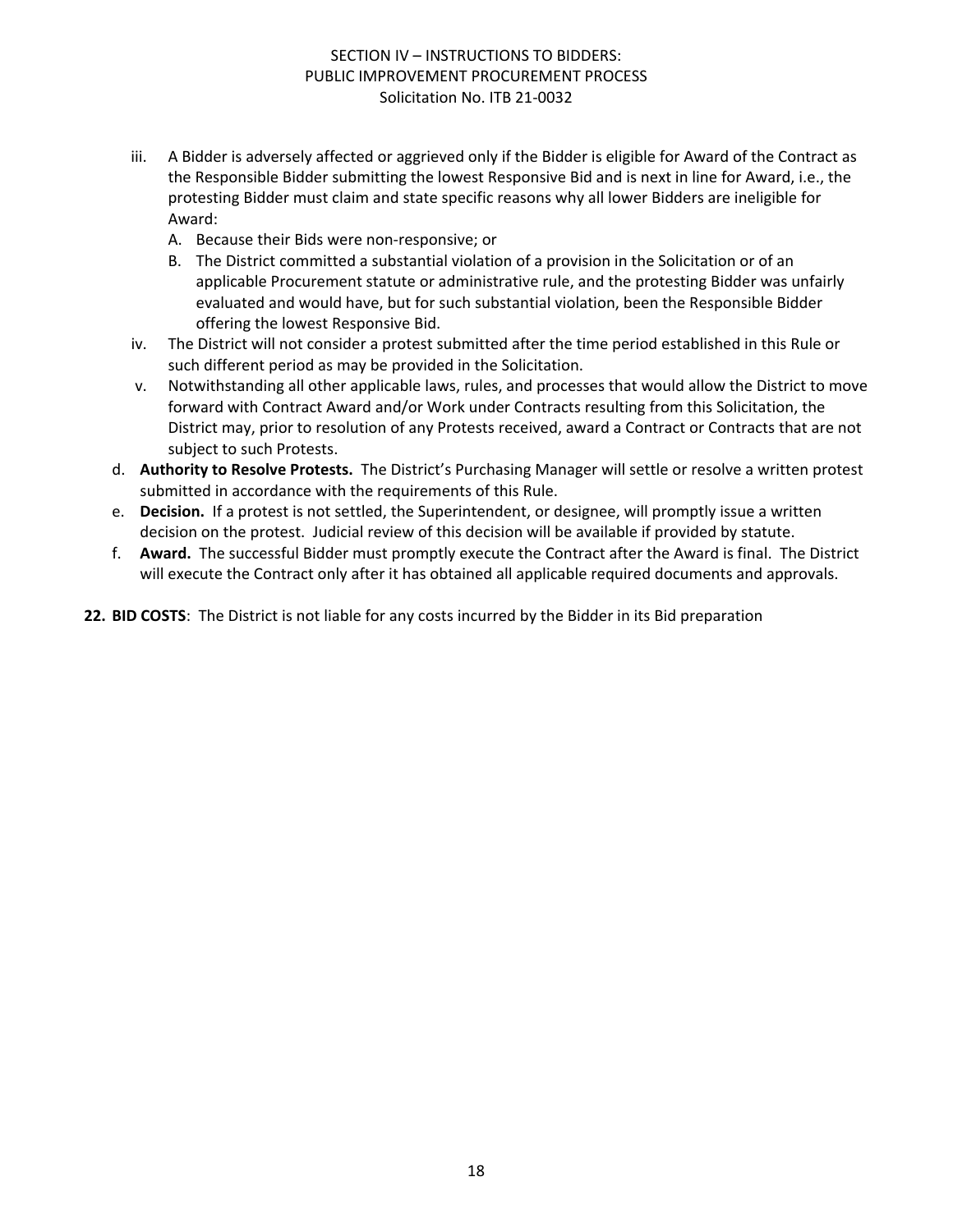#### **1. PUBLIC WORKS REQUIREMENTS**

This solicitation will result in a Contract for a Public Work subject to ORS 279C.800 to 279C.870 or the Davis-Bacon Act (40 U.S.C. 3141 et seq., if applicable). No Bid will be received or considered by the District unless the Bid contains a statement by the Bidder that the provisions of ORS 279C.800 to 279C.870 (prevailing wage rates paid to employees) or the Davis Bacon Act (40 U.S.C. 3141 et seq, if applicable) are to be complied with (see Bidder Certification).

#### **2. REGISTRATION REQUIREMENTS**

Bidders must be currently registered with the Construction Contractors Board as required by ORS 701.021, licensed by the Sate Landscape Contractors Board, as required by ORS 671.530, or licensed by the Department of Environmental Quality, as required by ORS 468A.710 (Air Quality) , if required, holding the proper registration for the work contemplated herein, at the time of Bid submittal. All Subcontractors participating in the project must be similarly registered with the Construction Contractors Board, State Landscape Contractors Board or Department of Environmental Quality, as required, at the time they propose to engage in subcontract work. The CCB registration requirements apply to all public works contracts unless superseded by federal law.

## **3. BOLI/PWR REQUIREMENTS**

All contractors and subcontractors will abide by the latest determination of the minimum wage rates as scheduled and published for this region by the U.S. Department of Labor and the Oregon Bureau of Labor and Industries and will abide by all amendments, decisions, and related regulations of these agencies. Specifically:

- a. The Contractor is required to pay workers not less than prevailing wage rates for the Region #2 through the contract period.
- b. If the Contractor fails to pay for labor and services the District can pay and will withhold these amounts from payments to the Contractor. OAR 839-025-0020(2)(a).
- c. The Contractor is required to pay weekly, holiday (including weekends) and daily overtime as required. OAR 839-025-0020(2)(b).
- d. The existing 'prevailing rate of wage' as published by the Oregon Bureau of Labor and Industries are the Prevailing Wage Rates for Public Works Contracts in Oregon effective January 1, 2022 and PWR amendment dated April 1, 2022 and PWR amendment dated October 1, 2021. They may be found at the following website: [http://www.oregon.gov/boli/WHD/PWR/Pages/pwr\\_state.aspx](http://www.oregon.gov/boli/WHD/PWR/Pages/pwr_state.aspx), and are incorporated herein by this reference.

#### **4. BONDS: PERFORMANCE, PAYMENT AND PUBLIC WORKS**

#### **a. Performance and Payment Bonds.**

- i. Pursuant to ORS 279C.380, the Contractor must furnish bonds covering the faithful performance of the Contact and payment of obligations arising there under. Bonds are to be obtained through a company that is authorized and licensed by the Oregon Insurance Commissioner. The bonding company must be listed on the most current US Government Treasury list, Department Circular 570 or approved PRIOR TO BID SUBMISSION by the District. The cost of the Bonds must be included in the Contract Sum. The amount of each Bond must be equal to 100 percent of the Contract Sum. Performance and Payment Bonds must be the AIA A312 or as approved by the District.
- ii. Bonds must be effective from the Contract date through the Final Completion of the Contract.
- iii. Failure to adhere to these requirements may be grounds for rejection of the Bid.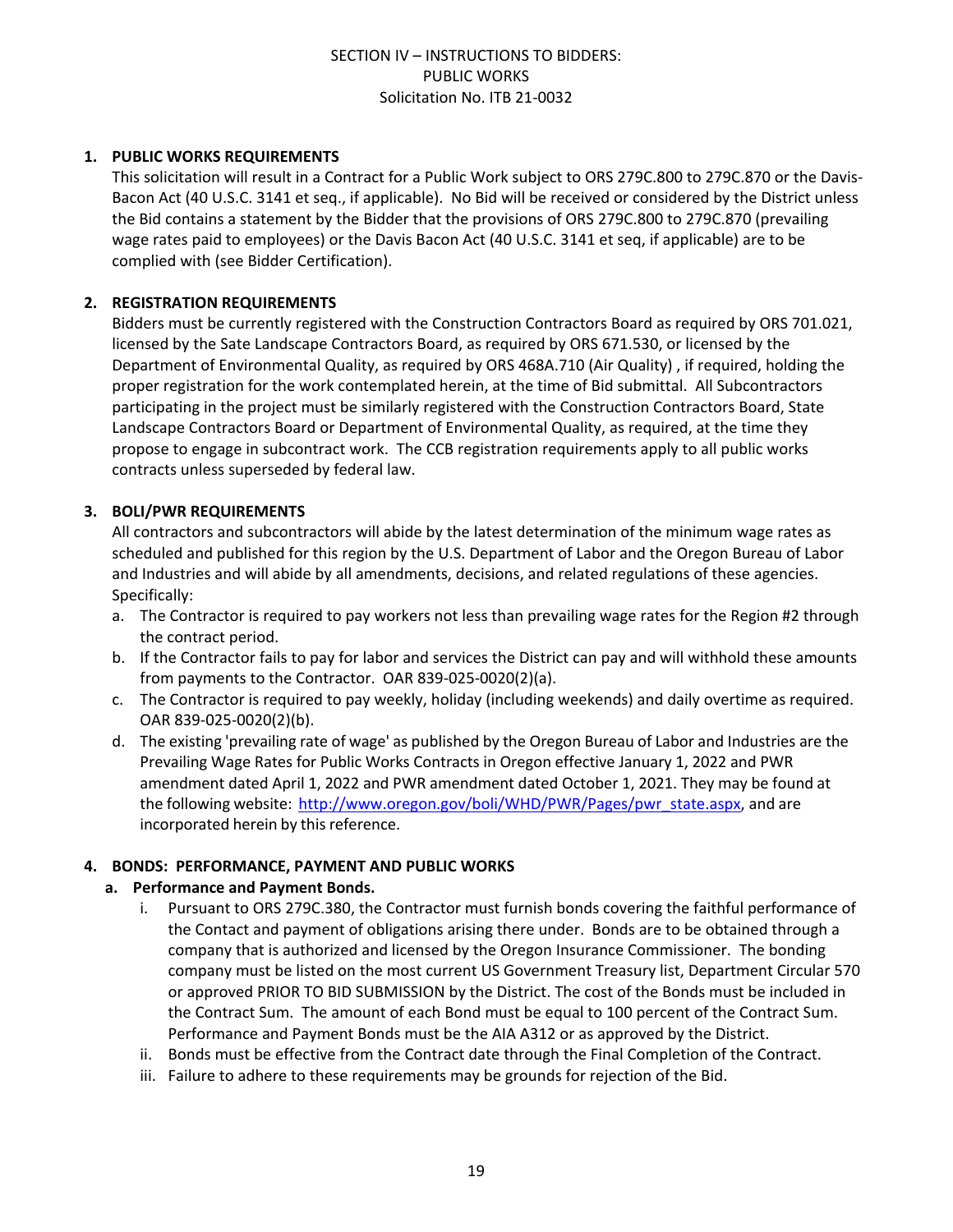## **b. Public Works Bond.**

- i. Contractors who work on public works projects, subject to the PWR law, are required to file a \$30,000 Public Works Bond to be used exclusively for unpaid wages determined to be due by BOLI. Proof of this bond in effect must be provided to the District prior to Contract signing, after the award of this solicitation.
- ii. General Contractors are required to verify that subcontractors have filed a public works bond before permitting a subcontractor to start work on a project.
- iii. ORS 279C.836 provides exemptions from the bond requirements for certified disadvantaged, minority, women, service-disabled veteran owned or emerging small business enterprises. It is the Contractor's responsibility to notify the District if an exemption applies to the Contractor.
- iv. The Public Works Bond must be furnished by a surety company authorized to do business in Oregon
- c. **Time for Submission.** The apparent successful Bidder must promptly furnish the required performance security upon the District's request. If the Bidder fails to furnish the security as requested, the District may reject the Bid and award the Contract to the Responsible Bidder with the next lowest Responsive Bid, and, at the District's discretion, the Bidder must forfeit its Bid Bond.

## **5. SUBSTITUTE CONTRACTOR**

If the Contractor provided a performance bond, the District may afford the Contractor's surety the opportunity to provide a substitute Contractor to complete performance of the Contract. A substitute Contractor must perform all remaining contract Work and comply with all terms and conditions of the Contract, including the provisions of the performance bond and the payment bond. Such substitute performance does not involve the Award of a new Contract and will not be subject to the competitive procurement provisions of ORS Chapter 279C.

#### **6. FOREIGN CONTRACTOR**

If the Contract Price exceeds \$10,000 and the Contractor is a Foreign Contractor, the Contractor must promptly report to the Oregon Department of Revenue on forms provided by the Department of Revenue, the Contract Price, terms of payment, Contract duration and such other information as the Department of Revenue may require before final payment can be made on the Contract. A copy of the report must be forwarded to the District. The District will satisfy itself that the above requirements have been complied with before it issues final payment on the Contract.

#### **7. CERTIFIED PAYROLL WITHHOLDING**

- a. If a prime contractor does not file certified payroll as required (at least once per month), the District will withhold 25% of amounts due to the prime contractor, in addition to any other required Retainage.
- b. If a first-tier subcontract does not file certified payroll reports as required, the prime contractor must withhold 25% of amounts due the first-tier subcontractor.
- c. Once certified payroll reports are submitted, the District or prime contractor are to pay amounts withheld within 14 days.
- d. Neither the District nor the prime contractor is required to verify the accuracy of the contents of the certified payroll reports.

## **8. DRUG TESTING REQUIREMENT**

ORS 279C.505(2) requires that all public improvement contracts contain a provision requiring contractors to demonstrate that an employee drug-testing program is in place. Bidders are therefore required to certify that they have an employee drug-testing program in place that applies to all employees and will maintain a drug-testing program at all times during the performance of the awarded Contract. Failure to maintain a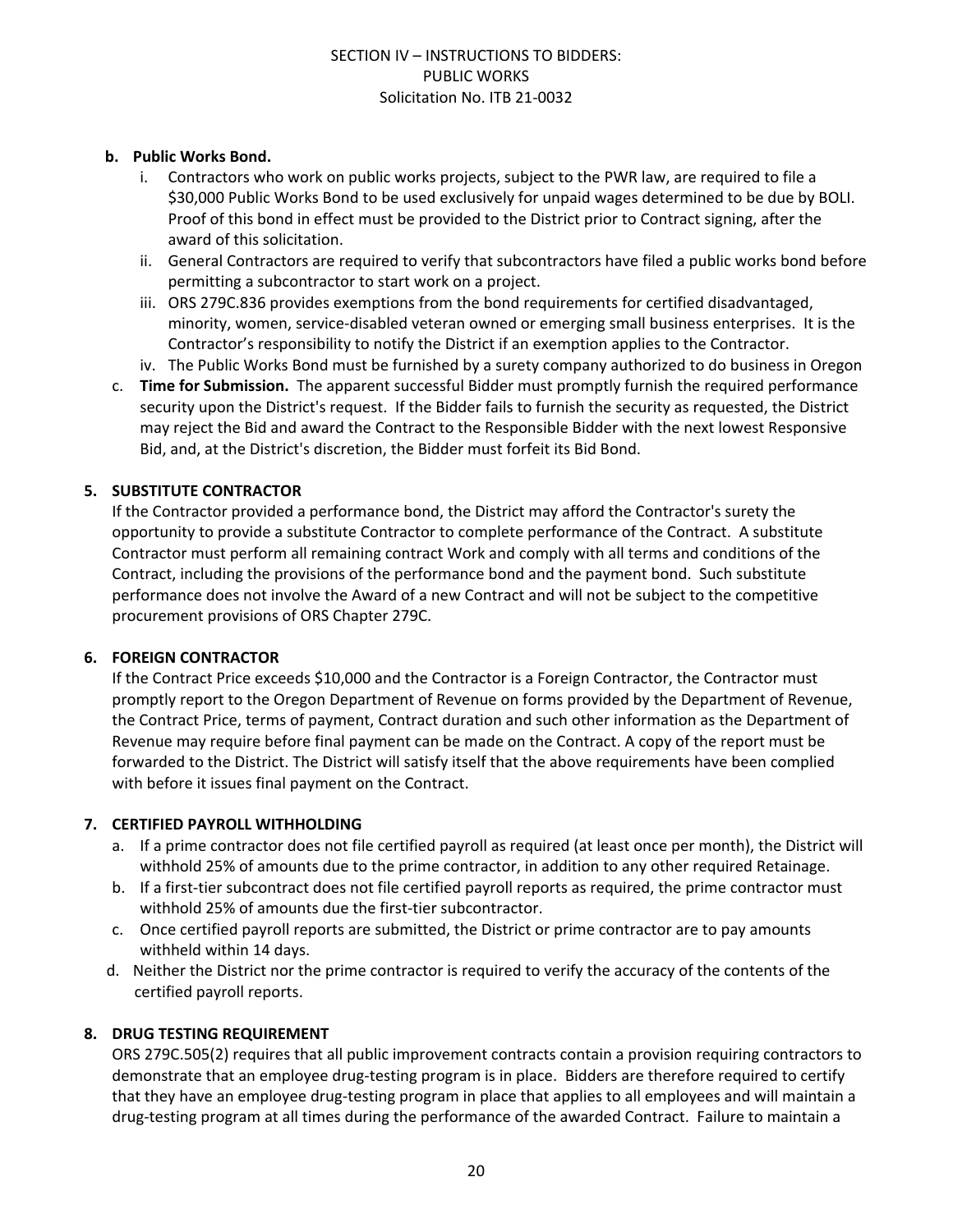program will constitute a material breach of contract. The use of drugs, alcohol, or any tobacco products is prohibited on all District property.

## **9. OTHER TERMS AND CONDITIONS:**

The Contractor must understand and agree to comply with the following:

- a. Provide prompt payment to all Persons supplying labor or material for the performance of the work; Pay all contributions or amounts due the Industrial Accident Fund; Not permit any lien or claim to be filed or prosecuted against the District; and Pay to the Department of Revenue all sums withheld from employees. (ORS 279C.505(1));
- b. Demonstrate that an employee drug testing program is in place. (ORS 279C.505(2));
- c. If the Contract calls for demolition Work described in ORS 279C.510(1), the Contractor is required to salvage or recycle construction and demolition debris, if feasible and cost-effective;
- d. If the Contract calls for lawn or landscape maintenance, the Contractor is required to compost or mulch yard waste material at an approved site, if feasible and cost effective (ORS 279C.510(2);
- e. If the Contractor fails, neglects or refuses to pay promptly a person's claim for labor or services provided to the contractor or a subcontractor, the District may pay the amount of the claim to the person that provides the labor or services and charge the amount of the payment against funds due or to become due the contractor, as set forth in ORS 279C.515(1);
- f. If the Contractor or a first-tier subcontractor fails, neglects or refuses to pay a person that provides labor or materials in connection with the public improvement contract within 30 days after receiving payment from the contracting agency or a contractor, the contractor or first-tier subcontractor owes the person the amount due plus interest charges. (ORS 279C.515(2));
- g. If the Contractor or a subcontractor fails, neglects or refuses to pay a person that provides labor or materials in connection with the public improvement contract, the person may file a complaint with the Construction Contractors Board, unless payment is subject to a good faith dispute as defined in ORS 279C.580. (ORS 279C.515(3));
- h. Abide by maximum hours of labor and overtime, as set forth in ORS 279C.520(1);
- i. Provide employer notice to employees of hours and days that employees may be required to work, as set forth in ORS 279C.520(2);
- j. Abide by environmental and natural resources regulations (ORS 279C.525);
- k. Make required payments for medical care and certain services related to sickness and injury to employees, as set forth in ORS 279C.530(1);
- l. Understand all employers, including Contractor, that employ subject workers who work under this Contract in the State of Oregon must comply with ORS 656.017 and provide the required Workers' Compensation coverage, unless such employers are exempt under ORS 656.126. Contractor must ensure that each of its subcontractors complies with these requirements. (ORS 279C.530(2));
- m. Abide by maximum hours, holidays and overtime (ORS 279C.540);
- n. Abide by time limitation on claims for overtime (ORS 279C.545);
- o. Pay prevailing wage rates, including subcontractors (ORS 279C.800 to 279C.870);
- p. File required BOLI Public Works bond(s) including subcontractors, as set forth in ORS 279C.830(2);
- q. Follow Retainage rules (ORS 279C.550 to 279C.570);
- r. Abide by prompt payment policy, progress payments, rate of interest (ORS 279C.570);
- s. Maintain relations with subcontractors (ORS 279C.580);
- t. Make notice of claim (ORS 279C.605);
- u. Provide Affidavit of Compliance with the Oregon tax laws in accordance with ORS 305.385; and
- v. Certify that all subcontractors performing Work described in ORS 701.005(2) (i.e., construction Work) will be registered with the Construction Contractors Board, licensed by the State Landscape Contractors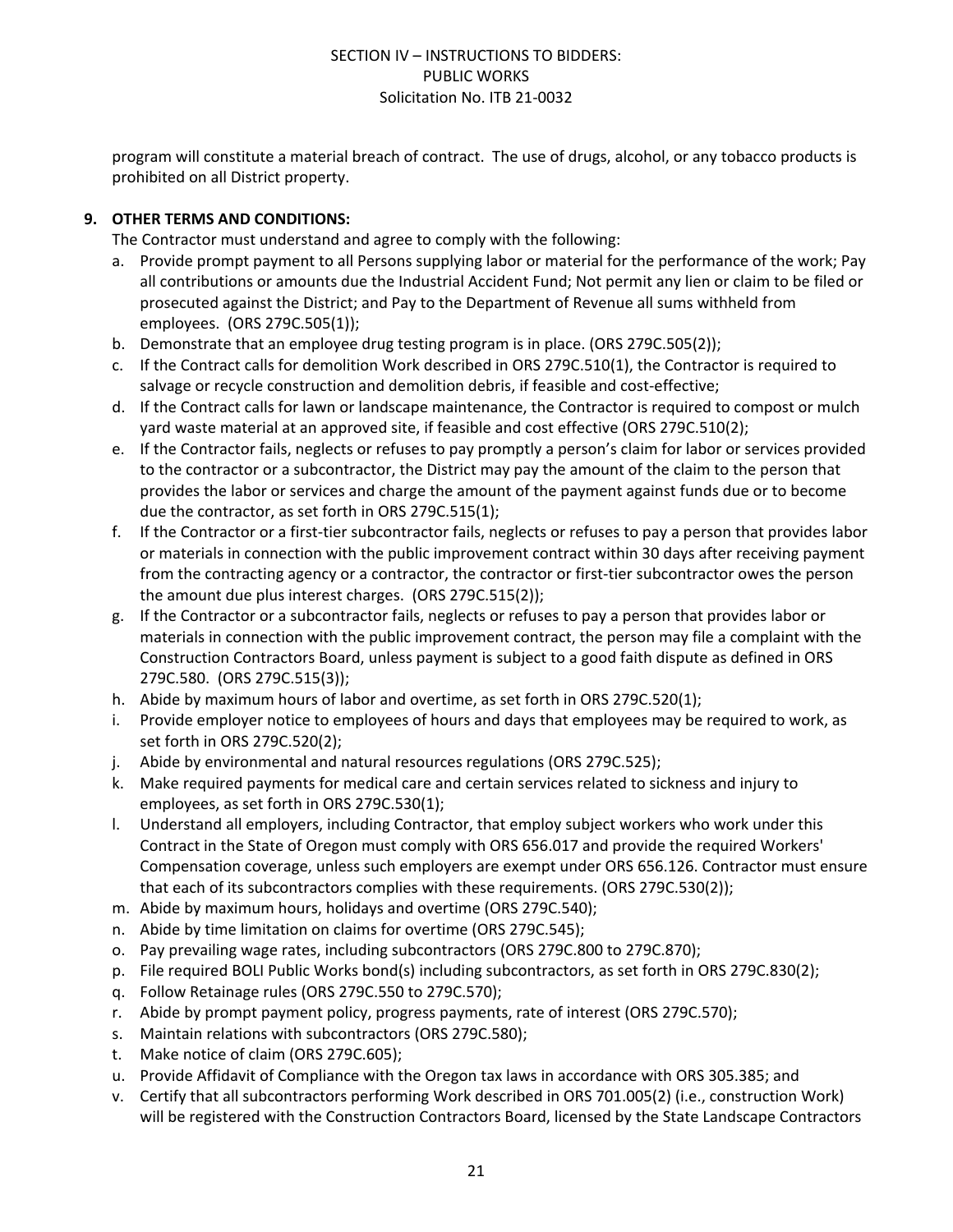Board in accordance with ORS 701.021 to 701.050, or licensed under ORS 468A.720 (Air Quality), if required, before the subcontractors commence Work under the Contract.

- w. Assignment or Transfer Restricted. Unless otherwise provided in the Contract, the Contractor must not assign, sell, dispose of, or transfer rights, or delegate duties under the Contract, either in whole or in part, without the District's prior Written consent. Unless otherwise agreed by the District in Writing, such consent will not relieve the Contractor of any obligations under the Contract. Any assignee or transferee will be considered the agent of the Contractor and be bound to abide by all provisions of the Contract. If the District consents in Writing to an assignment, sale, disposal or transfer of the Contractor's rights or delegation of Contractor's duties, the Contractor and its surety, if any, must remain liable to the District for complete performance of the Contract as if no such assignment, sale, disposal, transfer or delegation had occurred unless the District otherwise agrees in Writing.
- x. In accordance with OAR 333-01901030, all persons engaged to provide goods and/or services at a school or school-based program which takes place at or in school facilitates **and who has direct/indirect contact with students**, must be vaccinated against COVID-19 or have a documented medical or religious exception. Unvaccinated persons, regardless of exception status, may not perform work which takes place at or in school facilities if they may have direct/indirect contact with students.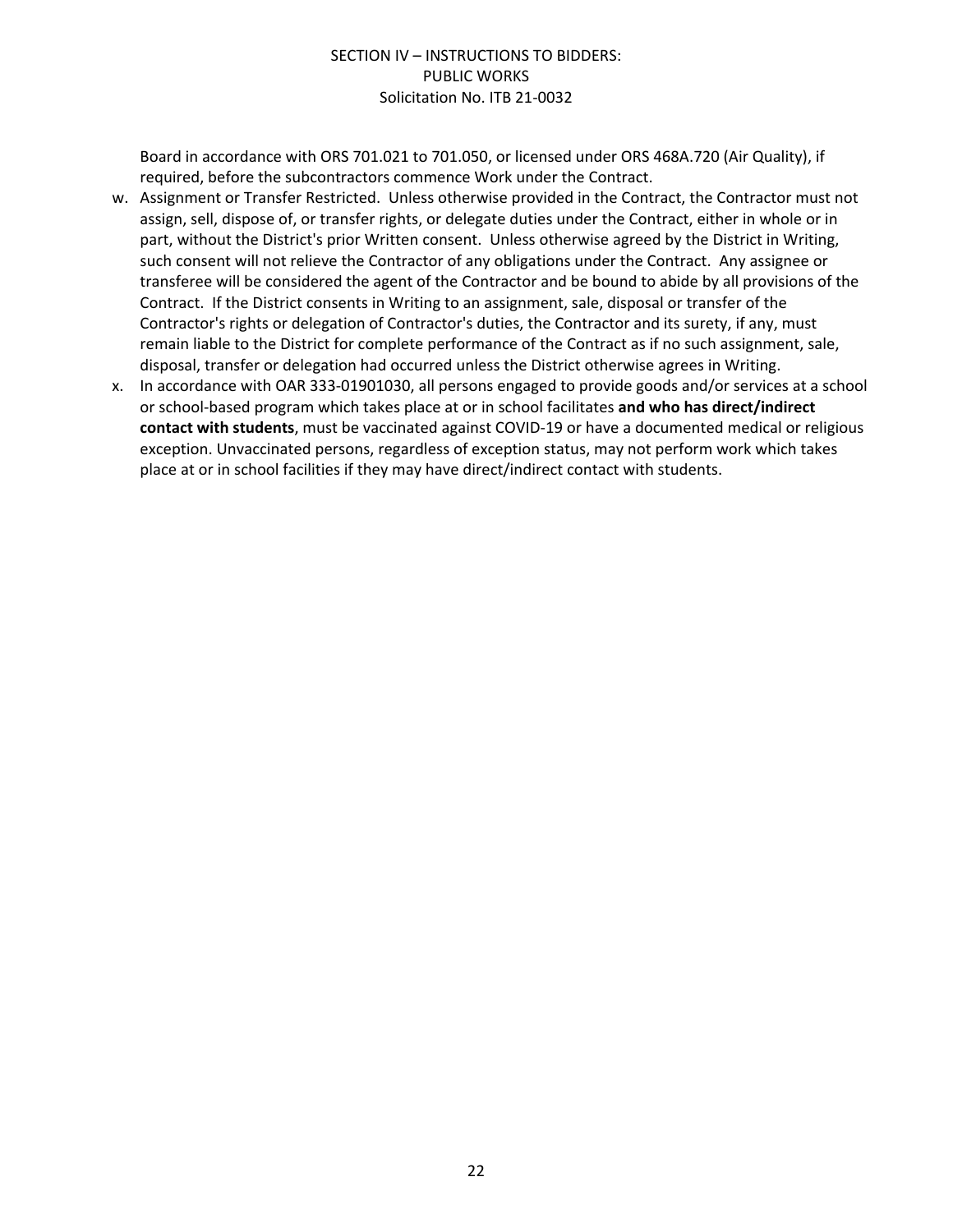## SECTION V – ATTACHMENTS Solicitation No. ITB 21-0032

#### **1. BID PREPARATION:**

- a. Bidder must complete and return as its Bid, the required Affidavit, Certifications and Forms included as Attachments to this Solicitation. (See Attached Bid Submission Checklist)
- b. Failure to complete, **sign**, and submit these and any other document(s) as requested or required in accordance with this Solicitation may be grounds to declare the Bid nonresponsive.

#### **2. FORMS**

- a. The attached forms are to be included in Bid.
- b. Copies of the included forms (See Attached Bid Submission Checklist) are to be completed and submitted by the Bidder along with other required documents as required by the Instructions to Bidders.
- c. **References.** If the Bidder has performed any project or work with the District in the last ten (10) years, one of the references must be from the Bidder's most recent contract with the District.

#### **3. FORM OF AGREEMENT**

The form of construction agreement to be used between the District and the General Contractor for the Project is the AIA Document A101-2017 and AIA Document A201-2017 as issued by the Beaverton School District. Any references and/or requirements of the General Contractor to the District must apply to subcontractors' requirements to the District and General Contractor. A sample Copy of the AIA Document A101-2017 and AIA Document A201-2017 as issued by Beaverton School District are included herein.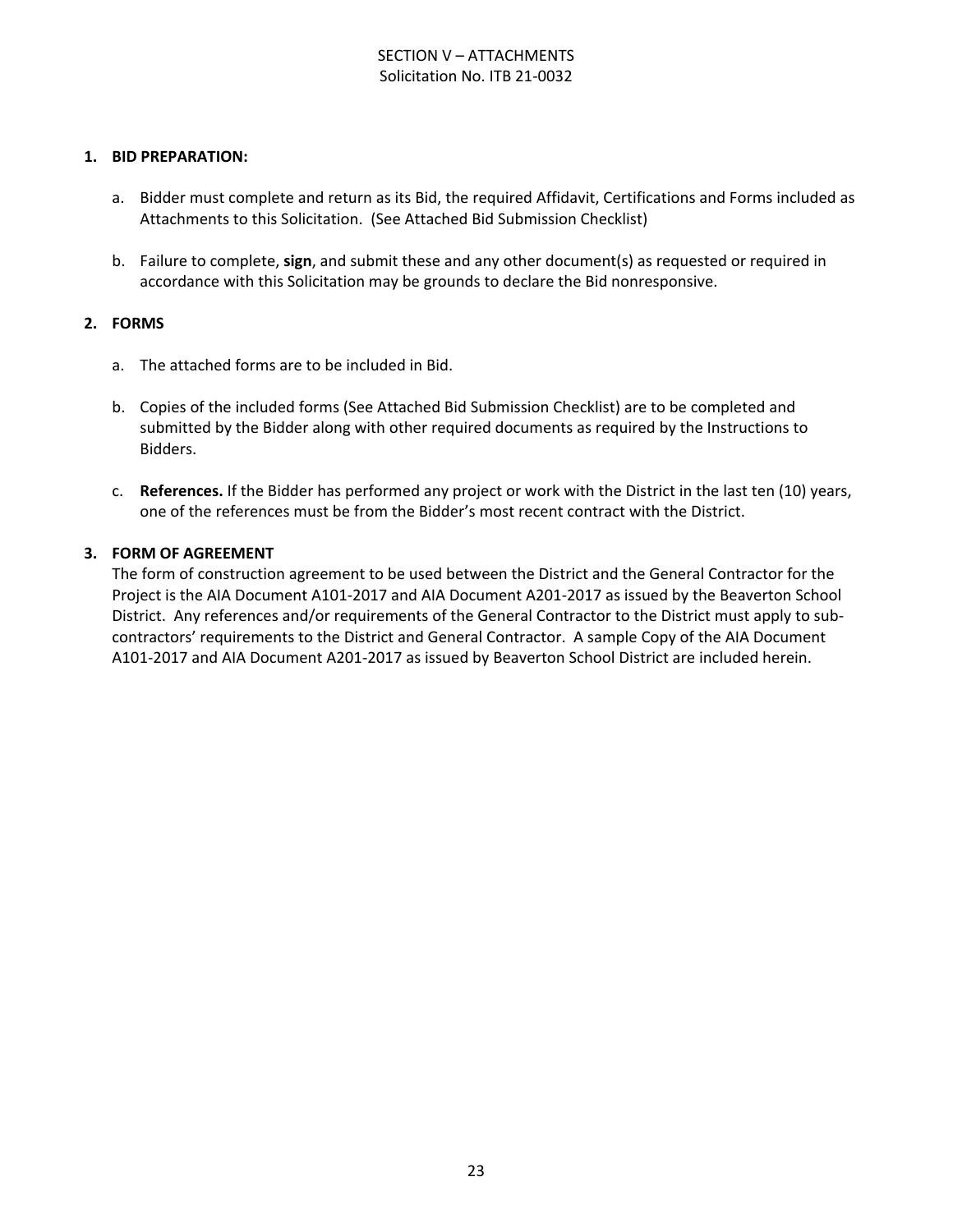#### SECTION V – ATTACHMENTS Solicitation No. ITB 21-0032

# **BID SUBMISSION CHECKLIST**

#### **ALL AFFIDAVITS, CERTIFICATIONS, FORMS AND BID CONTENT REQUIREMENTS AS SPECIFIED IN SECTION V MUST BE INCLUDED AS PART OF THE BID.**

#### **\_\_\_\_ REQUIRED AFFIDAVIT, CERTIFICATIONS AND FORMS**

The following affidavit, certifications and forms must be completed **and signed** by the person authorized to represent the Bidder regarding all matters related to the Bid and authorized to bind the Bidder to the agreement. Failure to submit any of the required, completed, **and signed** affidavits/certifications/forms may be grounds to declare the Bid nonresponsive.

|  | BIDDER CERTIFICATION - This serves as the cover sheet for your Bid. (Attachment A)                         |
|--|------------------------------------------------------------------------------------------------------------|
|  | BID SCHEDULES. (Attachment B)                                                                              |
|  | BID SECURITY (Bid Bond). (Attachment C)                                                                    |
|  | AFFADAVIT OF NON-COLLUSION / COMPLIANCE WITH TAX LAWS. (Attachment D)                                      |
|  | NON-CONFLICT OF INTEREST CERTIFICATION. (Attachment E)                                                     |
|  | BIDDER RESPONSIBILITY FORM - All Pages. (Attachment F)                                                     |
|  | BIDDER REFERENCE FORMS – Include the # specified on the form. See SECTION V Paragraph 2.<br>(Attachment G) |
|  | FIRST-TIER SUBCONTRACTOR DISCLOSURE FORM (Attachment H)                                                    |
|  |                                                                                                            |

The Bidder is **encouraged** to use the following attachment to identify their Bid. It is provided for the Bidder's convenience and is **NOT** required.

The following attachment(s) are **NOT** to be returned with the Bid. Bidders must review the content of these attachment(s).

**\_\_\_\_\_\_\_\_\_\_\_\_\_\_\_\_\_\_\_\_\_\_\_\_\_\_\_\_\_\_\_\_\_\_\_\_\_\_\_\_\_\_\_\_\_\_\_\_\_\_\_\_\_\_\_\_\_\_\_\_\_\_\_\_\_\_\_\_\_\_\_\_\_\_\_\_\_\_\_\_\_\_\_\_\_\_\_\_**

- ATTACHMENT I Sample AIA A101 Contract and AIA A201 General Conditions
- ATTACHMENT J Drawings
- ATTACHMENT K Specifications
- ATTACHMENT L During Solicitation Substitution Request Form

ATTACHMENT M Covid Attestation Form (Required for Contract Execution/Awarded Bidder)

This checklist is provided for the Bidder's convenience in assembling their Bid and is NOT required to be returned with the Bid.

**\_\_\_\_\_\_\_\_\_\_\_\_\_\_\_\_\_\_\_\_\_\_\_\_\_\_\_\_\_\_\_\_\_\_\_\_\_\_\_\_\_\_\_\_\_\_\_\_\_\_\_\_\_\_\_\_\_\_\_\_\_\_\_\_\_\_\_\_\_\_\_\_\_\_\_\_\_\_\_\_\_\_\_\_\_\_\_\_\_\_\_**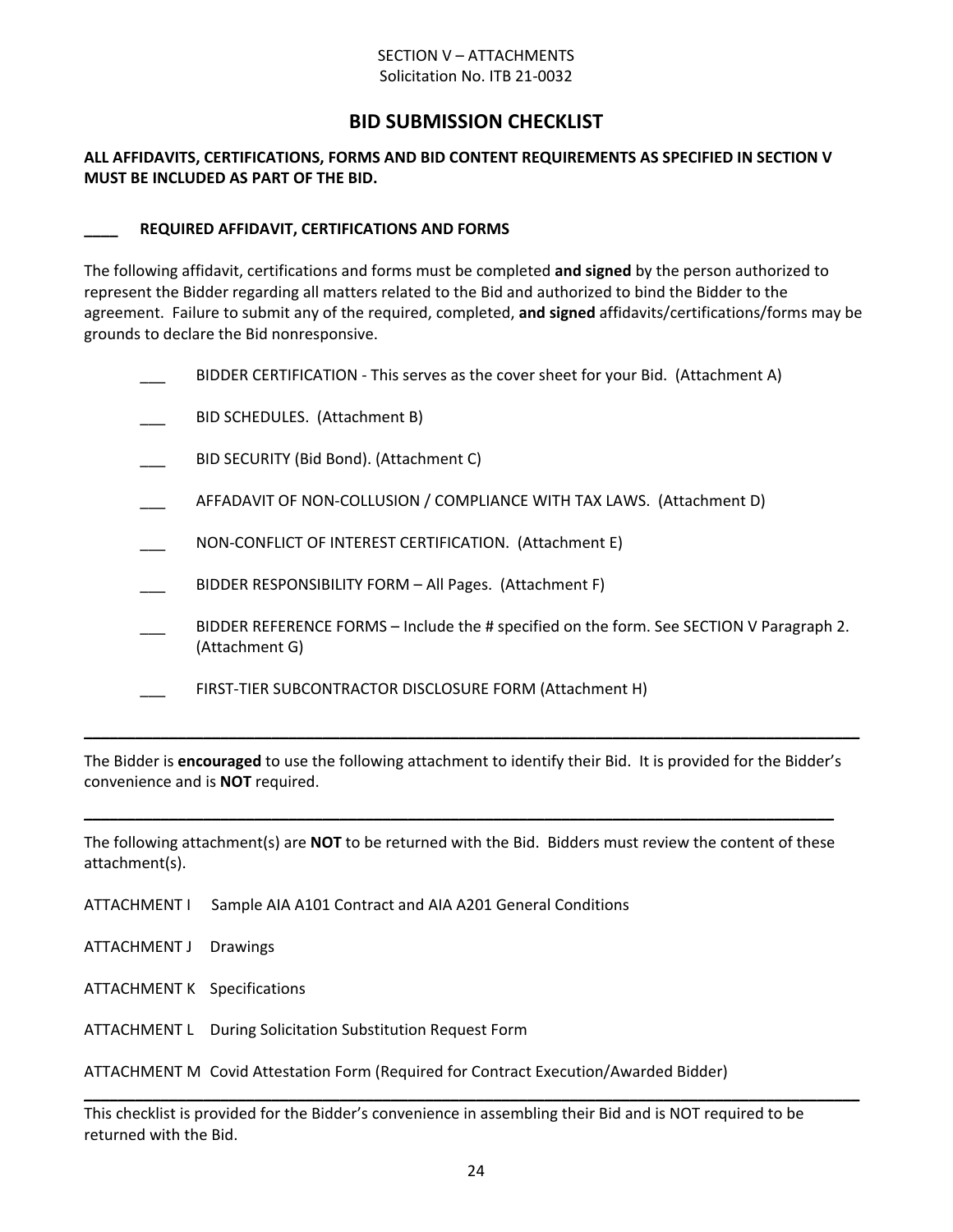

# **BIDDER CERTIFICATION**

|                          |                                                                                                                        | 20                                |
|--------------------------|------------------------------------------------------------------------------------------------------------------------|-----------------------------------|
| Sign                     |                                                                                                                        |                                   |
| Name:                    | (Please type or print)                                                                                                 | Phone: __________________________ |
| Title:                   |                                                                                                                        |                                   |
|                          |                                                                                                                        |                                   |
|                          |                                                                                                                        |                                   |
| <b>Physical Address:</b> | <u> 1989 - Johann Harry Barn, mars and deutscher Stadt and deutscher Stadt and deutscher Stadt and deutscher Stadt</u> |                                   |
| City, State, Zip:        |                                                                                                                        |                                   |

- 1. The Bidder certifies that he or she has read and understands the Drawings, Specifications, Addenda, Contract and all other documents pertaining to this Project.
- 2. The Bidder, having become completely familiar with the local conditions and legal requirements affecting the cost of Work at the place where Work is to be executed, and having carefully examined the site conditions as they currently exist, agrees to provide all labor, materials, plant, equipment, transportation and other facilities and services as necessary and/or required to execute all of the Work described by the aforesaid documents will be provided and within the time specified.
- 3. The Bidder acknowledges that the Project Milestones in Section II STATEMENT OF WORK includes certain specific dates. These dates must be adhered to unless modified by mutual agreement between Contractor and the Owner. All dates indicate 5:00 PM Pacific Time.

The Bidder agrees to complete the work within the number of calendar days as stipulated in the Contract and to meet the Milestones and Specific Dates set forth above and acknowledges that his/her failure to achieve Completion by these stipulated dates, or by any Owner authorized extension thereto, subjects the Bidder to liquidated damages for failure to perform, as further defined in the Contracts.

- 4. The Bidder agrees to execute the formal Contract within five (5) days from date of Notice of Acceptance of this Bid. In the event the undersigned fails or neglects to execute the Contract and the undersigned is considered having abandoned the Contract by the Owner, the Bid security will be forfeited.
- 5. The Bidder acknowledges that he or she that signs this Bid is fully authorized to sign on behalf of the firm listed and to fully bind the firm listed to all conditions and provisions thereof.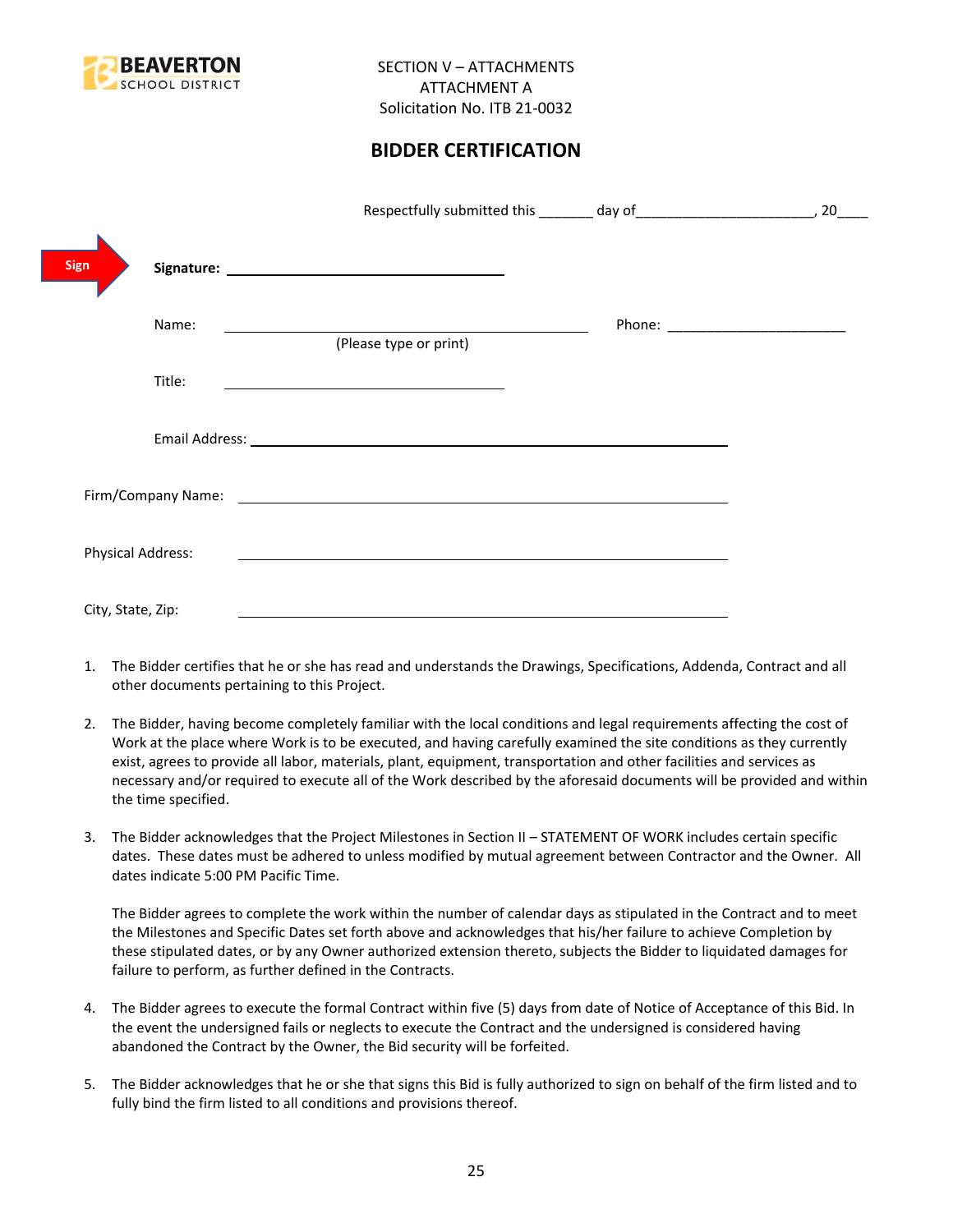

## SECTION V – ATTACHMENTS ATTACHMENT A Solicitation No. ITB 21-0032

- 6. The Bidder certifies that Bidder has complied or will comply with all requirements of local, state, and national laws, and that no legal requirement has been or will be violated in making or accepting this Bid.
- 7. The Bidder is registered with the Construction Contractors Board, or is licensed by the State Landscape Contractors Board, or licensed under ORS 468A.720 (Air Quality), if required. License Number\_\_\_\_\_\_\_\_\_\_\_\_\_\_\_\_\_\_\_\_\_\_. (The District will not receive or consider a Bid for a Public Improvement unless the Bidder is registered with the Construction Contractors Board, or is licensed by the State Landscape Contractors Board).
- 8. The Bidder, pursuant to ORS 279A.120 (1), (check one) is\_\_\_\_\_\_\_\_/is not\_\_\_\_\_\_\_\_\_\_\_ a resident Bidder. If not, indicate State of residency and the state of residency
- 9. The Bidder certifies that the required Statutory Public Works Bond has been filed with the Construction Contractor's Board.
- 10. The Bidder agrees to be bound by and will comply with the provisions of Prevailing Wage Laws ORS 279C.800 through ORS 279C.870 or the Davis-Bacon Act (40 U.S.C. 3141 et seq., if applicable).
- 11. The Bidder certifies that it has not discriminated and will not discriminate, in violation of ORS 279A.110, against any disadvantaged business enterprise, minority-owned business, women-owned business, emerging small business, or business that a service-disabled veteran owns in obtaining any required subcontract.
- 12. The Bidder agrees to comply with Oregon tax laws in accordance with ORS 305.385.
- 13. Any Bid of a contractor or subcontractor listed on BOLI's List of Ineligibles will be rejected.
- 14. The Bidder acknowledges receipt of the following Addenda: (List by number and date appearing on Addendum.)

| Addendum Number | Date | Addendum Number | Date |
|-----------------|------|-----------------|------|
|                 |      |                 |      |
|                 |      |                 |      |
|                 |      |                 |      |

This solicitation will result in a Contract for a Public Work subject to ORS 279C.800 to 279C.870.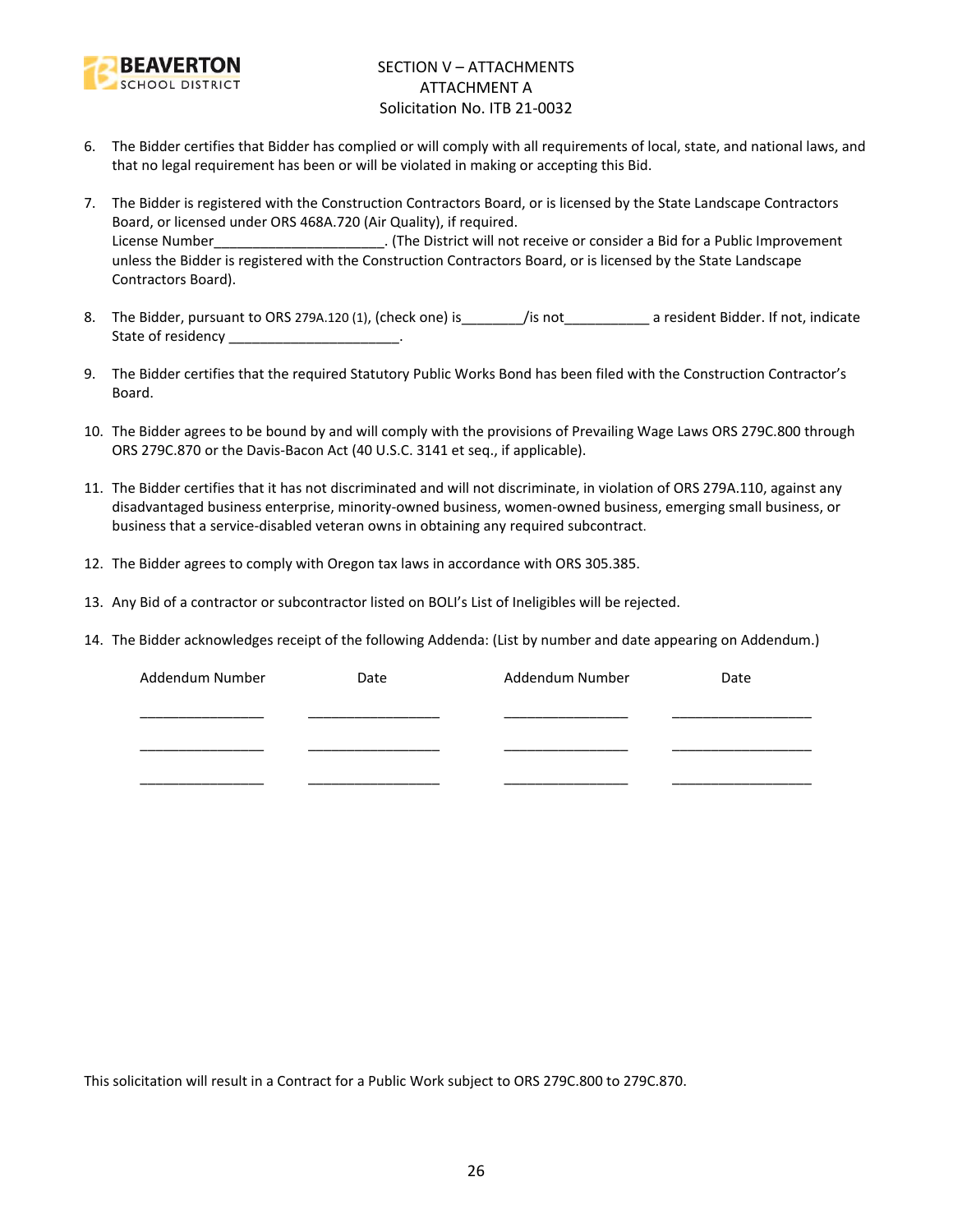# **BID SCHEDULE**

TOTAL BASE BID: including the Work as defined in the Project Manual, Drawings and Addenda (if any), the TOTAL SUM OF:

| $\bullet$ | Cooper Mountain Elementary School  |             |  |
|-----------|------------------------------------|-------------|--|
|           |                                    |             |  |
|           |                                    |             |  |
|           | • Errol Hassell Elementary School: |             |  |
|           |                                    | DOLLARS (\$ |  |

**NOTE: Contractor will be required to develop a schedule of values for payment and accounting purposes prior to the initial request for payment in a form acceptable to the District.**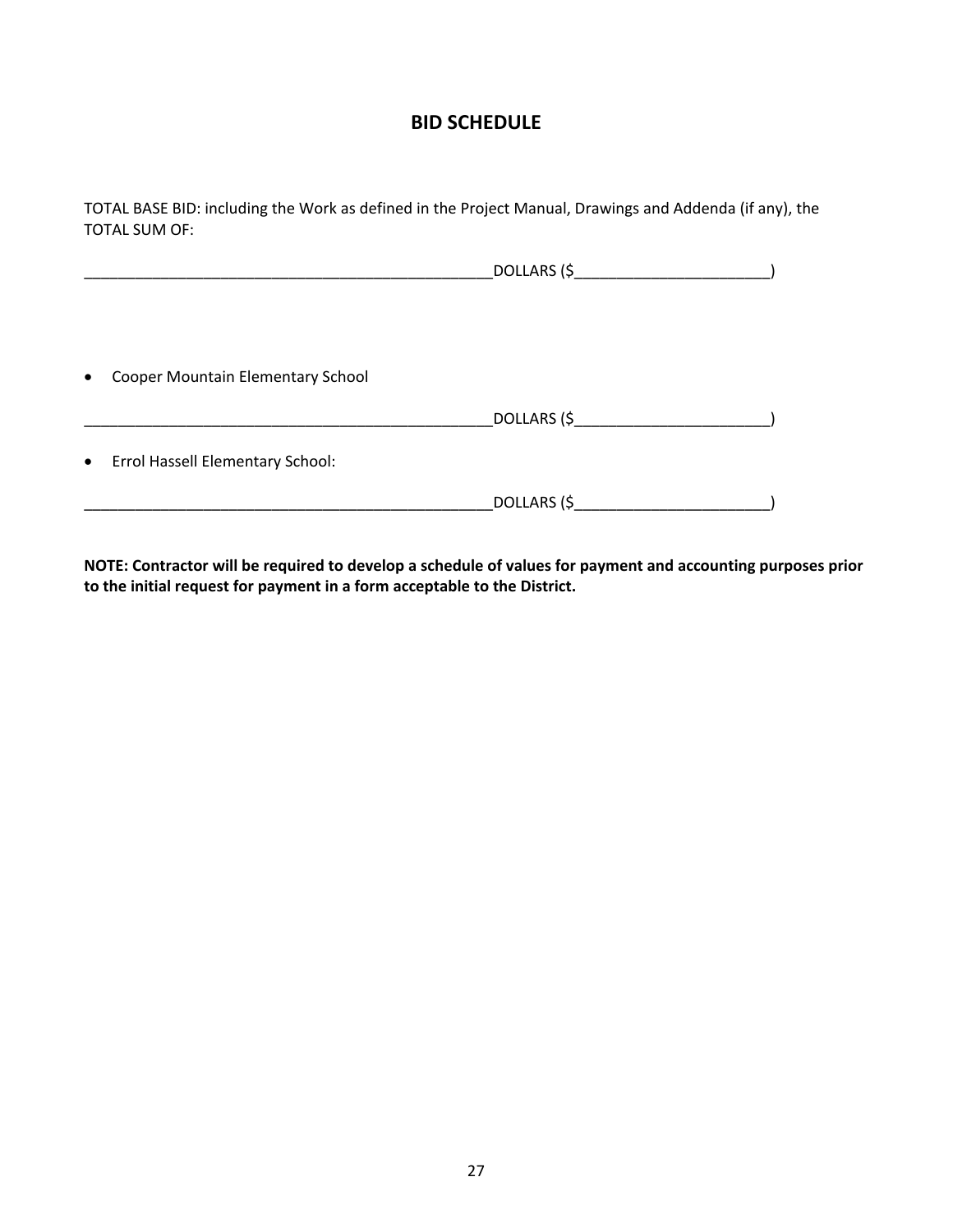

#### **BID BOND**

(Contractor)

THIS DOCUMENT HAS IMPORTANT LEGAL CONSEQUENCES: CONSULTATION WITH AN ATTORNEY IS ENCOURAGED WITH RESPECT TO ITS COMPLETION OR MODIFICATION.

KNOW ALL MEN BY THESE PRESENTS, that we \_\_\_\_\_\_\_\_\_\_\_\_\_\_\_\_\_\_\_\_\_\_\_\_\_\_\_\_\_\_\_\_\_\_\_\_\_\_\_\_\_\_\_

*(Here insert full name and address or legal title of Contractor)*

As Principal, hereinafter called the Principal, and \_\_\_\_\_\_\_\_\_\_\_\_\_\_\_\_\_\_\_\_\_\_\_\_\_\_\_\_

\_\_\_\_\_\_\_\_\_\_\_\_\_\_\_\_\_\_\_\_\_\_\_\_\_\_\_\_\_\_\_\_\_\_\_\_\_\_\_\_\_

*(Here insert full name and address or legal title of Surety)*

a Corporation duly organized under the laws of the State of Oregon as Surety, hereinafter called the Surety, are held and firmly bound unto Beaverton School District No. 48J, 16550 SW Merlo Road, Beaverton, OR 97003, as Obligee, hereinafter called the Obligee, in the sum of five percent of dollars (\$) amount Bid (5%), for the payment of which sum well and truly to be made, the said Principal and the said Surety, bind ourselves, our heirs, executors, administrators, successors and assigns, jointly and severally, firmly by these presents.

WHEREAS, the Principal has submitted a Bid for \_\_\_\_\_\_\_\_\_\_\_\_\_\_\_\_\_\_\_\_\_\_\_\_\_\_\_\_\_\_\_\_\_

NOW, THEREFORE, if the Obligee shall accept the Bid of the Principal and the Principal shall enter into a Contract with the Obligee in accordance with the terms of such Bid, and give such bond or bonds as may be specified in the Contract Documents with good and sufficient surety for the faithful performance of such Contract and for the prompt payment of labor and material furnished in the prosecution thereof, or in the event of the failure of the Principal to enter such Contract and give such bond or bonds, if the Principal shall pay to the Obligee the difference not to exceed the penalty hereof between the amount specified in said Bid and such larger amount for which the Obligee may in good faith contract with another party to perform the Work covered by said Bid, then this obligation shall be null and void, otherwise to remain in full force and effect.

\_\_\_\_\_\_\_\_\_\_\_\_\_\_\_\_\_\_\_\_\_\_\_\_\_\_\_\_\_\_\_\_\_\_\_\_\_\_\_\_\_

\_\_\_\_\_\_\_\_\_\_\_\_\_\_\_\_\_\_\_\_\_\_\_\_\_\_\_\_\_\_\_\_\_\_\_\_\_\_\_\_\_

Signed and sealed this \_\_\_\_\_ day of \_\_\_\_\_\_\_\_\_\_\_\_, 20\_\_\_\_.

(Witness) (Principal) (Seal)

(Title)

\_\_\_\_\_\_\_\_\_\_\_\_\_\_\_\_\_\_\_\_\_\_\_\_\_\_\_\_\_\_\_\_\_\_\_ \_\_\_\_\_\_\_\_\_\_\_\_\_\_\_\_\_\_\_\_\_\_\_\_\_\_\_\_\_\_\_\_\_\_\_\_\_\_\_\_\_

(Witness) (Surety) (Seal)

\_\_\_\_\_\_\_\_\_\_\_\_\_\_\_\_\_\_\_\_\_\_\_\_\_\_\_\_\_\_\_\_\_\_\_ \_\_\_\_\_\_\_\_\_\_\_\_\_\_\_\_\_\_\_\_\_\_\_\_\_\_\_\_\_\_\_\_\_\_\_\_\_\_\_\_\_

(Title)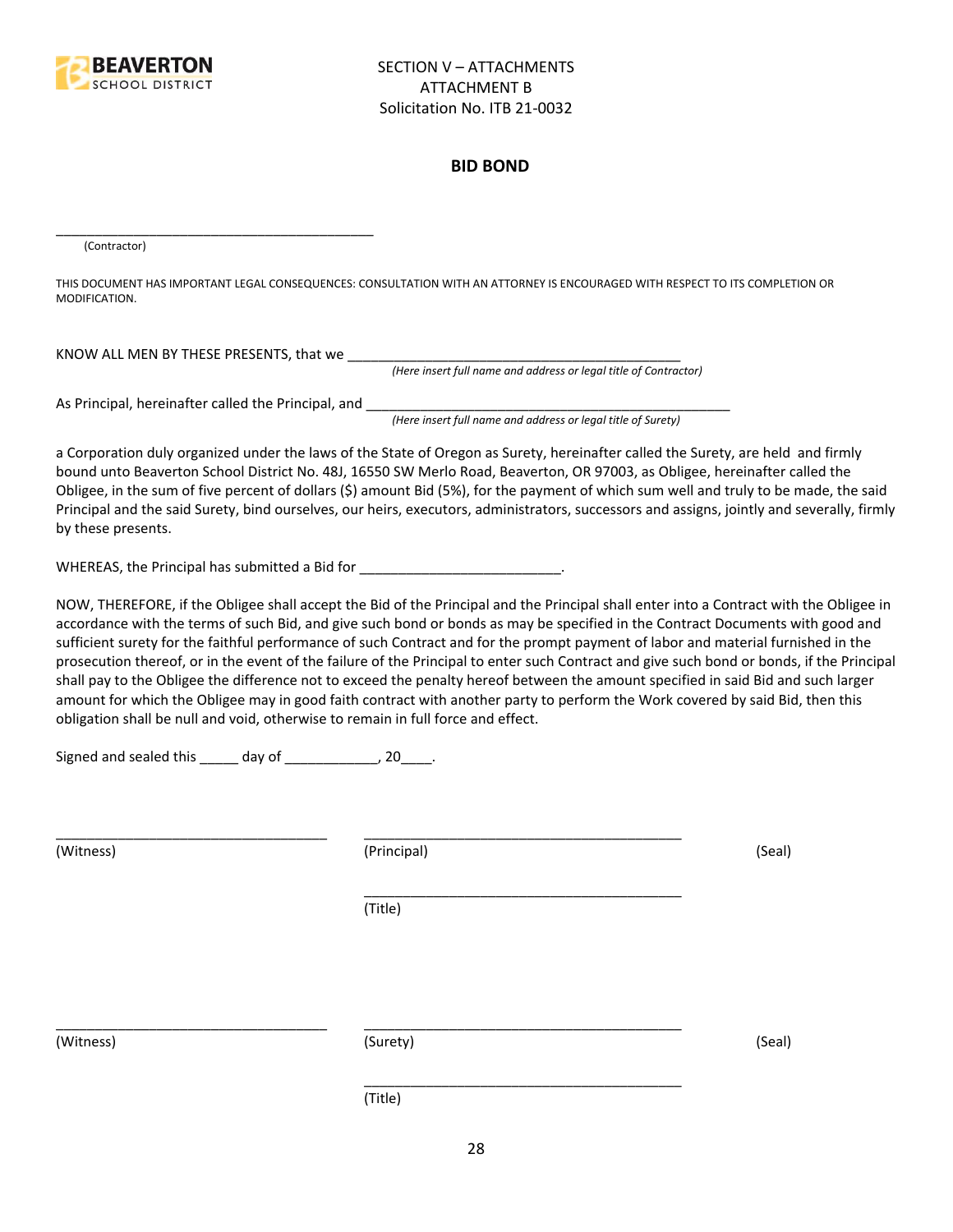

## **AFFIDAVIT OF NON-COLLUSION / COMPLIANCE WITH TAX LAWS**

(Bidder)

I state that:

(1) The correct taxpayer identification numbers are:

\_\_\_\_\_\_\_\_\_\_\_\_\_\_\_\_\_\_\_\_\_\_\_\_\_\_\_\_\_\_\_\_\_\_\_\_\_\_

- A. Federal Employer ID Number (EIN): \_\_\_\_\_\_\_\_\_\_\_\_\_\_\_\_ B. Employer's Oregon ID Number: \_\_\_\_\_\_\_\_\_\_\_\_\_\_\_\_
- (2) Bidder is not subject to backup withholding because (i) Bidder is exempt from backup withholding, (ii) Bidder has not been notified by the IRS that Bidder is subject to backup withholding as a result of a failure to report all interest or dividends, or (iii) the IRS has notified Bidder that Bidder is no longer subject to backup withholding;
- (3) The price(s) and amount of this Bid must be arrived at independently and without consultation, communication or agreement with any other Supplier, Bidder or potential Bidder, except as disclosed on the attached appendix.
- (4) That neither the price(s) nor the amount of this Bid, and neither the approximate price(s) nor approximate amount of this Bid, will be disclosed to any other firm or person who is a Bidder or potential Bidder, and they will not be disclosed before Contract award.
- (5) No attempt has been made or will be made to induce any firm or person to refrain from proposing on this Solicitation, or to submit any noncompetitive Bid or other complementary Bid.
- (6) The Bid of my firm is made in good faith and not pursuant to any agreement or discussion with, or inducement from, any firm or person to submit a complementary or other noncompetitive Bid.
- (7) \_\_\_\_\_\_\_\_\_\_\_\_\_\_\_\_\_\_\_\_\_\_\_\_\_\_\_\_\_\_\_\_\_\_\_\_\_\_\_\_\_ (name of firm), its affiliates, subsidiaries, officers, directors and employees are not currently under investigation by any governmental agency and have not in the last four years been convicted of or found liable for any act prohibited by State or Federal law in any jurisdiction, involving conspiracy or collusion with respect to proposing on any public contract, except as described in the attached appendix.

I state that **I state that**  $\blacksquare$  (name of firm) understands and acknowledges that the above representations are material and important, and will be relied on by the Beaverton School District in awarding the contract(s) for which this Bid is submitted. I understand and my firm understands that any misstatement in this affidavit is and will be treated as fraudulent concealment from the Beaverton School District of the true facts relating to the submission of Bids for this contract. I am authorized to act on behalf of Bidder, and have authority and knowledge regarding Bidder's payment of taxes, and to the best of my knowledge, Bidder is not in violation of any Oregon tax laws, including, without limitation, those tax laws listed in ORS 305.380(4); the elderly rental assistance program under ORS 310.630 to 310.706; and any local taxes administered by the Oregon Department of Revenue under ORS 305.620.

| (Affiant's Signature)            |        |    |                                      |
|----------------------------------|--------|----|--------------------------------------|
| <b>STATE OF OREGON</b>           |        |    |                                      |
|                                  |        |    |                                      |
| Signed and sworn to before me on |        | by |                                      |
|                                  | (date) |    | (Affiant's name)                     |
|                                  |        |    |                                      |
|                                  |        |    | My Commission Expires: _____________ |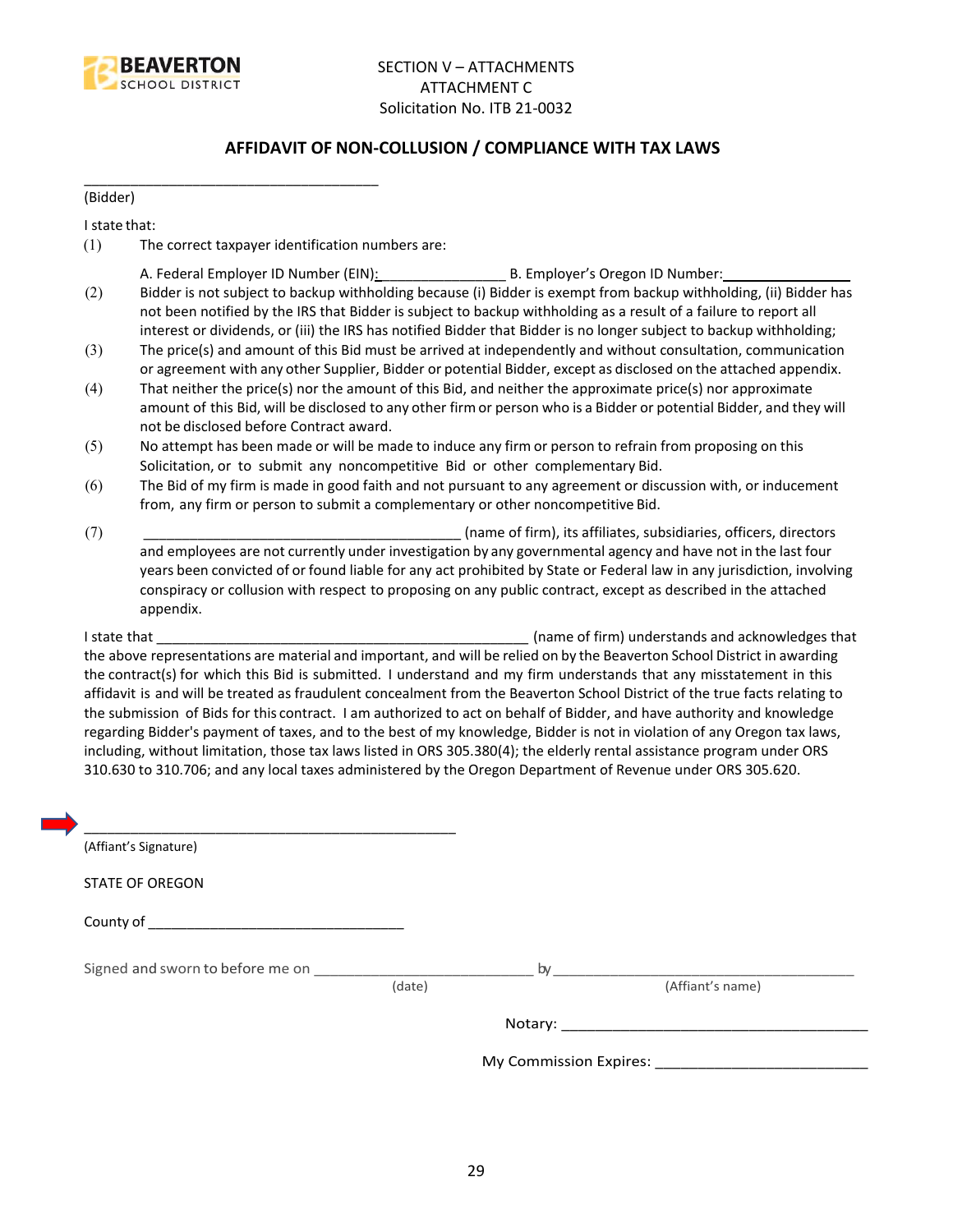

# **NON-CONFLICT OF INTEREST CERTIFICATION**

**Issuing Agency:** Beaverton School District

I, the contract of the contract of the contract of the contract of the hereby certify I have read the statement defining conflict of interest as quoted below; that I understand the statement; that no conflict of interest exists as therein defined, which precludes an impartial Bid/Proposal to be submitted by myself or the entity/company for which the Bid/Proposal is submitted, and that if such a conflict should arise, I will immediately notify the Beaverton School District and disqualify my Bid/Proposal.

**"NO OFFICER, EMPLOYEE, OR AGENT OF THE BIDDER/PROPOSER HAS ANY PERSONAL FINANCIAL INTEREST, DIRECT OR INDIRECT, IN THE OPERATION OF THE BEAVERTON SCHOOL DISTRICT OR WITH ANY PARTY CONNECTED WITH THE OREGON SCHOOL AND DISTRICT IMPROVEMENT NETWORK, DIRECTLY OR INDIRECTLY."**

| Signature: |                    |                        |  |
|------------|--------------------|------------------------|--|
| Name:      |                    |                        |  |
| Title:     |                    | (Please type or print) |  |
|            |                    |                        |  |
|            | Firm/Company Name: | (Please type or print) |  |
| Date:      |                    |                        |  |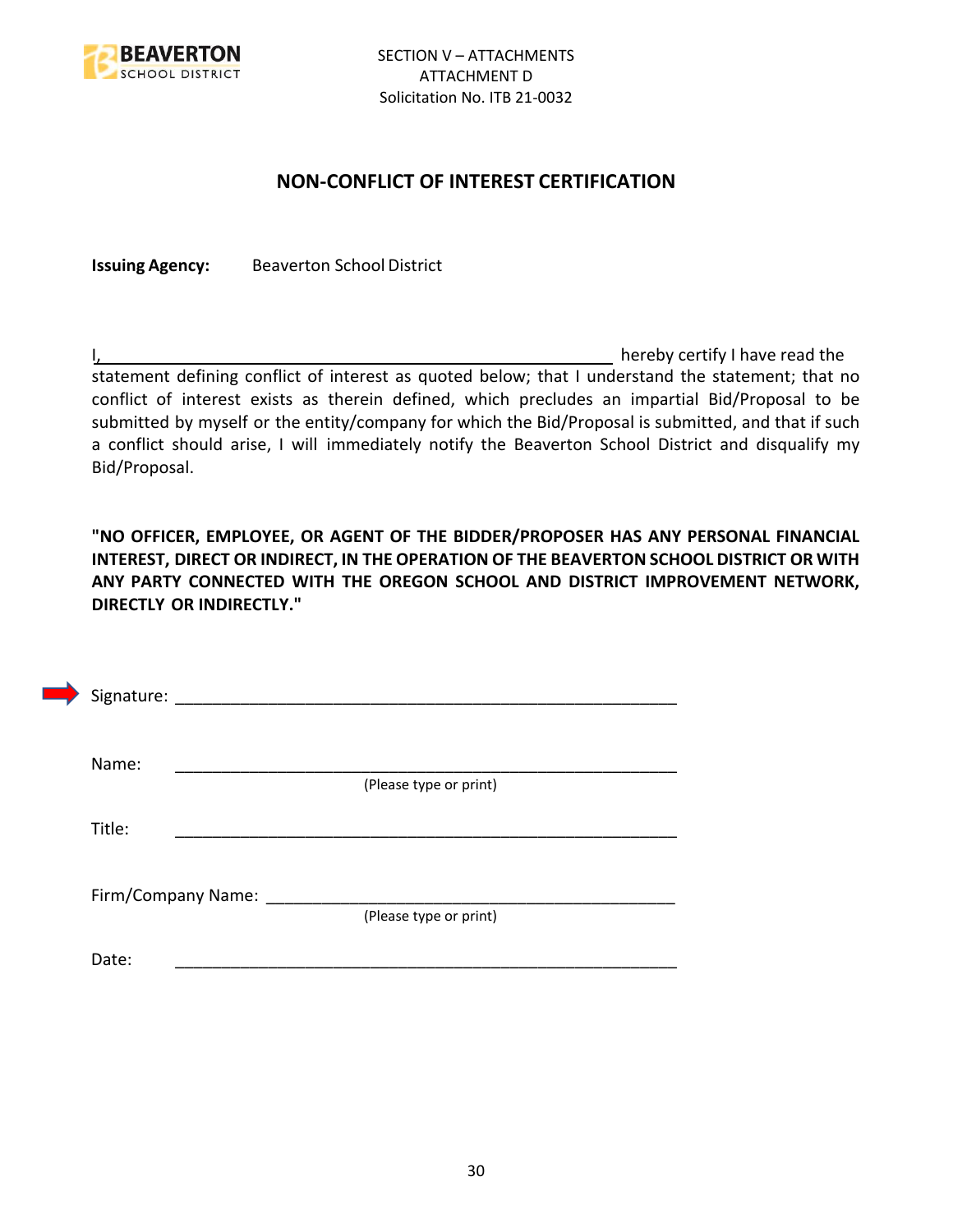

# **BIDDER RESPONSIBILITY FORM (CONTRACTOR'S QUALIFICATIONS AND FINANCIAL INFORMATION)**

## **DECLARATION AND SIGNATURES**

The undersigned hereby declares that the he or she is duly authorized to complete and submit this Bidder Responsibility Form and that the statements contained herein are true and correct as of the date set forth below. Incomplete, incorrect or misleading information will be reason for a determination by the District of Bidder nonresponsibility. The District may determine Bidder Responsibility on a Project-by-Project basis.

| Date:         |                                                             |
|---------------|-------------------------------------------------------------|
| Signature:    | the control of the control of the control of the control of |
| Name:         |                                                             |
|               | (Please type or print)                                      |
| Title:        |                                                             |
|               | (Please type or print)                                      |
| Firm/Company: |                                                             |
|               | (Please type or print)                                      |
| CCB#:         |                                                             |

# **Instructions**

- **1. The information provided in this form is part of the District's inquiry concerning Bidder responsibility. Please print clearly or type.**
- **2. If you need more space, use plain paper. Submit completed form with Bid response.**
- **3. Answer all questions. Submission of a form with unanswered questions, incomplete or illegible answers may result in a finding that the Bidder is not a responsible Bidder.**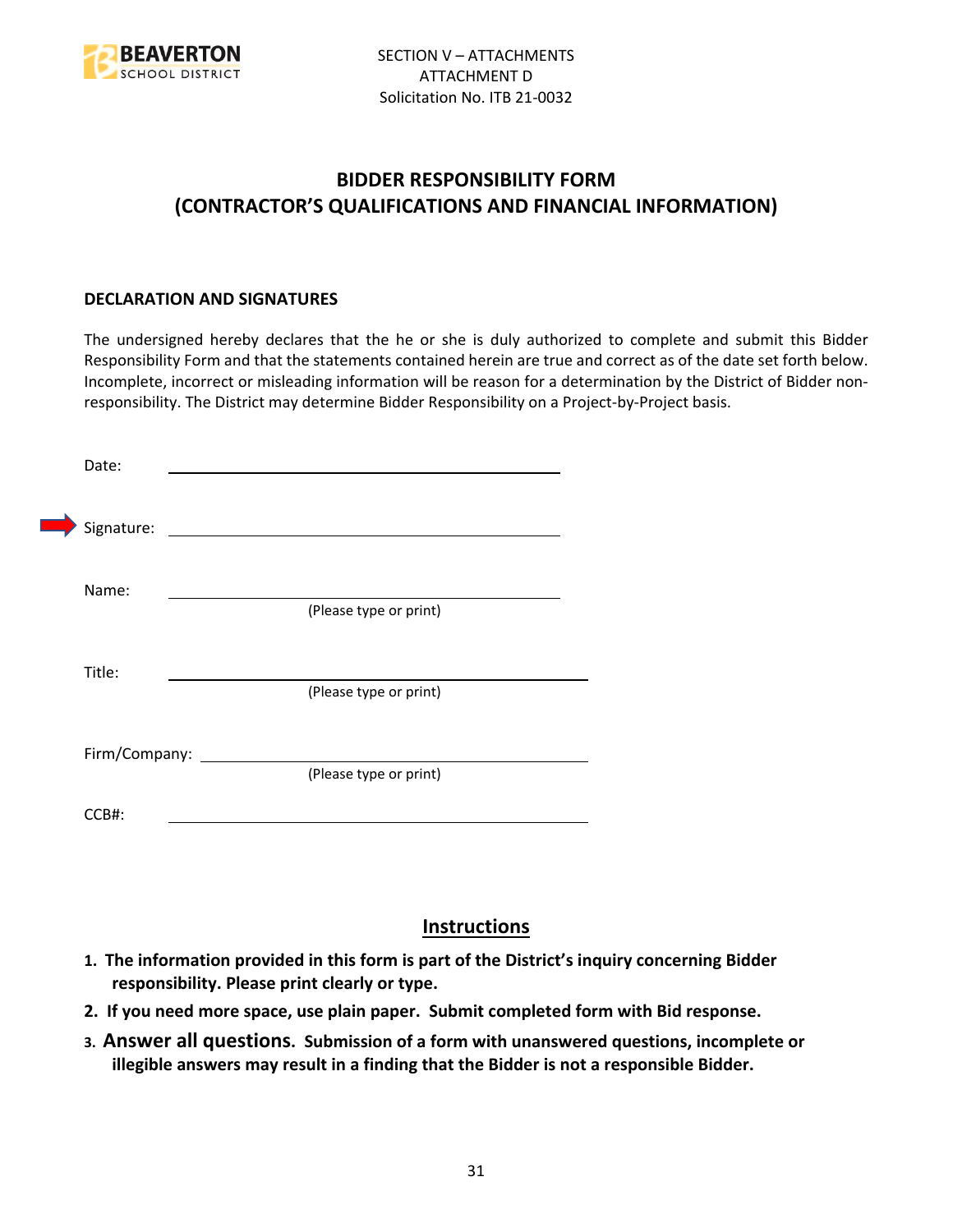

## **CURRENT CONTRACTS IN FORCE**

| <b>ITEM</b>             | <b>CONTRACT 1</b>             |                 | <b>CONTRACT 2</b>           |                 |
|-------------------------|-------------------------------|-----------------|-----------------------------|-----------------|
| A. Work Location        |                               |                 |                             |                 |
| B. Scope of Work;       |                               |                 |                             |                 |
| Check box:              | New Construction              | Re-Construction | New Construction            | Re-Construction |
| C. Contract Amount      | \$                            |                 | \$                          |                 |
| D. Change Order Amount  | \$                            |                 | \$                          |                 |
| E. % Completed          |                               | $\%$            |                             | $\%$            |
| F. Est. Completion Date |                               |                 |                             |                 |
| G. Owner's Name         |                               |                 |                             |                 |
| H. Owner Contact        |                               |                 |                             |                 |
| I. Telephone            | $\overline{(}$<br>$\lambda$   |                 | $\lambda$<br>$\overline{(}$ |                 |
| J. E-Mail Address       |                               |                 |                             |                 |
|                         | <b>CONTRACT 3</b>             |                 |                             |                 |
| <b>ITEM</b>             |                               |                 | <b>CONTRACT 4</b>           |                 |
| A. Work Location        |                               |                 |                             |                 |
| B. Scope of Work;       |                               |                 |                             |                 |
| Check box:              | New Construction              | Re-Construction | New Construction            | Re-Construction |
| C. Contract Amount      | \$                            |                 | \$                          |                 |
| D. Change Order Amount  | \$                            |                 | \$                          |                 |
| E. % Completed          |                               | %               |                             | $\%$            |
| F. Est. Completion Date |                               |                 |                             |                 |
| G. Owner's Name         |                               |                 |                             |                 |
| H. Owner Contact        |                               |                 |                             |                 |
| I. Telephone            | $\overline{(\ }$<br>$\lambda$ |                 | $\lambda$<br>$\overline{ }$ |                 |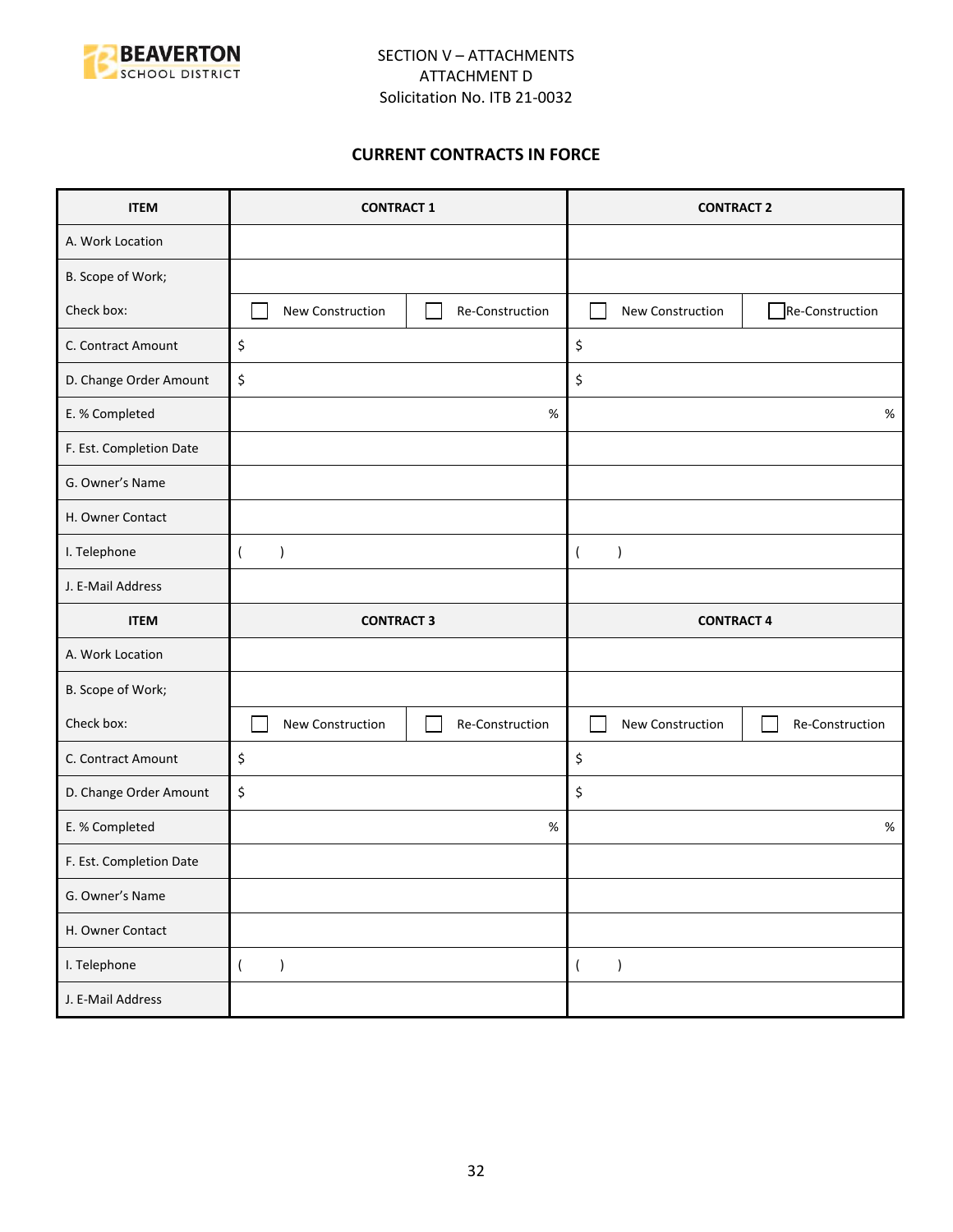

# **LARGEST SIMILAR JOBS YOU HAVE COMPLETED IN THE LAST FIVE YEARS AS THE PRIME CONTRACTOR**

| <b>ITEM</b>            | <b>CONTRACT 1</b> |                 | <b>CONTRACT 2</b> |                 |
|------------------------|-------------------|-----------------|-------------------|-----------------|
| A. Work Location       |                   |                 |                   |                 |
| B. Scope of Work;      |                   |                 |                   |                 |
| Check box:             | New Construction  | Re-Construction | New Construction  | Re-Construction |
| C. Contract Amount     | \$                |                 | \$                |                 |
| D. Change Order Amount | \$                |                 | \$                |                 |
| E. % Completed         | %                 |                 |                   | %               |
| F. Completion Date     |                   |                 |                   |                 |
| G. Owner's Name        |                   |                 |                   |                 |
| H. Owner Contact       |                   |                 |                   |                 |
| I. Telephone           |                   |                 |                   |                 |
| J. E-Mail Address      |                   |                 |                   |                 |

## **LIST COMPANIES FROM WHOM YOU OBTAIN SURETY BONDS**

| <b>ITEM</b>                                 | <b>SURETY COMPANY 1</b>                                                                                                                | <b>SURETY COMPANY 2</b>                                                                                                                                                                                 |
|---------------------------------------------|----------------------------------------------------------------------------------------------------------------------------------------|---------------------------------------------------------------------------------------------------------------------------------------------------------------------------------------------------------|
| A. Company Name                             |                                                                                                                                        |                                                                                                                                                                                                         |
| <b>B. Contact's Name</b>                    |                                                                                                                                        |                                                                                                                                                                                                         |
| C. Telephone                                |                                                                                                                                        |                                                                                                                                                                                                         |
| D. Fax                                      |                                                                                                                                        |                                                                                                                                                                                                         |
| E. E-Mail Address                           |                                                                                                                                        |                                                                                                                                                                                                         |
| PRESENT AMOUNT OF BONDING<br>COVERAGE (\$): | HAS YOUR APPLICATION FOR SURETY BOND<br>EVER BEEN DECLINED (If Yes, please provide<br>detailed information in Remarks)<br>  NO<br> YES | DURING THE PAST 2 YEARS, HAVE YOU BEEN CHARGED<br>WITH A FAILURE TO MEET THE CLAIMS OF YOUR<br>SUBCONTRACTORS OR SUPPLIERS (If Yes, please provide<br>detailed information in Remarks)<br>l YES<br>I NO |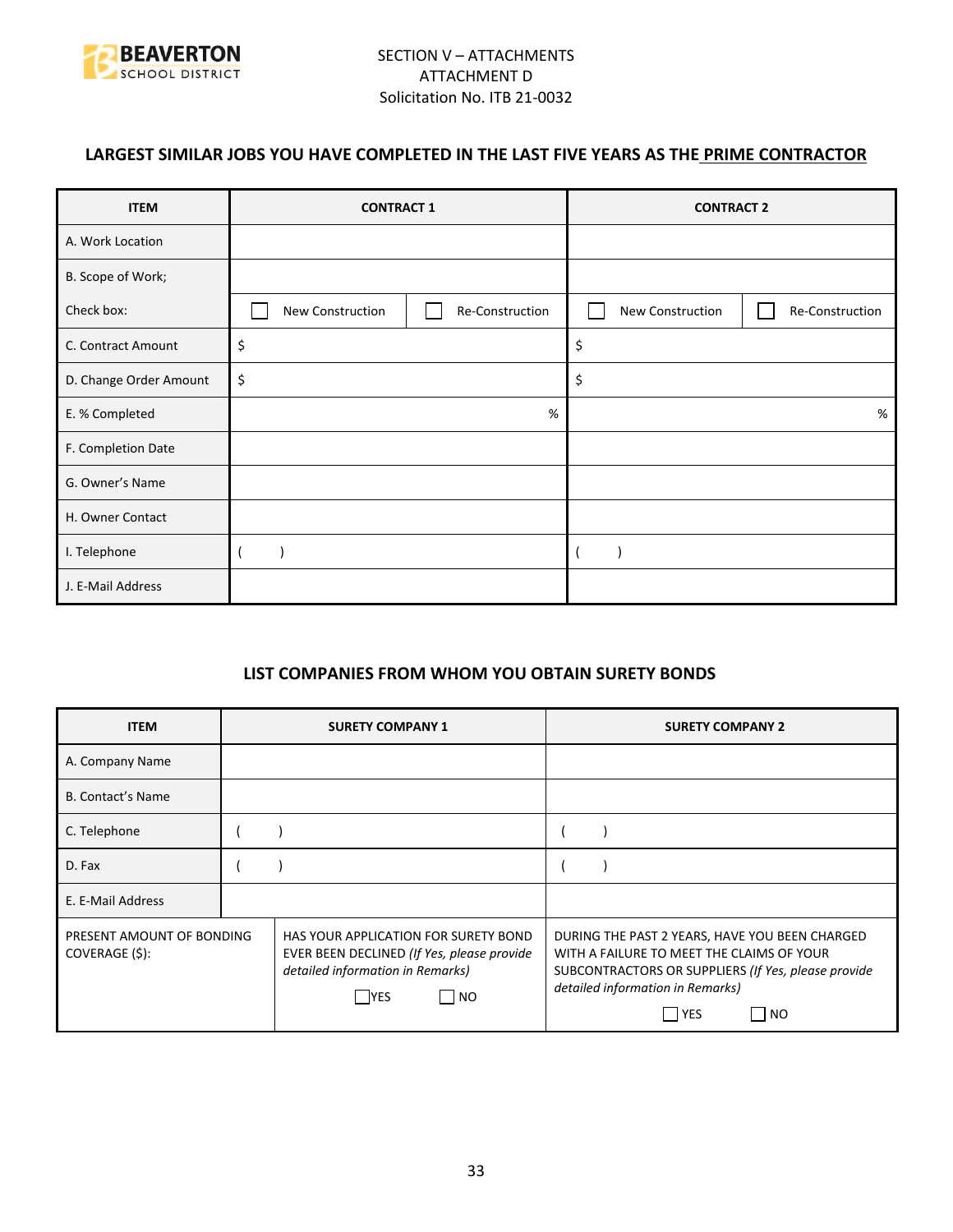

## **RELIABILITY**

| Has your company ever been declared in breach of any contract for unperformed or defective work? $\Box$ Yes.<br>No.                                                                                                                                                                                               |
|-------------------------------------------------------------------------------------------------------------------------------------------------------------------------------------------------------------------------------------------------------------------------------------------------------------------|
| If "yes", explain.                                                                                                                                                                                                                                                                                                |
|                                                                                                                                                                                                                                                                                                                   |
|                                                                                                                                                                                                                                                                                                                   |
| Has any employee or agent of your company ever been convicted of a criminal offense arising out of obtaining, attempting<br>to obtain, or performing a public or private contract or subcontract?<br>Ves.<br>No.                                                                                                  |
| If "yes," explain.                                                                                                                                                                                                                                                                                                |
|                                                                                                                                                                                                                                                                                                                   |
| Has any employee or agent of your company been convicted under state or federal law of embezzlement, theft, forgery,<br>bribery, falsification or destruction of records, receiving stolen property or any other offense indicating a lack of business<br>integrity or business honesty?<br>No.<br>$\vert$   Yes. |
| If "yes," explain.                                                                                                                                                                                                                                                                                                |
|                                                                                                                                                                                                                                                                                                                   |
| Has your company or any employee or agent of your company been convicted under state or federal antitrust laws?<br>Yes.<br>No.                                                                                                                                                                                    |
| If "yes," explain.                                                                                                                                                                                                                                                                                                |
|                                                                                                                                                                                                                                                                                                                   |
|                                                                                                                                                                                                                                                                                                                   |
| Has any Officer or Partner of your organization ever been an Officer or Partner of another Organization that failed to complete<br>a construction contract?<br>Yes.<br>No.                                                                                                                                        |
| If "yes," explain.                                                                                                                                                                                                                                                                                                |
|                                                                                                                                                                                                                                                                                                                   |
|                                                                                                                                                                                                                                                                                                                   |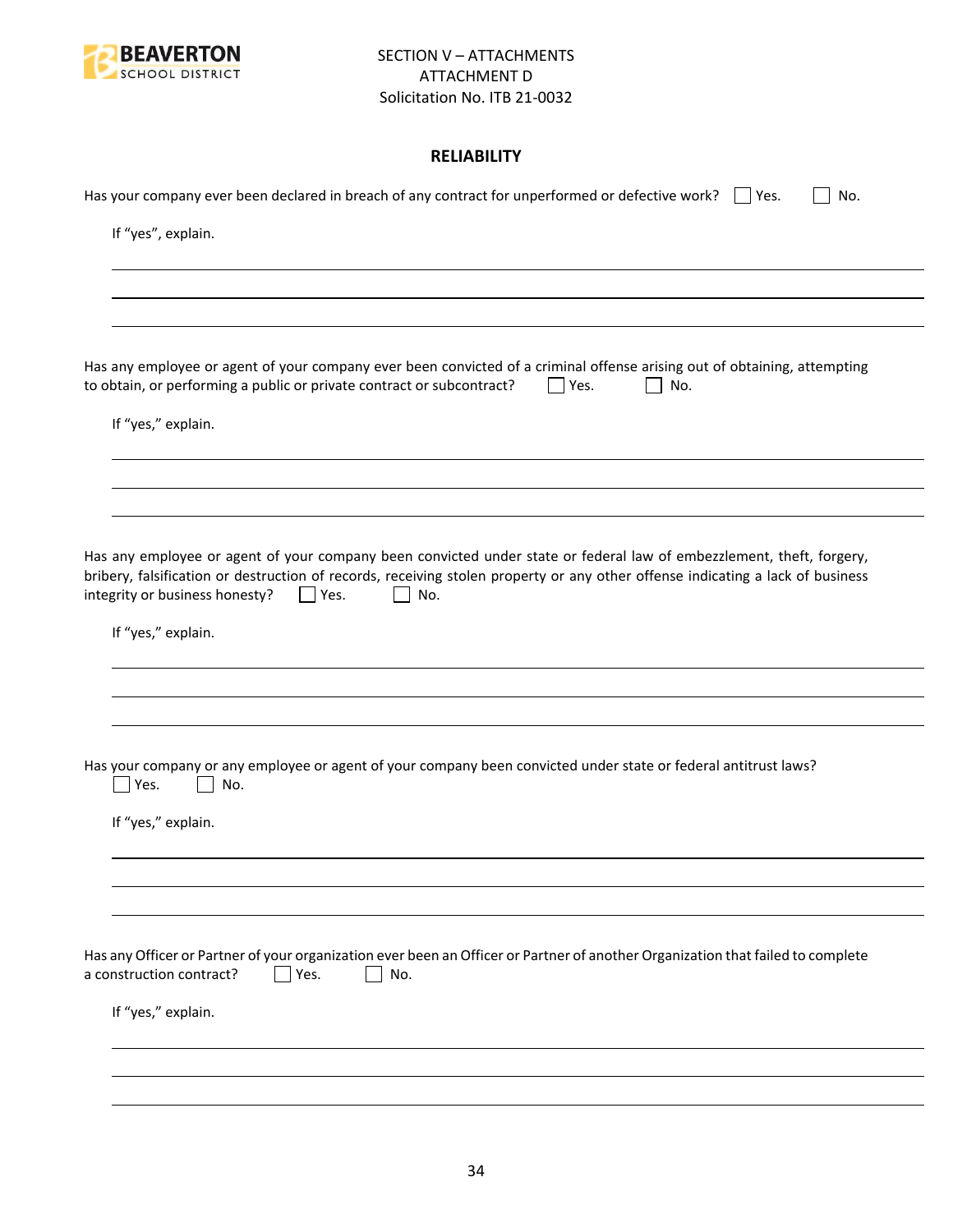

## **FINANCIAL RESOURCES**

| Indicate the Contractors total bonding capacity amount: \$                                                                                                                                                                                                                                                                                                                                |
|-------------------------------------------------------------------------------------------------------------------------------------------------------------------------------------------------------------------------------------------------------------------------------------------------------------------------------------------------------------------------------------------|
| What portion of this amount remains available at time of completion of this form? \$                                                                                                                                                                                                                                                                                                      |
| Has your firm ever been at any time in the last ten years the debtor in a bankruptcy case? $\Box$ Yes.<br>No.<br>If "yes," explain.                                                                                                                                                                                                                                                       |
| Does your firm have any outstanding judgments pending against it? $\Box$ Yes.<br>No.<br>If "yes," explain.                                                                                                                                                                                                                                                                                |
| In the past ten years, has your firm been a party to litigation, arbitration or mediation where the amount in dispute exceeded<br>\$10,000?<br>Yes.<br>No.<br>If "yes," explain.                                                                                                                                                                                                          |
| In the past ten years, has your firm been a party to litigation, arbitration or mediation on a matter related to payment to<br>subcontractors or work performance on a contract? Check "yes" even if the matter proceeded to arbitration or mediation<br>without court litigation. $\Box$ Yes.<br>$\mathbf{L}$<br>No.<br>If "yes," explain. (Include court, case number and party names.) |
| Have you or any of your affiliates discontinued business operation with outstanding debts?<br>No.<br>$ $ Yes.<br>If "yes," explain.                                                                                                                                                                                                                                                       |
|                                                                                                                                                                                                                                                                                                                                                                                           |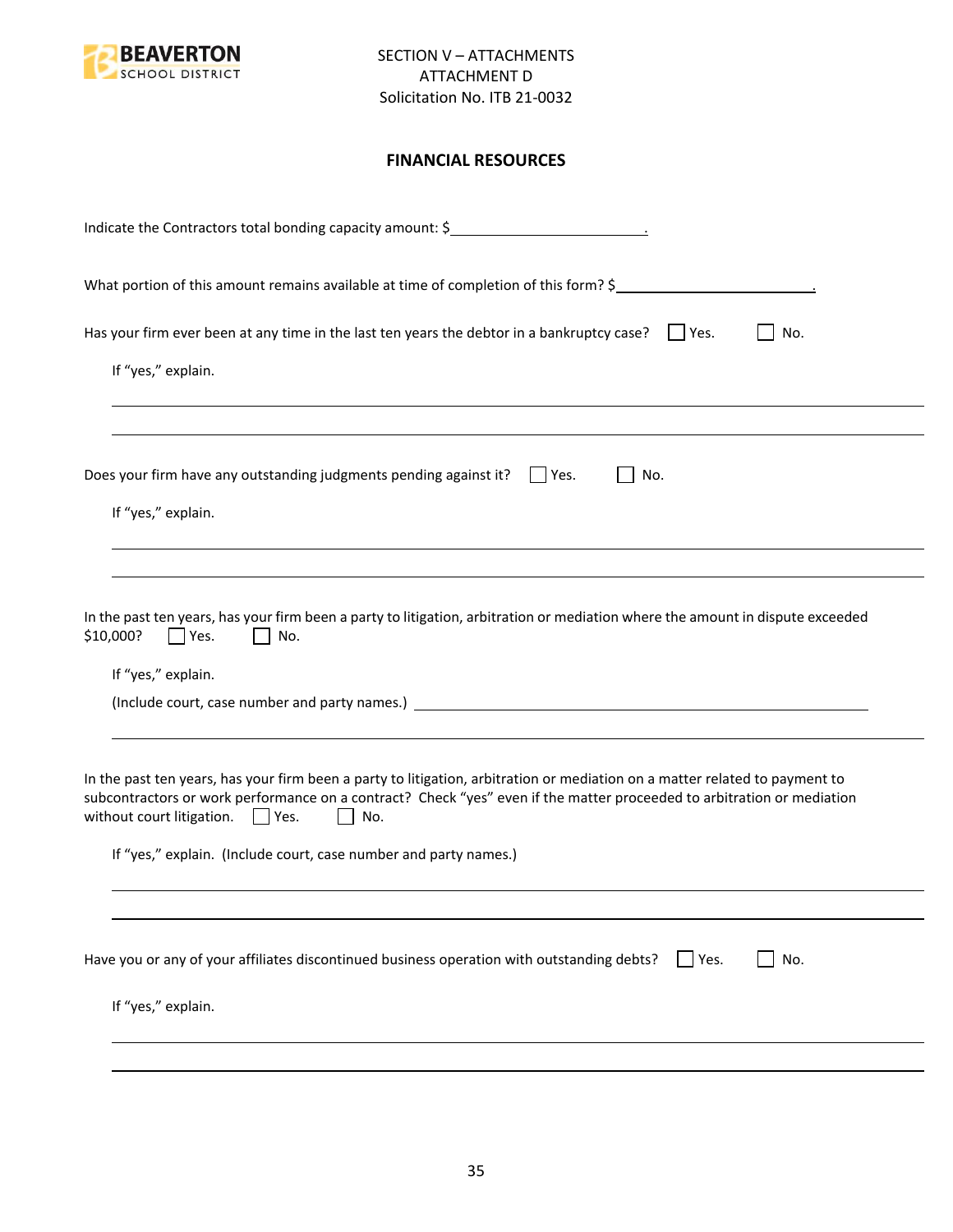

#### **KEY PERSONNEL**

List the principal individuals of your company, their current job title, the total years of experience they have in the construction industry and their current primary responsibility for your company. Corporations list current officers and those who own 5% or more of the corporation's stock. Limited liability companies list members who own 5% or more of company. Partnerships list all partners. Joint ventures list each firm that is a member of the joint venture and the percentage of ownership the firm has in the joint venture.

| <b>ITEM</b>                       | <b>Principal Individual</b> |
|-----------------------------------|-----------------------------|
| A. Name                           |                             |
| B. Position                       |                             |
| C. Years in Construction          |                             |
| D. Current Primary Responsibility |                             |
| <b>ITEM</b>                       | <b>Principal Individual</b> |
| A. Name                           |                             |
| B. Position                       |                             |
| C. Years in Construction          |                             |
| D. Current Primary Responsibility |                             |
| <b>ITEM</b>                       | <b>Principal Individual</b> |
| A. Name                           |                             |
| <b>B.</b> Position                |                             |
| C. Years in Construction          |                             |
| D. Current Primary Responsibility |                             |
| <b>ITEM</b>                       | <b>Principal Individual</b> |
| A. Name                           |                             |
| B. Position                       |                             |
| C. Years in Construction          |                             |
| D. Current Primary Responsibility |                             |

List the individuals who will be in the following roles if your company is awarded this Contract:

| <b>ITEM</b>                                       | <b>Contractor's Representative</b> | <b>Project Manger</b> | <b>Project Superintendent</b> |
|---------------------------------------------------|------------------------------------|-----------------------|-------------------------------|
| A. Name                                           |                                    |                       |                               |
| <b>B.</b> Position                                |                                    |                       |                               |
| C. Years in Position                              | N/A                                |                       |                               |
| D. Largest Project<br>Supervised                  | N/A                                | ÷,                    |                               |
| E. Largest number of<br>employees ever supervised | N/A                                |                       |                               |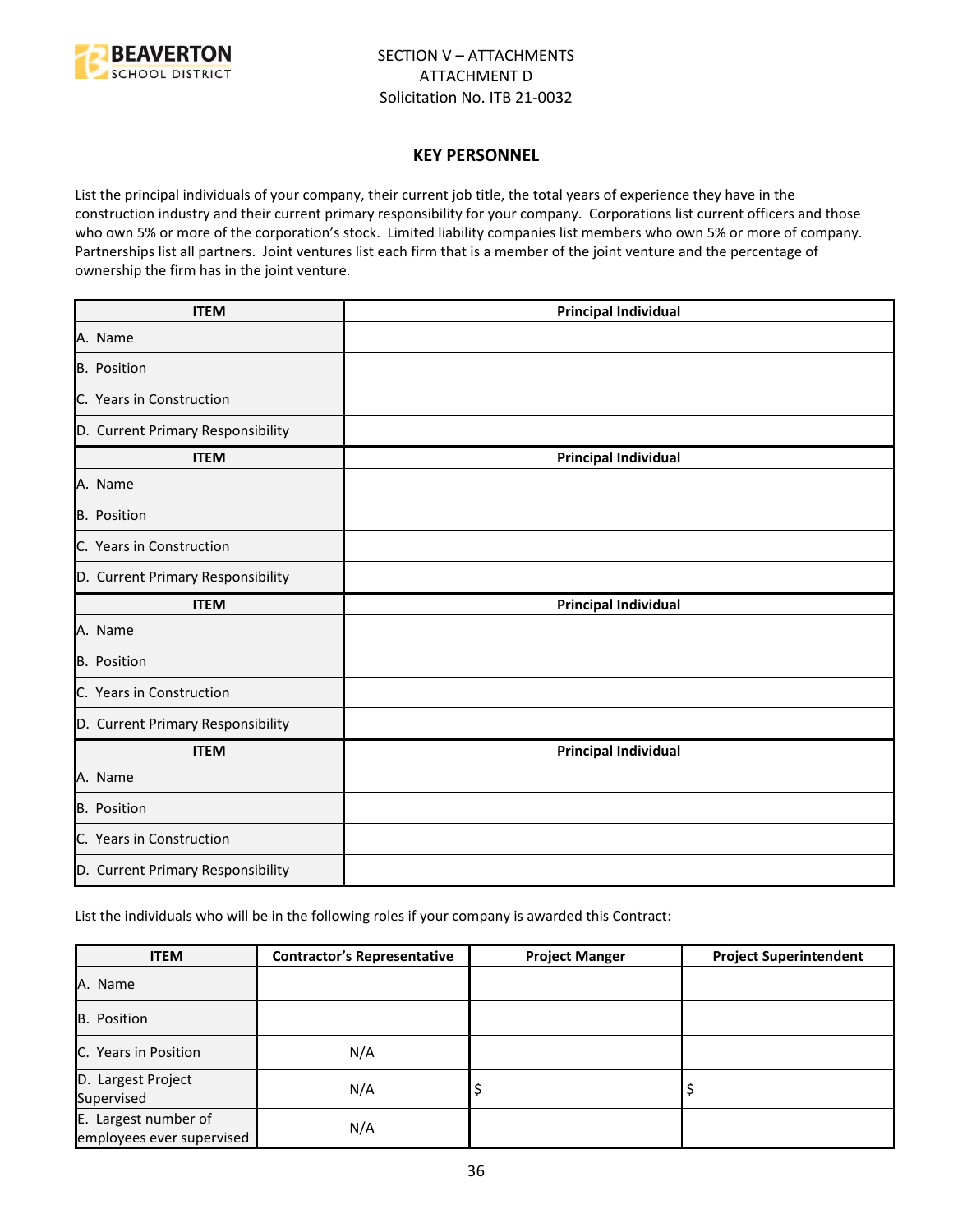

# **BIDDER REFERENCE FORM**

| (Insert Name of Bidder)                                                                               |  |
|-------------------------------------------------------------------------------------------------------|--|
| Bidder must provide five (5) references and must use a separate copy of this form for each reference. |  |
|                                                                                                       |  |
|                                                                                                       |  |
|                                                                                                       |  |
|                                                                                                       |  |
|                                                                                                       |  |
|                                                                                                       |  |
| ,我们也不会有什么。""我们的人,我们也不会有什么?""我们的人,我们也不会有什么?""我们的人,我们也不会有什么?""我们的人,我们也不会有什么?""我们的人                      |  |
|                                                                                                       |  |
|                                                                                                       |  |
|                                                                                                       |  |

Method: Subjective Evaluation

Each reference may be checked for, but not limited to, adherence to contract terms and conditions, timelines, quality standards, overall customer service, project being of similar size, scope and complexity.